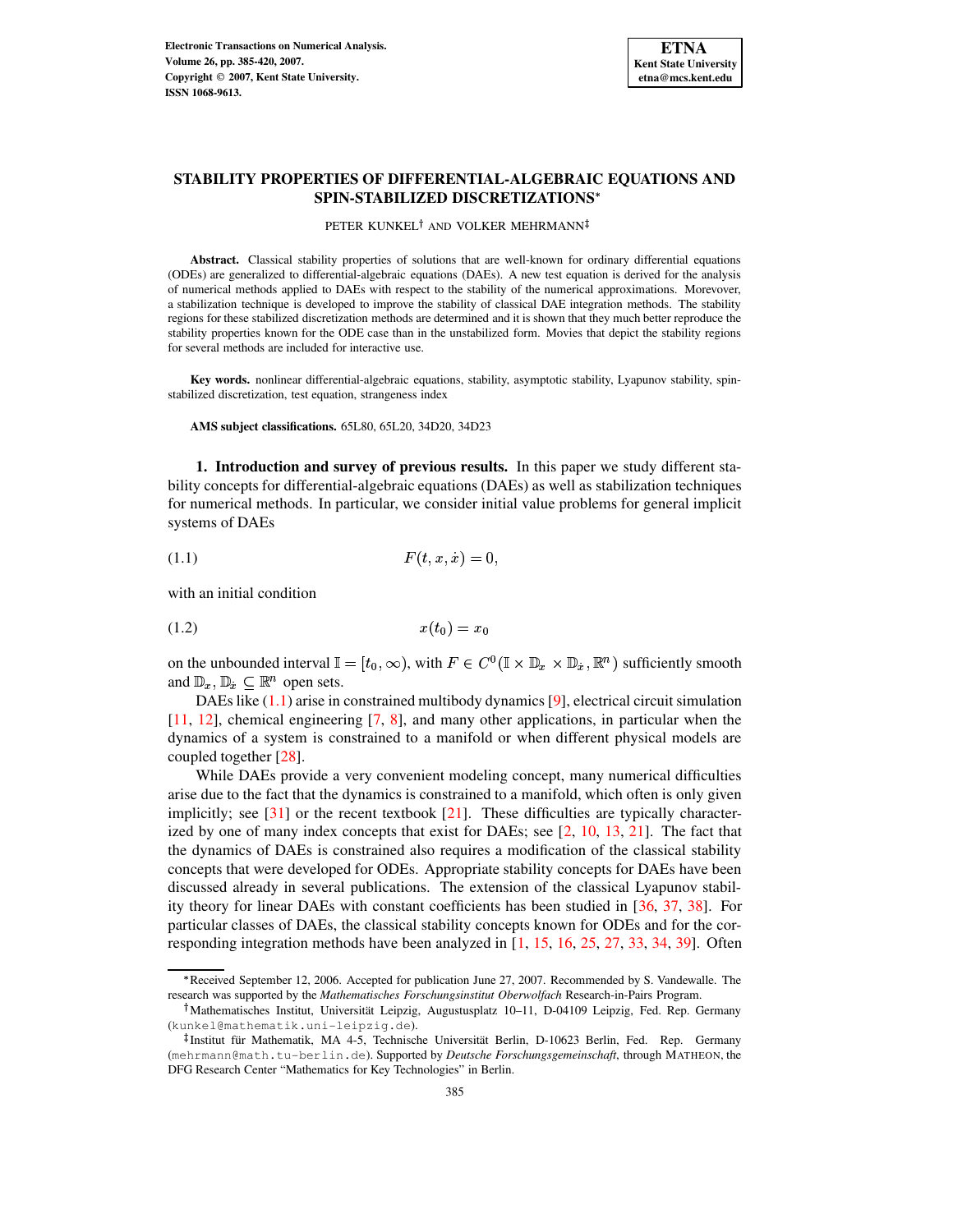this leads to modifications of the DAEs by global transformations to some canonical form to avoid instabilities in the numerical methods.

All these papers deal with special classes or special formulations of DAEs and usually some restrictions on the size of the index of the DAE. In this paper we extend the classical stability concepts for ordinary differential equations to general DAEs of the form  $(1.1)$  of arbitrary index; see Section [3.](#page-9-0)

The second topic of this paper is the development of stable integration methods for DAEs, where stability problems arise that cannot be observed for ODEs, as, e.g., the following example taken from [\[27\]](#page-35-9) demonstrates.

EXAMPLE 1.1. Consider the linear DAE

<span id="page-1-0"></span>
$$
\left[\begin{array}{cc} \delta-1 & \delta t \\ 0 & 0 \end{array}\right] \left[\begin{array}{c} \dot{x}_1 \\ \dot{x}_2 \end{array}\right] = \left[\begin{array}{cc} -\eta(\delta-1) & -\eta\delta t \\ \delta-1 & \delta t-1 \end{array}\right] \left[\begin{array}{c} x_1 \\ x_2 \end{array}\right],
$$

with real parameters  $\eta$  and  $\delta \neq 1$ . This system of differentiation index 1 has the solution

$$
x_1(t) = (\delta - 1)^{-1} (1 - \delta t) x_2(t), \quad x_2(t) = e^{(\delta - \eta)t} x_2(0).
$$

Obviously,  $x(t) \to 0$  as  $t \to \infty$  independently of  $x_2(0)$  for  $\delta < \eta$ . On the other hand, using a constant stepsize  $h$ , the implicit Euler method yields numerical approximations

$$
x_{i,1}=(\delta-1)^{-1}(1-\delta t_i)x_{i,2},\quad x_{i,2}=\frac{1+h\delta}{1+h\eta}x_{i-1,2},
$$

which satisfy  $x_i \to 0$  as  $i \to \infty$  independently of  $x_{0,2}$  if and only if  $|1 + h\delta| < |1 + h\eta|$ . Hence, there exist parameter values  $(\delta, \eta)$  for which the exact solution asymptotically goes to zero while the numerical solution grows unboundedly.

Example [1.1](#page-1-0) demonstrates that for DAEs instabilities may arise that cannot be observed for ODEs. One can show that this instabilitity is caused by the time-dependence of the kernel of the leading coefficient matrix. Such a time-dependence easily arises when a higher index problem (even in semi-explicit form) is turned into a problem with reduced index by differentiation. Since these effects do not occur in ordinary differential equations, the classical test equation

-p 3qp5#\*r^ (1.3)

is not sufficient to analyze this instability.

For this reason and in order to allow a better comparison of different integration methods for DAEs, in Section [4](#page-12-0) we will take up on Example [1.1](#page-1-0) and suggest a new linear test equation for DAEs which generalizes  $(1.3)$ . This new test equation is

<span id="page-1-1"></span>

|  |  | $\begin{bmatrix} 1 & -\omega t \\ 0 & 0 \end{bmatrix} \begin{bmatrix} \dot{x}_1 \\ \dot{x}_2 \end{bmatrix} = \begin{bmatrix} \lambda & \omega(1-\lambda t) \\ -1 & 1+\omega t \end{bmatrix} \begin{bmatrix} x_1 \\ x_2 \end{bmatrix}.$ |  |
|--|--|----------------------------------------------------------------------------------------------------------------------------------------------------------------------------------------------------------------------------------------|--|

and combines the classical test equation with an algebraic equation in such a way that the kernel of the corresponding matrix function E spins and  $\omega$  is a measure for the size of the time derivative of a kernel function.

We will show that with the variation of these two parameters many stability properties of classical DAE integration methods can be tested and compared. A comparison of wellknown DAE integration methods for this test equation is presented in Section [5,](#page-14-0) where also DAE stability functions for these methods are derived.

Finally, in Section [6](#page-23-0) we derive a new stabilization technique for general DAE integration methods (which we call *spin-stabilization*). We analyze the stability behavior of several classical DAE integrators and show that with this technique more appropriate stability regions can be achieved.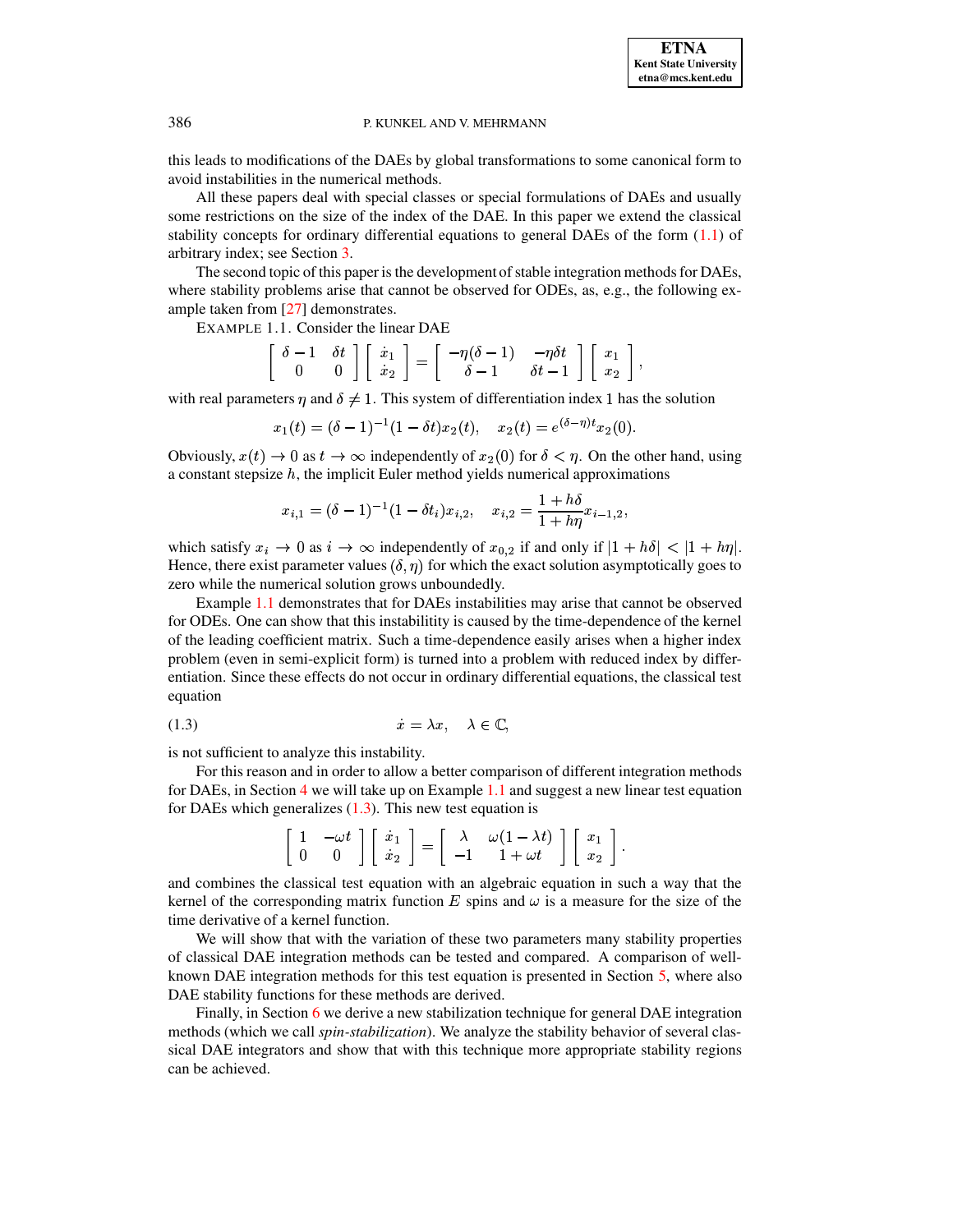# **2. Preliminaries, notation, and definitions.**

**2.1.** Notation. For  $x_0$  in some vector space X and  $\varrho > 0$ , we denote the open ball with radius  $\varrho$  around  $x_0$  in X by  $\mathcal{B}(x_0, \varrho)$ , i.e.

$$
\mathcal{B}(x_0,\varrho)=\{x\in\mathbb{X}\mid \|x-x_0\|<\varrho\},
$$

and the corresponding closed ball by  $B(x_0, \varrho)$ , i.e.,

$$
\overline{\mathcal{B}}(x_0,\varrho)=\overline{\mathcal{B}(x_0,\varrho)}=\{x\in \mathbb{X}\mid \|x-x_0\|\leq \varrho\}.
$$

By  $\langle \cdot, \cdot \rangle$ , we denote the *Euclidian scalar product* and by  $||x||_2$  the associated *Euclidian norm* in  $\mathbb{R}^n$  as well as the associated *spectral norm* for matrices in  $\mathbb{R}^{n,n}$ .

If [\(1.1\)](#page-0-0) together with [\(1.2\)](#page-0-1) possesses a unique solution on  $\mathbb{I}$ , then we denote it by  $x(t; t_0, x_0)$  when we want to stress its dependence on the initial condition.

<span id="page-2-1"></span>**2.2. DAE theory.** In this section we briefly recall some concepts from the theory of differential-algebraic equations, see [\[2,](#page-34-5) [10,](#page-34-6) [21,](#page-35-2) [30\]](#page-35-13). We follow [\[21\]](#page-35-2) in notation and style of presentation.

DEFINITION 2.1. *Consider system* [\(1.1\)](#page-0-0) with sufficiently smooth F. A function  $x : \mathbb{I} \to$  $\mathbb{R}^n$  *is called a solution of* (*1.1) if*  $x \in C^1(\mathbb{I}, \mathbb{R}^n)$  *and x satisfies* (*1.1) pointwise. It is called a* solution of the initial value problem  $(1.1)$ – $(1.2)$  *if*  $x$  *is a solution of*  $(1.1)$  *and satisfies*  $(1.2)$ *. An initial condition [\(1.2\)](#page-0-1) is called* consistent *if the corresponding initial value problem has at least one solution.*

It is possible to weaken this solution concept [\[22,](#page-35-14) [26,](#page-35-15) [29\]](#page-35-16), but we will not consider such weaker solution concepts in this paper.

For the DAE system  $(1.1)$ , as in  $[4, 5, 19]$  $[4, 5, 19]$  $[4, 5, 19]$  $[4, 5, 19]$  $[4, 5, 19]$ , we introduce a nonlinear derivative array of the form

$$
F_\ell(t,x,\dot{x},\ldots,x^{(\ell+1)})=0,
$$

which stacks the original equation and all its derivatives up to level  $\ell$  in one large system, i. e.,

$$
F_\ell(t,x,\dot{x},\dots,x^{(\ell+1)})=\left[\begin{array}{c}F(t,x,\dot{x})\\\frac{d}{dt}F(t,x,\dot{x})\\\vdots\\ \frac{d^\ell}{dt^\ell}F(t,x,\dot{x})\end{array}\right].
$$

Partial derivatives of  $F_{\ell}$  with respect to selected variables  $p$  from the vector  $z_{\ell} = (t, x, \dot{x}, \dots, x^{(\ell+1)})$  are denoted by  $F_{\ell; p}$ , e. g.,

$$
F_{\ell;x} = \frac{\partial}{\partial x} F_{\ell}, \quad F_{\ell;\dot{x},\ldots,x^{(k+1)}} = \left[\begin{array}{ccc} \frac{\partial}{\partial \dot{x}} F_{\ell} & \cdots & \frac{\partial}{\partial x^{(l+1)}} F_{\ell} \end{array}\right].
$$

A corresponding notation is also used for partial derivatives of other functions.

In order to analyze existence and uniqueness of solutions, we introduce the *solution set* of the nonlinear algebraic equation associated with the derivative array  $F_{\mu}$  for some integer  $\mu$ , given by

<span id="page-2-0"></span>
$$
\mathbb{L}_{\mu} = \{z_{\mu} \in \mathbb{I} \times \mathbb{R}^n \times \mathbb{R}^n \times \ldots \times \mathbb{R}^n \mid F_{\mu}(z_{\mu}) = 0\}.
$$

We make the following hypothesis; see [\[21\]](#page-35-2).

HYPOTHESIS 2.2. *Consider the general system of nonlinear differential-algebraic equations [\(1.1\)](#page-0-0). There exist integers*  $\mu$ *, r, a, d, and v such that*  $\mathbb{L}_{\mu}$  *is not empty tions* (*1.1). There exist integers*  $\mu$ *, r, a, d, and v such that*  $\mathbb{L}_{\mu}$  *is not empty exist integers*  $\mu$ ,  $r$ ,  $a$ ,  $d$ , and  $v$  *such that*  $\mathbb{L}_{\mu}$  *is not empty and for every point*  $(x_0, x_0, x_0, \ldots, x_0^{(\mu+1)}) \in \mathbb{L}_\mu$  *there exists a (sufficiently small) neighborhood in which the following properties hold:*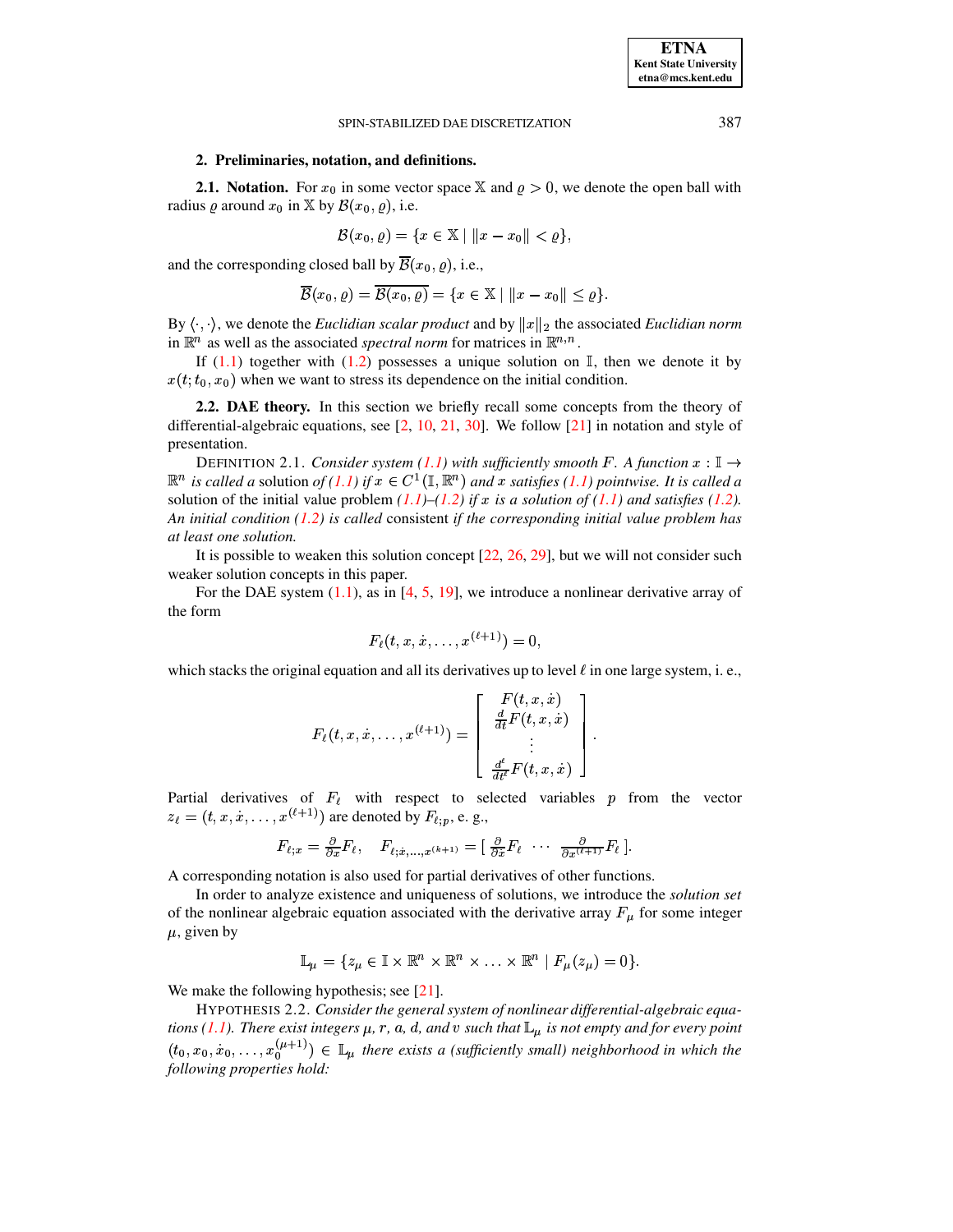*1.* We have rank  $F_{u:\dot{x},...,x^{(\mu+1)}} = (\mu+1)n - a$  on  $\mathbb{L}_{\mu}$  such that the *such that there exists a smooth* full rank matrix function  $Z_2$  of size  $(\mu + 1)m \times a$  satisfying

$$
Z_2^TF_{\mu; \dot x, \dots, x^{(\mu+1)}}=0
$$

*on*  $\mathbb{L}_{\mu}$ .  $\mu$ .

*on*  $\mathbb{L}_{\mu}$ .<br>2. We have rank  $Z_2^T F_{\mu;x} = a$  on  $\mathbb{L}_{\mu}$  such that the *such that there exists a smooth full rank matrix* function  $T_2$  of size  $n \times (n - a)$  satisfying

$$
Z_2^T F_{\mu;x} T_2 = 0.
$$

3. We have rank  $F_x T_2 = d = n - a$  such that there exists a smooth full rank matrix *function*  $Z_1$  *of size*  $n \times d$  *satisfying* 

$$
\operatorname{rank} Z_1^T F_x T_2 = d.
$$

As in [\[19,](#page-35-17) [21\]](#page-35-2), we call the smallest possible  $\mu$  for which Hypothesis [2.2](#page-2-0) is valid the *strangeness index* of [\(1.1\)](#page-0-0). Systems with vanishing strangeness index are called *strangenessfree*.

It has been shown in [\[20\]](#page-35-18) that Hypothesis [2.2](#page-2-0) implies locally (via the implicit function theorem) the existence of a *reduced system* such that the solutions are in one-to-one correspondence and the differential and algebraic part contained in the given DAE are separated. This result can be globalized when we start with a solution  $x$  in the sense that we have path

$$
(t, x(t), \mathcal{P}(t)) \in \mathbb{L}_{\mu+1}
$$
 for all  $t \in \mathbb{I}$ ,

with some  $\mathcal{P} \in C^0(\mathbb{I}, \mathbb{R}^{(\mu+2)n})$ . In the present context, where stability questions are concerned, we must take care that the involved transformations do not alter the behavior of the solution as  $t \to \infty$ . We therefore sketch the construction of the reduced system along the lines of [\[21\]](#page-35-2) and pay special attention to the conservation of the stability properties of the given DAE.

Due to Hypothesis [2.2](#page-2-0) there exist

$$
Z_2 \in C^0(\mathbb{I}, \mathbb{R}^{(\mu+1)n, a}), \quad T_2 \in C^0(\mathbb{I}, \mathbb{R}^{n, n-a}), \quad Z_1 \in C^0(\mathbb{I}, \mathbb{R}^{n, d}),
$$

with the described properties. Since Gram-Schmidt orthonormalization is a smooth process, we may assume without loss of generality that the columns of these matrix functions are pointwise orthonormalized. Let then

$$
Z_2' \in C^0(\mathbb{I}, \mathbb{R}^{(\mu+1)n, (\mu+1)n-a}), \quad T_2' \in C^0(\mathbb{I}, \mathbb{R}^{n,a}), \quad Z_1' \in C^0(\mathbb{I}, \mathbb{R}^{n,n-d})
$$

be such that  $[Z_2 \ Z_2], [T_2' \ T_2], [Z_1' \ Z_1]$  are pointwise orthogonal. Furthermore, there exist

$$
T_1 \in C^0(\mathbb{I}, \mathbb{R}^{(\mu+1)n,a}), \quad T'_1 \in C^0(\mathbb{I}, \mathbb{R}^{(\mu+1)n, (\mu+1)n-a})
$$

such that  $[T'_1 \ T_1]$  is pointwise orthogonal and

$$
Z_2'(t)^T F_{\mu; \dot{x}, \dots, x^{(\mu+1)}}(t, x(t), \mathcal{P}(t)) T_1(t) = 0 \text{ for all } t \in \mathbb{I}.
$$

If we define a function  $\mathcal H$  via

$$
\mathcal{H}(t,x,p,\phi)=\left[\begin{array}{c} F_\mu(t,x,p)+Z_2(t)\phi\\ T_1(t)^T(p-\mathcal{P}(t))\end{array}\right],
$$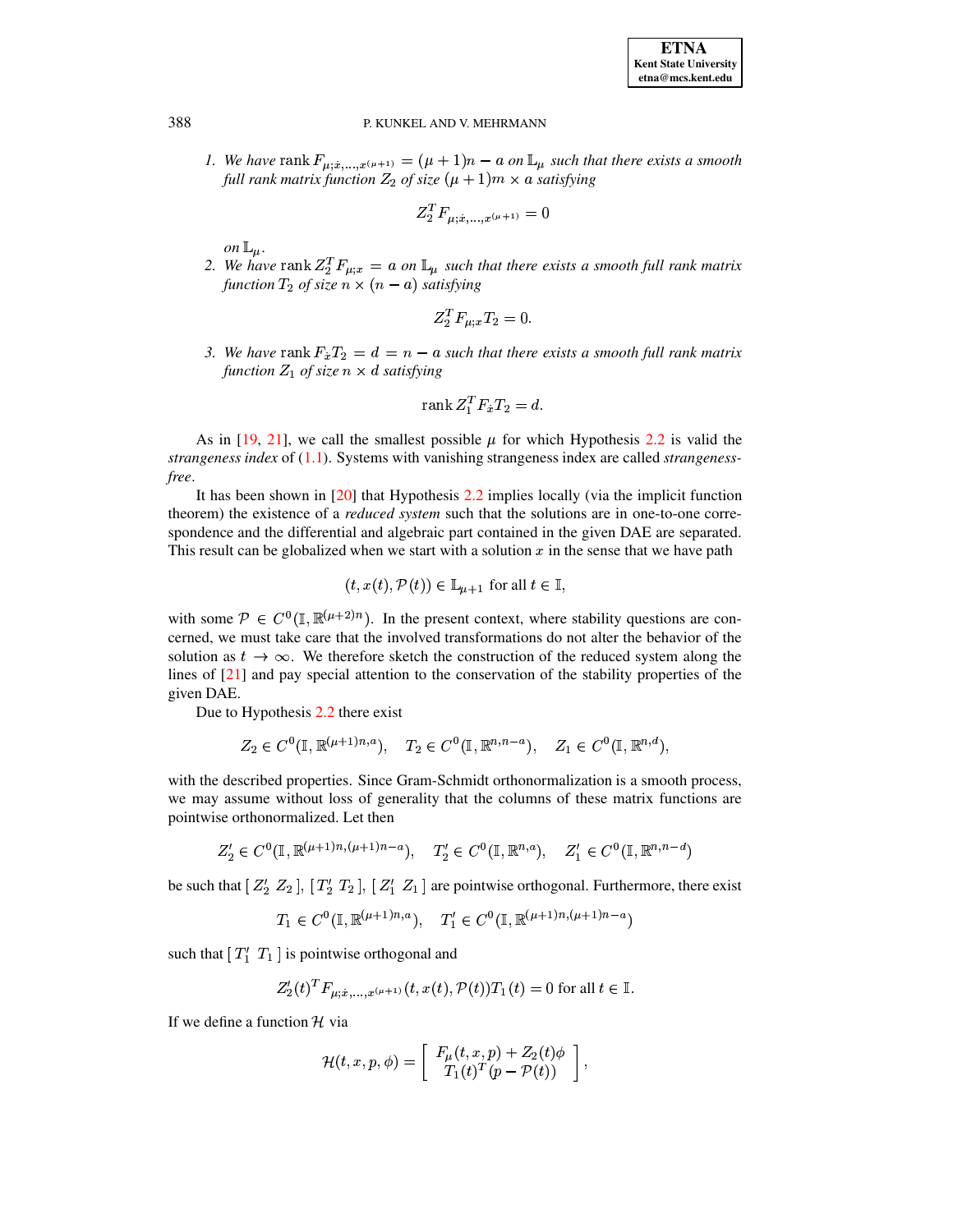389

then

(a) 
$$
\mathcal{H}(t, x(t), \mathcal{P}(t), 0) = 0,
$$
  
\n(b)  $\mathcal{H}_{p,\phi}(t, x(t), \mathcal{P}(t), 0) = \begin{bmatrix} F_{\mu; \dot{x}, ..., x^{(\mu+1)}}(t, x(t), \mathcal{P}(t)) & Z_2(t) \\ T_1(t)^T & 0 \end{bmatrix}.$ 

By construction  $\mathcal{H}_{p,\phi}(t, z(t), \mathcal{P}(t), 0)$  is nonsingular for all  $t \in \mathbb{I}$ . Thus we can locally solve for  $p$  and  $\phi$  as

<span id="page-4-0"></span>
$$
\phi=\hat{F}_2(t,x),\quad p=\hat{\mathcal{P}}(t,x).
$$

It can then be shown that the equation

$$
(2.1) \t\t\t F_2(t,x) = 0
$$

is just the requirement that x satisfies all constraints that are contained in  $(1.1)$  for time t.

With the change of variables

$$
x = T_2x_1 + T'_2x_2
$$
,  $x_1 = T_2^Tx$ ,  $x_2 = T'_2^Tx$ ,

the equation  $(2.1)$  turns into

<span id="page-4-1"></span>

Note that this transformation and the corresponding back-transformation preserve the Euclidian norm of the unknown functions at every point  $t \in \mathbb{I}$ . If we set  $x_1(t) = T_2^T(t)x(t)$ ,  $x_2(t) = T_2'(t)^T x(t)$  then it follows that for all  $t \in \mathbb{I}$ 

(a) 
$$
F_2(t, T_2(t)x_1(t) + T_2'(t)x_2(t)) = 0,
$$
  
(b) 
$$
\hat{F}_{2,x}(t, x(t))T_2'(t)
$$
 is nonsingular.

Thus, we can solve (2.2) for  $x_2$  as  $x_2 = \mathcal{R}(t, x_1)$  and we have

<span id="page-4-2"></span>(2.3) 
$$
x_2(t) = \mathcal{R}(t, x_1(t))
$$
 for all  $t \in \mathbb{I}$ .

Besides  $(2.3)$  we have

<span id="page-4-3"></span>(2.4) 
$$
p_2(t) = \mathcal{R}_t(t, x_1(t)) + \mathcal{R}_{x_1}(t, x_1(t)) p_1(t),
$$

where we use the partition

$$
\begin{bmatrix} I_n & 0 & \cdots & 0 \end{bmatrix} \hat{\mathcal{P}}(t, x(t)) = \begin{bmatrix} p_1(t) \\ p_2(t) \end{bmatrix};
$$

compare the proof of Theorem 4.13 in  $[21]$ . We then obtain

$$
(2.5) \frac{Z_1(t)^T F(t, T_2(t)x_1(t) + T_2'(t)x_2(t))}{T_2(t)x_1(t) + T_2(t)p_1(t) + T_2'(t)x_2(t) + T_2'(t)x_2(t)) = 0 \text{ for all } t \in \mathbb{I},
$$

in which we can eliminate  $x_2$ ,  $p_2$  via (2.3) and (2.4), respectively. If we define

$$
\hat{F}_1(t, x_1, p_1) = Z_1(t)^T F(t, T_2(t)x_1 + T_2'(t)\mathcal{R}(t, x_1),
$$
  
\n
$$
\hat{T}_2(t)x_1 + T_2(t)p_1(t) + \hat{T}_2'(t)\mathcal{R}(t, x_1) + T_2'(t)(\mathcal{R}_t(t, x_1) + \mathcal{R}_{x_1}(t, x_1)p_1)),
$$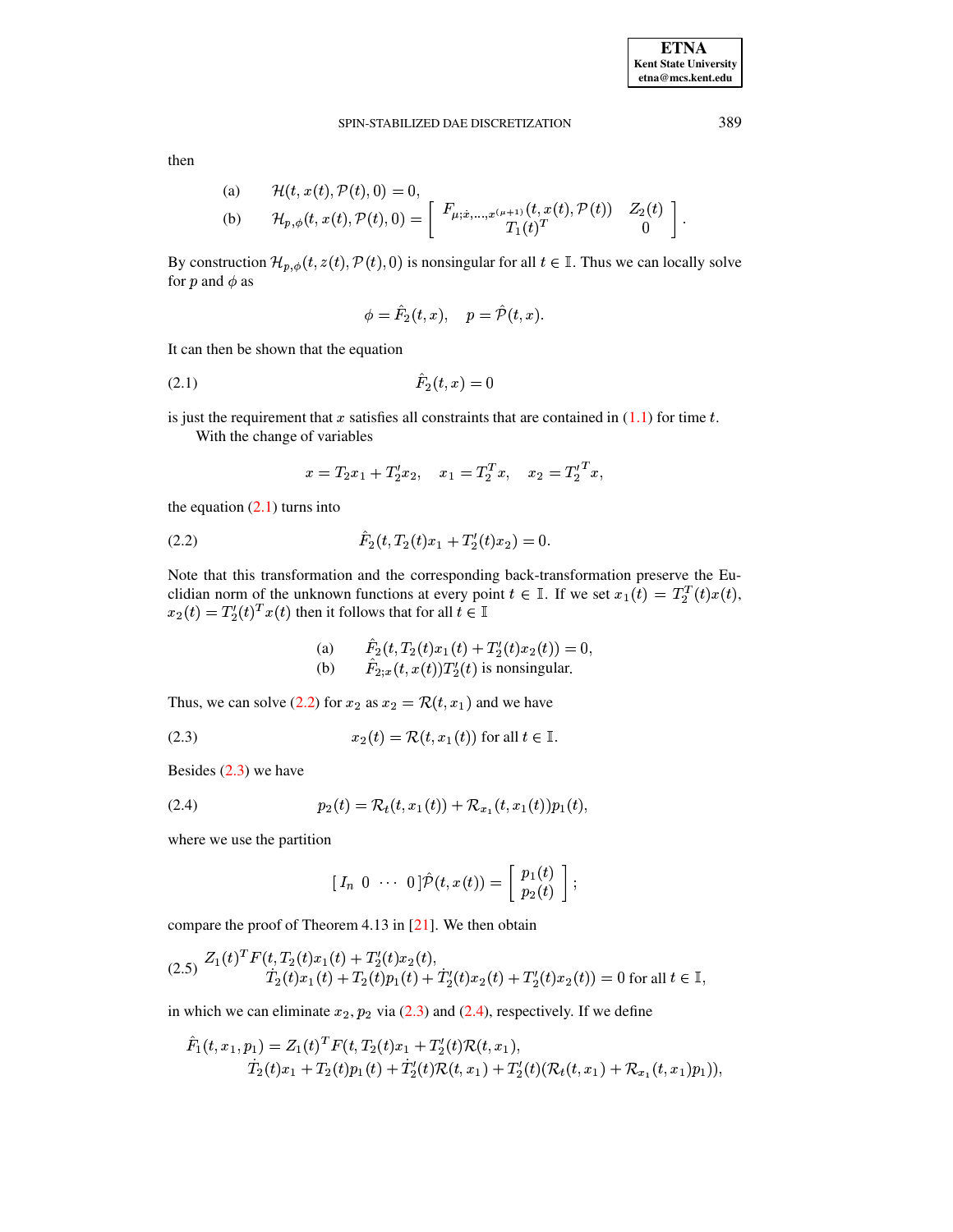then  $(t, x_1(t), \dot{x}_1(t))$  solves  $F_1(t, z_1, p_1) = 0$ . Furthermore,

$$
\hat{F}_{1;p_1}(t,x_1(t),p_1(t)) = Z_1(t)^T F_{\dot{x}}(t,x(t),p(t)) (T_2(t)+T_2'(t)\mathcal{R}_{x_1}(t,x_1(t))),
$$

where  $[I_n \ 0 \ \cdots \ 0]$   $\mathcal{P} = p$ . To determine  $\mathcal{R}_{x_1}(t, x_1(t))$  one observes that from

$$
\hat{F}_2(t, T_2(t)x_1(t) + T_2'(t)\mathcal{R}_{x_1}(t, x_1(t))) = 0 \text{ for all } t \in \mathbb{I},
$$

it follows that

$$
\hat{F}_{2;x}(t,x(t)) (T_2(t) + T_2'(t) \mathcal{R}_{x_1}(t,x_1(t))) = 0 \text{ for all } t \in \mathbb{I}
$$

and hence, using  $(2.1)$  we obtain

$$
Z_2(t)^T F_{\mu;x}(t,x(t),\mathcal{P}(t))(T_2(t)+T_2'(t)\mathcal{R}_{x_1}(t,x_1(t)))=0 \text{ for all } t\in\mathbb{I}.
$$

By the construction of  $Z_2, T_2$ , and  $T_2'$ , we immediately obtain that

$$
\mathcal{R}_{x_1}(t, x_1(t)) = 0 \text{ for all } t \in \mathbb{I}
$$

and that  $F_{1;p_1}(t, x_1(t), p_1(t))$  is nonsingular for all  $t \in \mathbb{I}$ . Thus, we can solve  $F_1(t, x_1, p_1) =$ 0 for  $p_1$  according to

$$
p_1 = \mathcal{L}(t,x_1).
$$

If we require that  $x_1$  is continuously differentiable and that that the part  $p_1$  of  $P$  satisfies  $p_1(t) = \dot{x}_1(t)$  for all  $t \in \mathbb{I}$ , then we see that the given x solves the DAE,

<span id="page-5-0"></span>(2.6)   
\n(a) 
$$
\dot{x}_1 = \mathcal{L}(t, x_1),
$$
  
\n(b)  $x_2 = \mathcal{R}(t, x_1).$ 

Summarizing the above construction, we observe that we only have applied one transformation of the variable  $x$ . This transformation together with its inverse are pointwise orthogonal such that it preserves the behavior of the solution as  $t \to \infty$ . For the applications of the implicit function theorem, however, we must require that the corresponding neighborhoods do not shrink to a point as  $t \to \infty$ . Sufficient for this is the additional assumption that there exists a set  $\mathbb{V} \subseteq \mathbb{I} \times \mathbb{R}^n \times \cdots \times \mathbb{R}^n$  such that  $(t, x(t), \mathcal{P}(t)) \in \mathbb{V}$  for sufficiently large t and that the implicit function theorem can always applied in the whole set  $V$ . Note that this condition is trivially satisfied when we study an equilibrium solution x of  $(1.1)$  given by the property that  $x(t) = x^* \in \mathbb{R}^n$  and  $(t, x^*, 0) \in \mathbb{L}_{\mu+1}$  for all  $t \in \mathbb{I}$ . Instead of [\(1.1\)](#page-0-0) we can then concentrate on the investigation of  $(2.6)$  due to the fact that under mild assumptions the solutions of  $(1.1)$  and  $(2.6)$  are locally in one-to-one correspondence; see [\[21\]](#page-35-2).

<span id="page-5-1"></span>In the special case of a linear DAE

$$
(2.7) \tE(t)\dot{x} = A(t)x + f(t),
$$

where  $E, A \in C^0(\mathbb{I}, \mathbb{R}^{n,n})$  and  $f \in C^0(\mathbb{I}, \mathbb{R}^n)$  are sufficiently smooth, the corresponding reduced DAE  $(2.6)$  is linear as well and of the form

<span id="page-5-2"></span>(2.8)   
\n(a) 
$$
\dot{x}_1 = A_{11}(t)x_1 + f_1(t),
$$
  
\n(b)  $x_2 = A_{21}(t)x_1 + f_2(t).$ 

This also shows that if the DAE belonging to a pair  $(E, A)$  of matrix functions is strangenessfree then there is a pointwise nonsingular matrix function  $P \in C^0(\mathbb{I}, \mathbb{R}^{n,n})$  and a pointwise orthogonal matrix function  $Q \in C^1(\mathbb{I}, \mathbb{R}^{n,n})$ , such that

<span id="page-5-3"></span>
$$
(2.9) \tP\hat{E}Q = \begin{bmatrix} I_d & 0 \\ 0 & 0 \end{bmatrix}, \tP\hat{A}Q - P\hat{E}\hat{Q} = \begin{bmatrix} A_{11} & 0 \\ A_{21} & -I_a \end{bmatrix}.
$$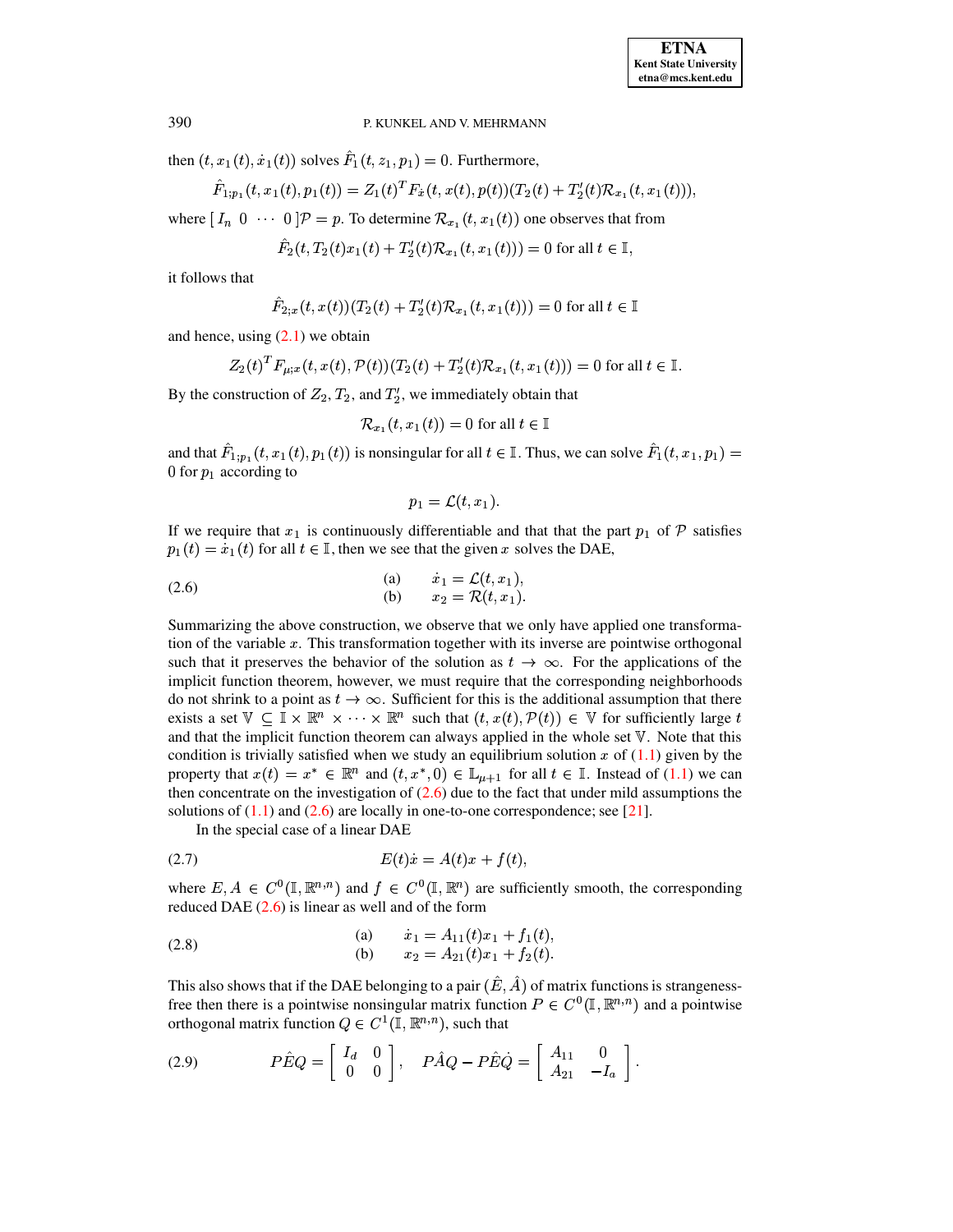Summarizing the above construction, every DAE satisfying Hypothesis [2.2](#page-2-0) can be transformed to a strangeness-free DAE,

<span id="page-6-0"></span>
$$
(2.10) \tZ_1(t)^T F(t, x, \dot{x}) = 0, \quad \hat{F}_2(t, x) = 0,
$$

which possesses the same solutions as the original DAE. Even more, we can transform to a specially structured DAE [\(2.6\)](#page-5-0) such that stability properties of the solutions are preserved. Thus, w.l.o.g. we can study stability questions for  $(2.6)$  instead of the original DAE  $(1.1)$ . Moreover, also in the numerical treatment we may assume w.l.o.g. that the DAE is given in the form [\(2.10\)](#page-6-0), since this form can locally be determined numerically. Hence, dealing with DAEs both theoretically concerning stability questions and numerically, we may assume that the given DAE is strangeness-free.

<span id="page-6-5"></span>**2.3. Stability concepts for ODEs.** In this section, we briefly recall classical stability concepts for ordinary differential equations

$$
(2.11) \t\t\t \dot{x} = f(t, x), \quad t \in \mathbb{I}.
$$

See, e.g., [\[17,](#page-35-19) [35\]](#page-35-20) for more details on this topic. We include proofs when we need the notation and parts of them when we discuss similar results for DAEs.

<span id="page-6-1"></span>DEFINITION 2.3. A solution  $x : t \mapsto x(t;t_0,x_0)$  of [\(2.11\)](#page-6-1) is called

- <span id="page-6-3"></span>*1.* stable *if for every*  $\epsilon > 0$  *there exists*  $\delta > 0$  *such that* 
	- (a) the initial value problem [\(2.11\)](#page-6-1) with initial condition  $x(t_0) = \hat{x}_0$  is solvable *on*  $\mathbb{I}$  *for all*  $\hat{x}_0 \in \mathbb{R}^n$  *with*  $\|\hat{x}_0 - x_0\| < \delta$ ;
	- *(b)* the solution  $x(t; t_0, \hat{x}_0)$  satisfies  $||x(t; t_0, \hat{x}_0) x(t; t_0, x_0)|| < \varepsilon$  on  $\mathbb{I}$ .
- *2.* asymptotically stable *if it is stable and there exists*  $\varrho > 0$  *such that* 
	- (a) the initial value problem [\(2.11\)](#page-6-1) with initial condition  $x(t_0) = \hat{x}_0$  is solvable *on*  $\mathbb{I}$  *for all*  $\hat{x}_0 \in \mathbb{R}^n$  *with*  $\|\hat{x}_0 - x_0\| < \varrho$ ;
	- *(b)* the solution  $x(t; t_0, \hat{x}_0)$  satisfies  $\lim_{t\to\infty} ||x(t; t_0, \hat{x}_0) x(t; t_0, x_0)|| = 0$ .
- *3.* exponentially stable *if it is stable and* exponentially attractive*, i.e., if there exist* <sup>8</sup>  $> 0, L > 0, and \gamma > 0$  *such that* 
	- (a) the initial value problem [\(2.11\)](#page-6-1) with initial condition  $x(t_0) = \hat{x}_0$  is solvable *on*  $\mathbb{I}$  *for all*  $\hat{x}_0 \in \mathbb{R}^n$  *with*  $\|\hat{x}_0 - x_0\| < \delta$ ;
	- *(b)* the solution satisfies the estimate  $||x(t; t_0, \hat{x}_0) x(t; t_0, x_0)|| < L e^{-\gamma(t-t_0)}$  $\mathfrak{O}n \mathbb{I}$ .

Note that we can transform the ODE [\(2.11\)](#page-6-1) in such a way that a given solution  $x(t; t_0, x_0)$ is mapped to the trivial solution by simply shifting the arguments according to

<span id="page-6-2"></span>(2.12) 
$$
\dot{\tilde{x}} = \tilde{f}(t, \tilde{x}) = f(t, \tilde{x} + x(t; t_0, x_0)) - \frac{\partial}{\partial t}x(t; t_0, x_0).
$$

When studying the stability of a selected solution, we may therefore assume without loss of generality that the selected solution is the trivial solution. This also applies to DAEs. In the following, we will concentrate on *equilibrium solutions*  $x^*$ , i.e., solutions with  $x(t; t_0, x_0) =$  $x^*$  independent of t, although we may simply set  $x^* = 0$ .

We will also study further concepts which are not related to a selected solution such as contractivity and dissipativity.

DEFINITION 2.4. *The ODE* [\(2.11\)](#page-6-1) is called contractive if for any two solutions  $x, y$ *the scalar function*  $d: \mathbb{I} \to \mathbb{R}_0^+$  *defined by*  $d(t) = ||x(t) - y(t)||_2^2$  *is monotonically nonincreasing. It is called exponentially contractive <i>if d decays exponentially.* 

<span id="page-6-4"></span>DEFINITION 2.5. *The ODE* [\(2.11\)](#page-6-1) *is called* dissipative *if there exists a bounded set*  $\mathbb{B} \subseteq$  $\mathbb{R}^n$  with the property that for any bounded set  $\mathbb{E}\subseteq \mathbb{R}^n$  there exists  $\hat{t}\geq t_0$  with  $x(t;t_0,\hat{x}_0)\in \mathbb{B}$ *for all*  $\hat{x}_0 \in \mathbb{E}$  *and*  $t > \hat{t}$ *. In this case the set*  $\mathbb{B}$  *is called* absorbing*.*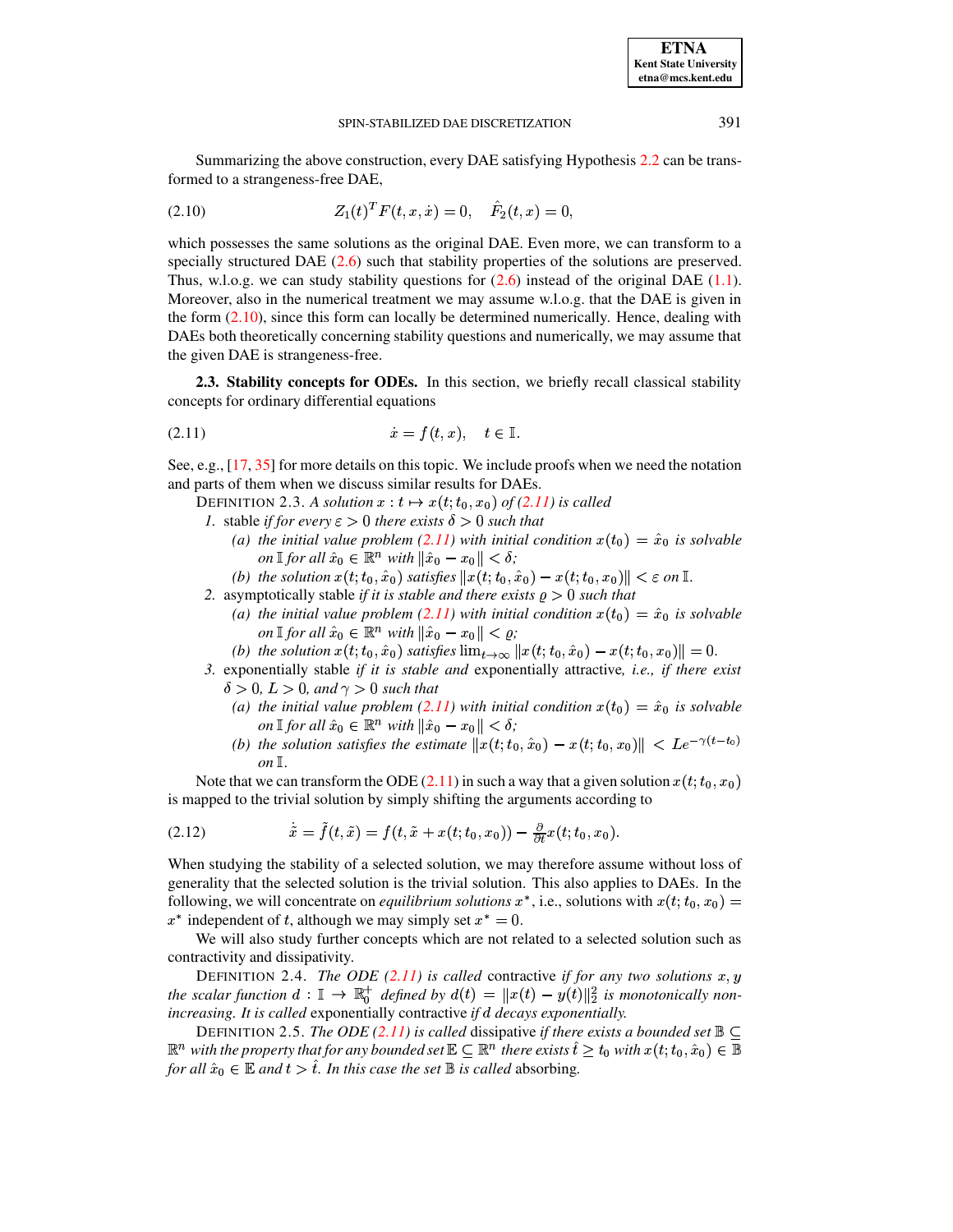We start our survey of stability results with the special case of linear ODEs. In view of  $(2.12)$  it is sufficient to study homogeneous equations

$$
(2.13) \t\t\t \dot{x} = A(t)x
$$

Since we obtain  $(2.13)$  no matter which solution we want to look at, the stability properties of Definition 2.3 are merely properties of the given linear ODE. In particular, the initial value problem

<span id="page-7-0"></span>
$$
\frac{\partial}{\partial t}\Phi(t,t_0) = A(t)\Phi(t,t_0), \quad \Phi(t_0,t_0) = I_n
$$

possesses a solution  $t \mapsto \Phi(t, t_0)$  on  $\mathbb{I}$ , so-called *fundamental solution*, and the solution x of  $(2.13)$  with  $x(t_0) = x_0$  can be written as  $x(t) = \Phi(t, t_0)x_0$ . The following characterizations are then straightforward.

- THEOREM 2.6. The trivial solution of the linear homogeneous ODE  $(2.13)$
- 1. is stable if and only if there exists a constant  $L > 0$  with  $\|\Phi(t, t_0)\| < L$  on  $\mathbb{I}$ ;
- 2. is asymptotically stable if and only if  $\|\Phi(t,t_0)\| \to 0$  for  $t \to \infty$ ;
- 3. is exponentially stable if there exists  $L > 0$  and  $\gamma > 0$  such that  $\|\Phi(t, t_0)\|$  <  $Le^{-\gamma(t-t_0)}$  on  $\mathbb{I}$ .

In the general nonlinear case, we can only expect sufficient conditions that guarantee the specific stability properties. The classical result is given in the so-called Lyapunov stability theorems; see, e.g., [17]. In this context, we use the notation  $X > Y$  ( $X \ge Y$ ) for symmetric (Hermitian) matrices X, Y to denote that  $X - Y$  is positive (semi-)definite.

DEFINITION 2.7. Let  $\mathbb U$  be an (open) neighborhood of an equilibrium solution  $x^*$  of the *ODE* (2.11). A function  $V \in C^1(\mathbb{I} \times \mathbb{U}, \mathbb{R}^+_0)$  is called Lyapunov function associated with  $x^*$  $if$ 

- 1.  $V(t, x^*) = 0$  for all  $t \in \mathbb{I}$ ,
- 2.  $V(t, x) \leq 0$  for all  $(t, x) \in \mathbb{I} \times \mathbb{U}$ , where  $V(t, x) = V_x(t, x)f(t, x) + V_t(t, x)$ ,
- 3. there exists a continuous function  $W: \mathbb{U} \to \mathbb{R}^+_0$  with  $W(x) > 0$  for all  $x \in \mathbb{U} \setminus \{x^*\}$ and  $V(t, x) \geq W(x)$  for all  $(t, x) \in \mathbb{I} \times \mathbb{D}$ .

<span id="page-7-1"></span>THEOREM 2.8. Let  $V$  be a Lyapunov function associated with an equilibrium solution  $x^*$  of (2.11). Then  $x^*$  is stable.

THEOREM 2.9. Let  $V$  be a Lyapunov function associated with an equilibrium solution  $x^*$  of (2.11) satisfying

- <span id="page-7-2"></span>1. for all  $\varepsilon$  < 0 there exists  $\delta > 0$  such that  $V(t, x) < \varepsilon$  for all  $t \in \mathbb{I}$  and all  $x \in \mathbb{U}$ with  $||x - x^*|| < \delta$ ;
- 2. there exists a continuous function  $\tilde{W}: \mathbb{U} \to \mathbb{R}_0^+$  with  $\tilde{W}(x) > 0$  for all  $x \in \mathbb{U} \setminus \{x^*\},$  $\tilde{W}(x^*) = 0$ , and  $\tilde{V}(t, x) \geq -\tilde{W}(x)$  for all  $(t, x) \in [t_0, \infty) \times \mathbb{D}$ .

Then  $x^*$  is asymptotically stable.

We turn now to stability properties which are not associated with a particular solution. Recall for the following that we assume that  $f \in C^0(\mathbb{I} \times \mathbb{U}, \mathbb{R}^n)$  is sufficiently smooth. Moreover, we suppose that the interesting domain  $U$  is sufficiently large.

<span id="page-7-3"></span>THEOREM 2.10. Let  $f \in C^0(\mathbb{I} \times \mathbb{U}, \mathbb{R}^n)$  satisfy a one-sided Lipschitz condition with constant  $c \in \mathbb{R}$ , *i.e.* let

$$
\langle f(t,x)-f(t,y),x-y\rangle \le c||x-y||_2^2 \text{ for all } t \in \mathbb{I} \text{ and } x,y \in \mathbb{U}.
$$

If  $c = 0$ , then (2.11) is contractive. If  $c < 0$ , then (2.11) is exponentially contractive. *Proof.* For two solutions x, y of  $(2.11)$ , we have

$$
\begin{array}{l}\frac{1}{2}\frac{d}{dt}\|x(t)-y(t)\|_2^2=\langle \dot{x}(t)-\dot{y}(t),x(t)-y(t)\rangle\\=\langle f(t,x(t))-f(t,y(t)),x(t)-y(t)\rangle\leq c\|x(t)-y(t)\|_2^2.\end{array}
$$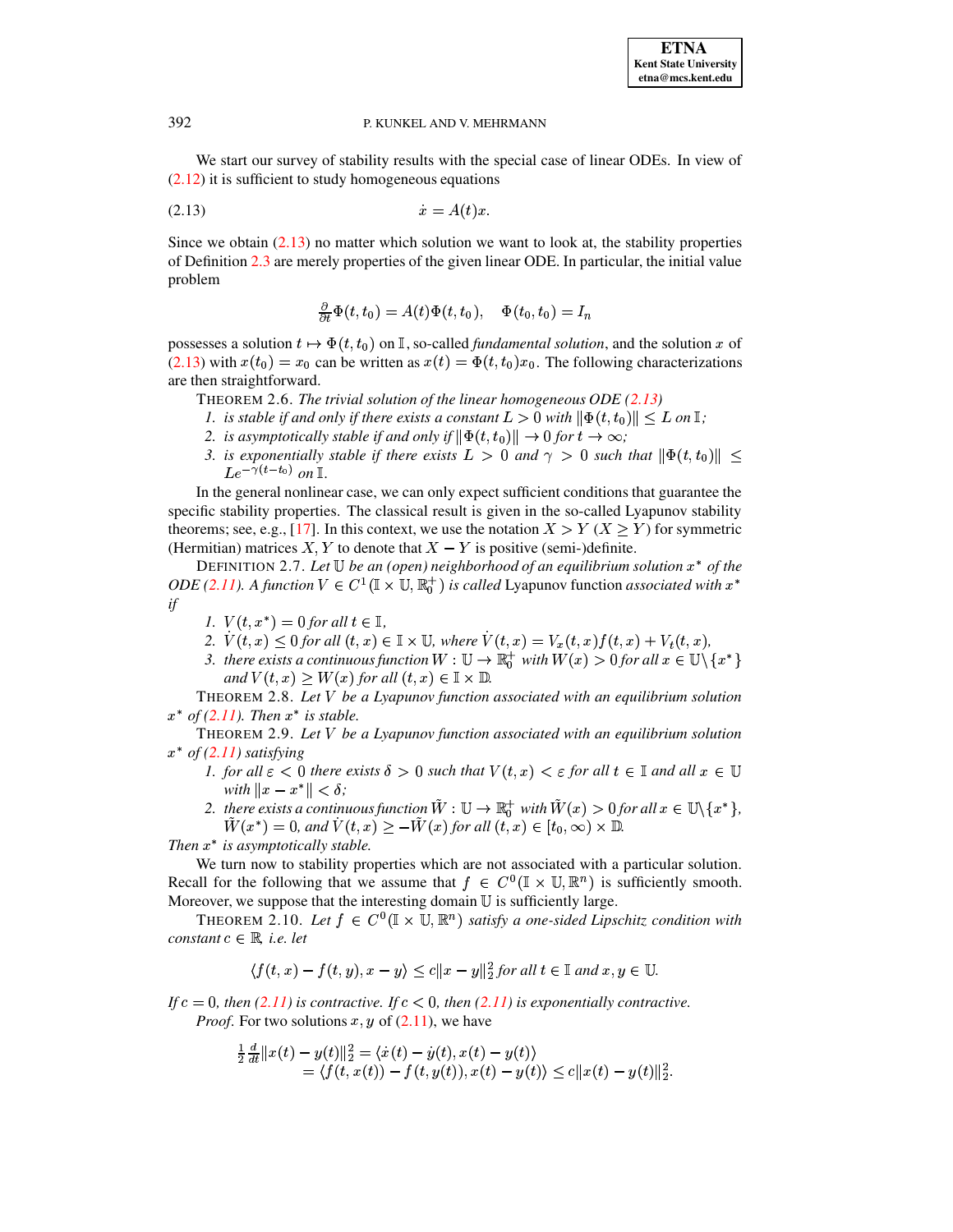| <b>ETNA</b>                  |
|------------------------------|
| <b>Kent State University</b> |
| etna@mcs.kent.edu            |

Setting  $d(t) = ||x(t) - y(t)||_2^2$ , this relation reads  $d(t) \le 2cd(t)$  and Gronwall's lemma (see, e.g., [17]) yields

$$
d(t) < e^{2c(t - t_0)}d(t_0)
$$

<span id="page-8-0"></span>in both cases.  $\square$ 

THEOREM 2.11. Let  $f \in C^0(\mathbb{I} \times \mathbb{U}, \mathbb{R}^n)$  satisfy

$$
\langle f(t,x),x\rangle \leq \alpha - \beta ||x||_2^2
$$
 for all  $t \in \mathbb{I}$  and  $x \in \mathbb{U}$ ,

with constants  $\alpha \geq 0$  and  $\beta > 0$ . Then the ODE (2.11) is dissipative with absorbing set  $\mathbb{B} = \mathcal{B}(0, \sqrt{\alpha/\beta + \varepsilon})$  for arbitrary  $\varepsilon > 0$ .

*Proof.* Let  $x$  be a solution of  $(2.11)$ . Since

$$
\frac{1}{2}\frac{d}{dt}||x(t)||_2^2 = \langle f(t, x(x)), x(t) \rangle \leq \alpha - \beta ||x(t)||_2^2,
$$

Gronwall's lemma yields

$$
||x(t)||_2^2 \le \alpha/\beta + e^{-2\beta t} (||x(t_0)||_2^2 - \alpha/\beta) \le \max{||x(t_0)||_2^2, \alpha/\beta}
$$

such that

 $||x(t)||_2 \leq \max\{||x(t_0)||_2, \sqrt{\alpha/\beta}\}.$ 

Hence, B is positive invariant, i.e.,

$$
x(t; t_0, \hat{x}_0) \in \mathbb{B} \text{ for all } t \ge t_0, \ \hat{x}_0 \in \mathbb{B}
$$

Let

$$
\varrho=\sup_{\hat{x}_0\in\mathbb{E}}\|\hat{x}_0\|_2.
$$

The estimate

$$
||x(t)||_2 \le \alpha/\beta + e^{-2\beta t}(\varrho^2 - \alpha/\beta) \le \alpha/\beta + \varepsilon
$$

finally gives

$$
e^{-2\beta \hat{t}} (\varrho^2 - \alpha/\beta) \le \varepsilon
$$

as condition on  $\hat{t}$  in Definition 2.5.  $\Box$ 

THEOREM 2.12. Let  $f \in C^0(\mathbb{I} \times \mathbb{U}, \mathbb{R}^n)$  satisfy

<span id="page-8-1"></span>
$$
\langle f(t,x),x\rangle < 0
$$
 for all  $t \in \mathbb{I}$  and  $x \in \mathbb{U}$  with  $||x||_2 > \varrho$ .

Then the ODE (2.11) is dissipative with absorbing set  $\mathbb{B} = \mathcal{B}(0, \varrho + \varepsilon)$  for arbitrary  $\varepsilon > 0$ . *Proof.* A solution x of  $(2.11)$  satisfies

$$
\frac{1}{2}\frac{d}{dt}||x(t)||_2^2 = \langle f(t,x(x)), x(t) \rangle.
$$

If  $x(t) \in \mathbb{R}^n \setminus \mathbb{B}$ , then  $\frac{d}{dt} ||x(t)||_2 < 0$  and therefore

$$
||x(t)||_2 < \max{||x(t_0)||_2, \varrho + \varepsilon}
$$
 for all  $t > t_0$ .

393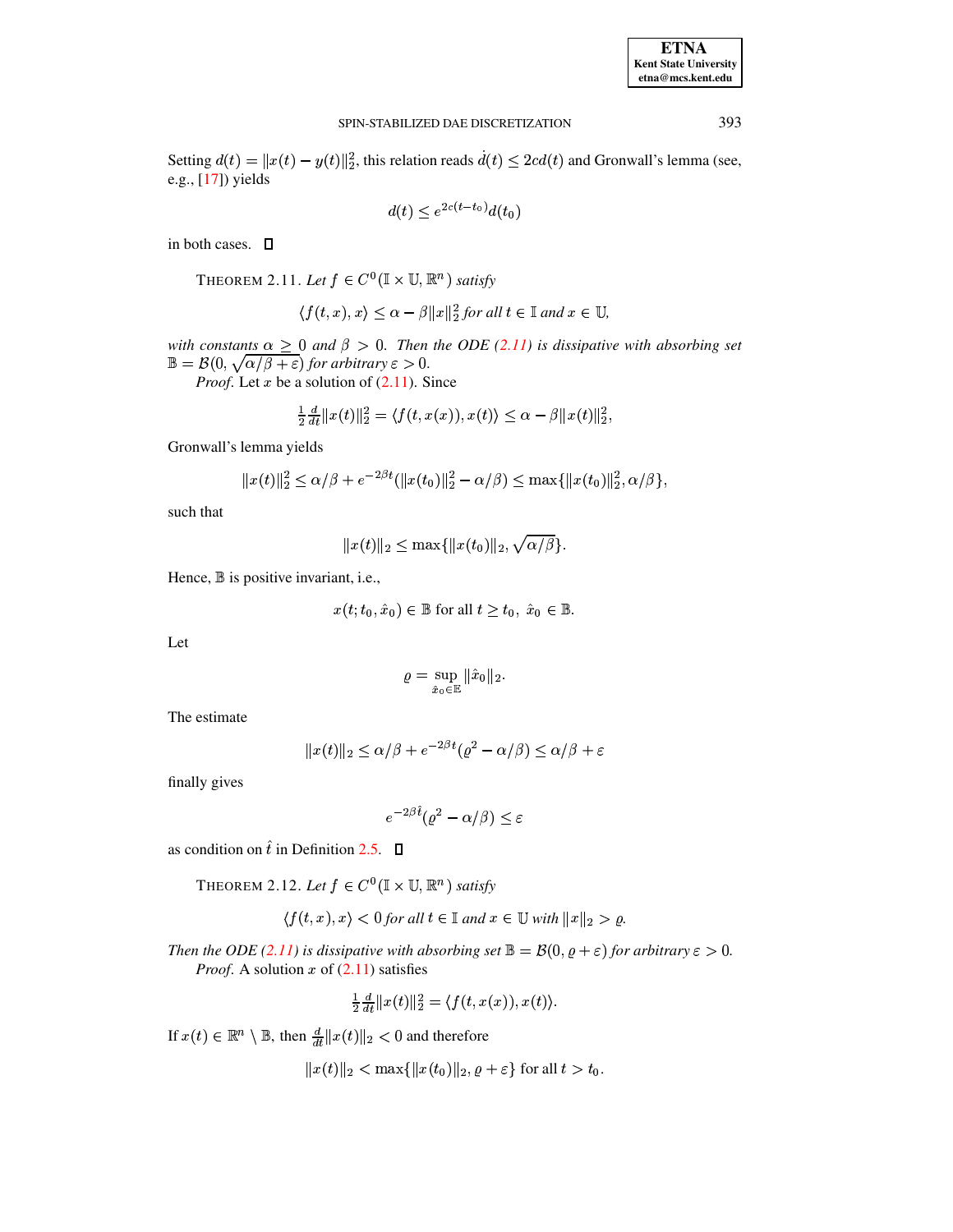Hence,  $\mathbb B$  is positive invariant. Let

 $r > \max\{\sup \|\hat{x}_0\|_2, \varrho-\}$  $\sup_{\hat{x}_0 \in \mathbb{R}} \|\hat{x}_0\|_2, \varrho + \varepsilon\}$ 

and let  $\hat{\mathbb{B}} = \overline{\mathcal{B}}(0,r)$ . Because of  $\hat{\mathbb{B}} \supseteq \mathbb{B}$ , we have  $\mathbb{R}^n \setminus \hat{\mathbb{B}} \subseteq \mathbb{R}^n \setminus \mathbb{B}$  and therefore  $\frac{d}{dt} ||x(t)||_2^2 < \frac{1}{t}$ 0, as long as  $x(t) \in \mathbb{B} \setminus \mathbb{B}$ . Hence,  $\mathbb{B}$  is positive invariant as well. Moreover,  $\mathbb{B} \setminus \mathbb{B}$  is compact and  $\langle f(t, x(x)), x(t) \rangle < 0$  on  $\mathbb{B} \setminus \mathbb{B}$ . Due to the continuity of f, there exists  $\delta > 0$  with

$$
\frac{d}{dt}||x(t)||_2^2 < -\delta \text{ on } \hat{\mathbb{B}} \setminus \mathbb{B},
$$

as long as  $x(t) \in \mathbb{B} \setminus \mathbb{B}$ . For  $\hat{x}_0 \in \mathbb{E}$  it then follows that

$$
x(t; t_0, \hat{x}_0) \in \mathbb{B}
$$
 for all  $t > \hat{t} = (r^2 - (\varrho + \varepsilon)^2)/\delta$ ,

with  $\hat{t}$  as required in Definition [2.5.](#page-6-4)

<span id="page-9-0"></span>**3. Stability results for DAEs.** In this section we generalize the classical ODE stability results that we have reviewed in Section [2.3](#page-6-5) to DAEs. The key idea to obtain these analytical results is to consider first the transformation to the reduced system  $(2.6)$  which has the same solution set and consider the stability results in this framework. After this has been done we then transform back to the original system.

**3.1. Linear DAEs.** We begin our analysis with linear DAEs [\(2.7\)](#page-5-1) with variable coefficients. The stability analysis for such equations has been studied for systems of tractability index up to 2 in  $[14, 15, 16, 27, 39]$  $[14, 15, 16, 27, 39]$  $[14, 15, 16, 27, 39]$  $[14, 15, 16, 27, 39]$  $[14, 15, 16, 27, 39]$  $[14, 15, 16, 27, 39]$  $[14, 15, 16, 27, 39]$  $[14, 15, 16, 27, 39]$  $[14, 15, 16, 27, 39]$ , we study here the general case.

<span id="page-9-3"></span>In the case of linear DAEs, the reduced system has the form [\(2.8\)](#page-5-2) with

(3.1) 
$$
x = Q\left[\begin{array}{c} x_1 \\ x_2 \end{array}\right], \quad Q = [T'_2 \ T_2],
$$

according to the notation of Section [2.2.](#page-2-1) For the homogeneous system

(3.2) 
$$
E(t)\dot{x} = A(t)x, \quad x(t_0) = x_0,
$$

with consistent  $x_0$ , we then have an explicit representation of the solution x as

<span id="page-9-1"></span>
$$
x(t) = Q(t) \left[ \begin{array}{c} I_d \\ A_{2,1}(t) \end{array} \right] \hat{\Phi}(t,t_0) \left[ \begin{array}{cc} I_d & 0 \end{array} \right] Q(t_0)^T x_0,
$$

where  $\Phi(t, t_0)$  is a fundamental solution of the so-called *inherent ODE* associated with [\(2.7\)](#page-5-1) given by

?oØg? <sup>e</sup> ?M H?·\ (3.3)

In particular,  $\Phi(t,t_0)$  solves the linear matrix differential equation

<span id="page-9-2"></span>
$$
\frac{\partial}{\partial t}\tilde{\Phi}(t,t_0)=A_{1,1}(t)\tilde{\Phi}(t,t_0),\quad \tilde{\Phi}(t_0,t_0)=I_d.
$$

It follows that the fundamental solution  $\Phi(t,t_0)$  of the homogeneous case [\(3.2\)](#page-9-1), in the sense that the solution x can be written as  $x(t) = \Phi(t, t_0) x_0$ , is given by

$$
\Phi(t,t_0) = Q(t) \left[ \begin{array}{c} I_d \\ A_{2,1}(t) \end{array} \right] \hat{\Phi}(t,t_0) \left[ \begin{array}{cc} I_d & 0 \end{array} \right] Q(t_0)^T,
$$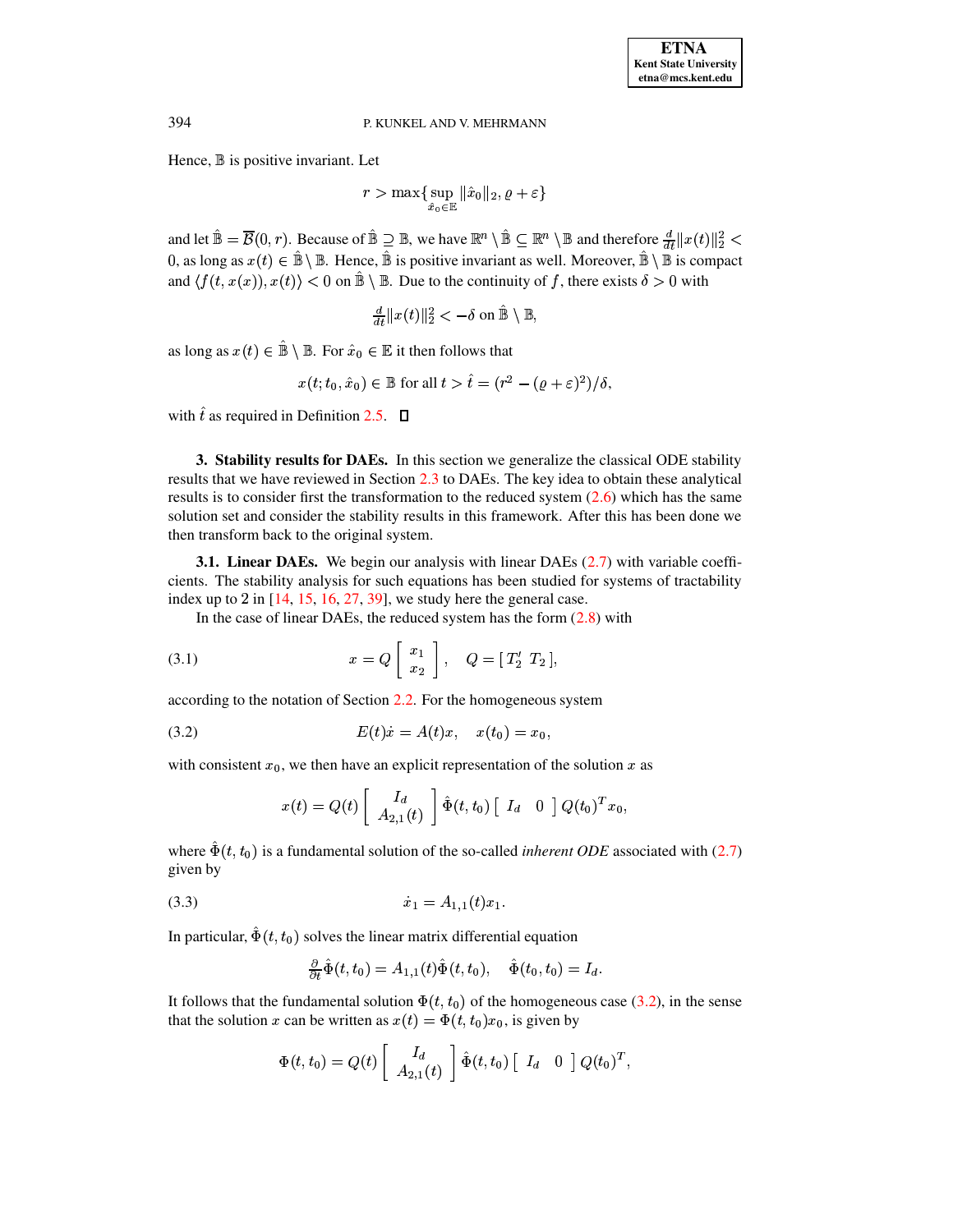with

$$
|\Phi(t,t_0)||_2 = \left\| \begin{bmatrix} I_d \\ A_{2,1}(t) \end{bmatrix} \hat{\Phi}(t,t_0) \begin{bmatrix} I_d & 0 \end{bmatrix} \right\|_2,
$$

since  $Q$  is pointwise orthogonal. Thus, we have

$$
\|\Phi(t,t_0)\|_2 \ge \|\tilde{\Phi}(t,t_0)\|_2,
$$

and the implications

$$
\begin{aligned}\n\|\Phi(t,t_0)\|_2 &\leq L &\implies \|\hat{\Phi}(t,t_0)\|_2 \leq L, \\
\|\Phi(t,t_0)\|_2 &\to 0 &\implies \|\hat{\Phi}(t,t_0)\|_2 \to 0, \\
\|\Phi(t,t_0)\|_2 &\leq L e^{-\gamma(t-t_0)} &\implies \|\hat{\Phi}(t,t_0)\|_2 \leq L e^{-\gamma(t-t_0)}\n\end{aligned}
$$

hold. From this, it is clear that for the different stability concepts to extend to DAEs it is necessary that the inherent ODE  $(3.3)$  satisfies the corresponding stability concepts in the classical sense.

On the other hand, since

$$
\|\Phi(t,t_0)\|_2^2 \le \left\| \begin{bmatrix} I_d \\ A_{2,1}(t) \end{bmatrix} \right\|_2^2 \|\hat{\Phi}(t,t_0)\|_2^2 \le (1 + \|A_{2,1}(t)\|_2^2) \|\hat{\Phi}(t,t_0)\|_2^2
$$

we have the implications

$$
\|\tilde{\Phi}(t,t_0)\|_2 \leq L, \|A_{2,1}(t)\|_2 \leq c \implies \|\Phi(t,t_0)\|_2 \leq \sqrt{1+c^2}L,
$$
  

$$
\|\tilde{\Phi}(t,t_0)\|_2 \to 0, \|A_{2,1}(t)\|_2 \leq c \implies \|\Phi(t,t_0)\|_2 \to 0,
$$
  

$$
|\tilde{\Phi}(t,t_0)\|_2 \leq Le^{-\gamma(t-t_0)}, \|A_{2,1}(t)\|_2^2 \leq c(t-t_0)^k \implies \|\Phi(t,t_0)\|_2 \leq \tilde{L}e^{-\tilde{\gamma}(t-t_0)},
$$

where  $k \geq 0$  is an arbitrary integer and  $\tilde{L}, \tilde{\gamma} > 0$  are appropriate constants. We thus have obtained the following sufficient conditions.

THEOREM 3.1. Consider system  $(2.7)$  and its reduced form  $(2.8)$  with inherent ODE  $(3.3).$ 

- <span id="page-10-1"></span>1. If the inherent ODE is stable and  $||A_{2,1}(t)||_2 \le c$  holds with some constant  $c > 0$ for all  $t \in \mathbb{I}$ , then (2.7) is stable in the sense that  $\|\Phi(t,t_0)\| < L$  on  $\mathbb{I}$  for some positive constant L.
- 2. If the inherent ODE is asymptotically stable and  $||A_{2,1}(t)||_2 \leq c$  holds for some constant  $c > 0$  for all  $t \in \mathbb{I}$ , then (2.7) is asymptotically stable in the sense that  $\Phi(t,t_0) \rightarrow 0$  as  $t \rightarrow \infty$ .
- 3. If the inherent ODE is exponentially stable and  $||A_{2,1}(t)||_2 \leq c(t-t_0)^k$  holds for some constant  $c > 0$  and integer  $k \ge 0$  for all  $t \in \mathbb{I}$ , then (2.7) is exponentially stable in the sense that  $\|\Phi(t,t_0)\| < \tilde{L}e^{-\tilde{\gamma}(t-t_0)}$  on  $\mathbb{I}$  for some constants  $\tilde{L}, \tilde{\gamma} > 0$ .

**3.2. Nonlinear DAEs.** We turn now to the general case of a nonlinear DAE  $(1.1)$  with corresponding reduced problem  $(2.6)$ . As in the linear case, the unknowns are connected by the transformation  $(3.1)$  such that it is again sufficient to study the reduced problem. Corresponding to the condition  $||A_{21}(t)||_2 \leq c$  for all  $t \in \mathbb{I}$  we require here that the function  $\mathcal{R}$  is globally Lipschitz continuous on a sufficiently large domain  $U$  for  $x_1$ , i.e.,

<span id="page-10-0"></span>
$$
(3.4) \qquad \|\mathcal{R}(t,x_1) - \mathcal{R}(t,y_1)\|_2 \le L\|x_1 - y_1\|_2 \text{ for all } t \in \mathbb{I} \text{ and all } x_1, y_1 \in \mathbb{U},
$$

with some constant  $L > 0$ . It is then clear that stability and asymptotic stability of the inherent ODE  $\dot{x}_1 = \mathcal{L}(t, x_1)$  carry over to the whole reduced DAE (2.6). In particular, we have obtained the following result for an equilibrium solution  $(x_1^*, x_2^*)$  of (2.6).

THEOREM 3.2. Consider the nonlinear DAE  $(1.1)$  and its associated reduced system  $(2.6)$  and assume that  $(3.4)$  holds.

395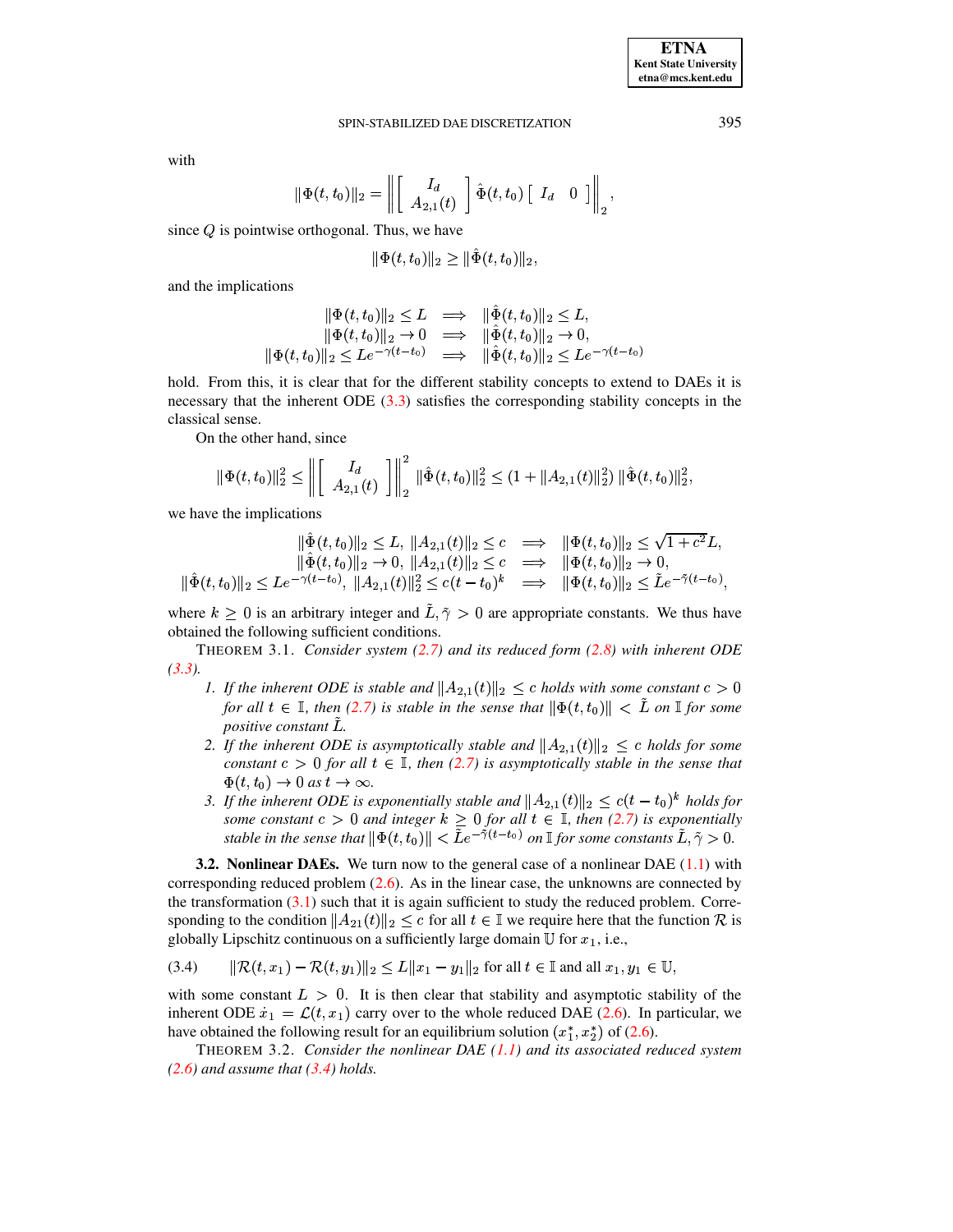- 1. If V satisfies the assumptions of Theorem 2.8 for the inherent ODE  $\dot{x}_1 = \mathcal{L}(t, x_1)$ , then  $(x_1^*, x_2^*)$  is stable in the sense of Definition 2.3 with  $\hat{x}_0$  restricted to be consistent.
- 2. If V satisfy the assumptions of Theorem 2.9 for the inherent ODE  $\dot{x}_1 = \mathcal{L}(t, x_1)$ , then  $(x_1^*, x_2^*)$  is asymptotically stable in the sense of Definition 2.3 with  $\hat{x}_0$  restricted to be consistent.

Contractivity and dissipativity for nonlinear DAEs have been studied for special cases in  $[15, 16]$ . We now discuss the general case.

In view of Theorem 2.10 we first require that  $\mathcal L$  of the inherent ODE (2.6a) satisfies a one-sided Lipschitz condition, *i.e.*,

<span id="page-11-0"></span>
$$
(3.5) \quad \langle \mathcal{L}(t, x_1) - \mathcal{L}(t, y_1), x_1 - y_1 \rangle_2 \le c \|x_1 - y_1\|_2^2 \text{ for all } t \in \mathbb{I} \text{ and } x_1, y_1 \in \mathbb{U}.
$$

Then for two solutions  $x_1, y_1$  of (3.3) and  $d_1(t) = ||x_1(t) - y_1(t)||_2^2$ , we obtain

$$
\begin{array}{l} \frac{1}{2}\frac{d}{dt}d_1(t)=\frac{1}{2}\frac{d}{dt}\|x_1(t)-y_1(t)\|_2^2=\langle \dot{x}_1(t)-\dot{y}_1(t),x_1(t)-y_1(t)\rangle_2 \\ =\langle \mathcal{L}(t,x_1(t)) - \mathcal{L}(t,y_1(t)),x_1(t)-y_1(t)\rangle_2 \leq c\|x_1(t)-y_1(t)\|_2^2.\end{array}
$$

As in Section 2.3, by Gronwall's lemma, the relation

$$
d_1(t) \le 2cd_1(t)
$$

yields

$$
d_1(t) \le e^{2c(t-t_0)} d_1(t_0)
$$

Introducing  $d(t) = ||x(t) - y(t)||_2^2 = ||x_1(t) - y_1(t)||_2^2 + ||x_2(t) - y_2(t)||_2^2$  and using (3.4), we obtain

$$
\begin{array}{l} d(t)\leq \|x_1(t)-y_1(t)\|_2^2+\|\mathcal{R}(t,x_1(t))-\mathcal{R}(t,y_1(t)))\|_2^2\\ \leq \|x_1(t)-y_1(t)\|_2^2+L^2\|x_1(t)-y_1(t)\|_2^2\\ \leq (1+L^2)e^{2c(t-t_0)}d_1(t_0).\end{array}
$$

Thus, we have shown the following result.

THEOREM 3.3. Consider the nonlinear DAE  $(1.1)$  and its associated reduced system (2.6). Let  $\mathcal{L} \in C^0(\mathbb{I} \times \mathbb{U}, \mathbb{R}^d)$  satisfy a one-sided Lipschitz condition with constant  $c \in \mathbb{R}$ according to (3.5) and let  $\mathcal{R} \in C^0(\mathbb{I} \times \mathbb{U}, \mathbb{R}^a)$  be Lipschitz continuous according to (3.4). If  $c = 0$ , then (2.6) is contractive in the sense that  $||x(t) - y(t)||_2$  is monotonically nonincreasing for two solutions x, y of (2.6). If  $c < 0$ , then (2.6) is exponentially contractive in the sense that  $||x(t) - y(t)||_2$  decays exponentially for two solutions x, y of (2.6).

To study dissipativity, we first require that

<span id="page-11-1"></span>
$$
(3.6) \qquad \langle \mathcal{L}(t, x_1), x_1 \rangle \le \alpha - \beta \|x_1\|_2^2 \text{ for all } t \in \mathbb{I} \text{ and } x \in \mathbb{U},
$$

with  $\alpha \geq 0$  and  $\beta > 0$ . Then

$$
\frac{1}{2}\frac{d}{dt}||x_1(t)||_2^2 = \langle \dot{x}_1(t), x_1(t) \rangle = \langle \mathcal{L}(t, x_1), x_1 \rangle \leq \alpha - \beta ||x_1||_2^2,
$$

and as in Theorem  $2.11$  we obtain

$$
x_1(t) \in \mathcal{B}(0, \sqrt{\alpha/\beta + \varepsilon}) \text{ for } t > \hat{t}.
$$

With the natural requirement that  $R$  is bounded according to

<span id="page-11-2"></span>
$$
(3.7) \t\t\t ||x_1||_2 < \alpha/\beta + \varepsilon \implies ||x_2||_2 < M \text{ for } t > \tilde{t},
$$

396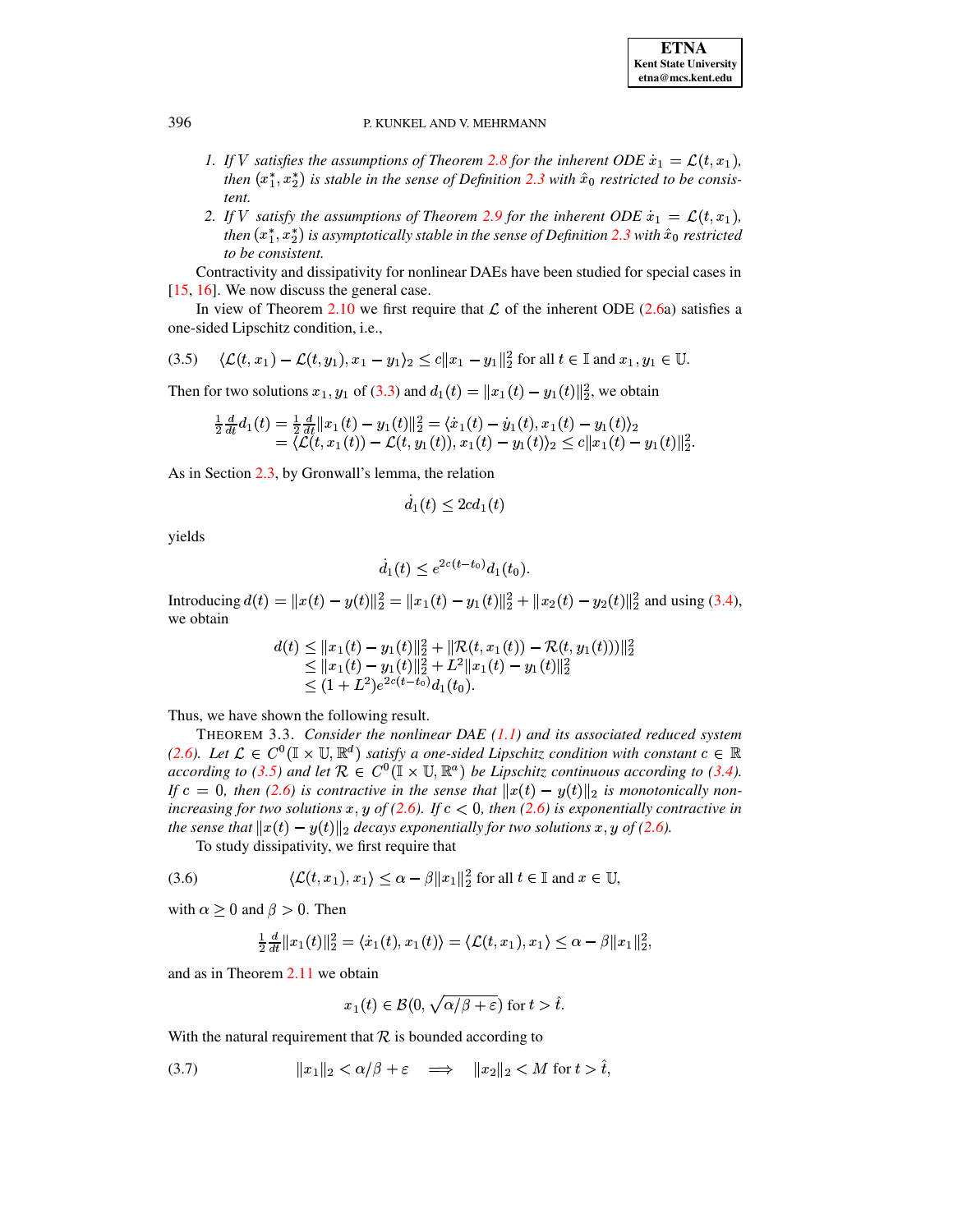where  $M > 0$  is a suitable constant depending on  $\varepsilon$ , we obtain

$$
||x(t)||_2^2 = ||x_1(t)||_2^2 + ||x_2(t)||_2^2 < \alpha/\beta + \varepsilon + M^2
$$

and thus,

$$
||x(t)||_2 \in \mathcal{B}(0, \sqrt{\alpha/\beta + \varepsilon + M^2}) \text{ for } t > \hat{t}.
$$

Thus, we have proved the following theorem.

THEOREM 3.4. *Consider the nonlinear DAE [\(1.1\)](#page-0-0) and its associated reduced system* [\(2.6\)](#page-5-0)*.* Let  $\mathcal{L} \in C^0(\mathbb{I} \times \mathbb{U}, \mathbb{R}^d)$  *satisfy* [\(3.6\)](#page-11-1) and let  $\mathcal{R} \in C^0(\mathbb{I} \times \mathbb{U}, \mathbb{R}^a)$  *satisfy* [\(3.4\)](#page-10-0) and *[\(3.7\)](#page-11-2). Then the DAE* [\(2.6\)](#page-5-0) *is dissipative in the sense of Definition* [2.5](#page-6-4) *with*  $\hat{x}_0$  *restricted to be consistent. An absorbing set is given by*  $\mathbb{B} = \mathcal{B}(0, \sqrt{\alpha/\beta + \varepsilon + M^2})$  for  $\alpha$  $\frac{\partial^2 f}{\partial x^2} + \varepsilon + M^2$  for arbitrary  $\varepsilon > 0$ .

Finally, we assume that

<span id="page-12-1"></span>
$$
(3.8) \qquad \langle \mathcal{L}(t, x_1), x_1 \rangle < 0 \text{ for all } t \in \mathbb{I} \text{ and } x_1 \in \mathbb{U} \text{ with } ||x_1||_2 > \varrho.
$$

As in Theorem [2.12](#page-8-1) we obtain that

$$
x_1(t) \in \mathcal{B}(0, \varrho + \epsilon)
$$
 for  $t > \hat{t}$ ,

and we can proceed as for  $(3.6)$ , completing the proof of the following theorem.

THEOREM 3.5. *Consider the nonlinear DAE [\(1.1\)](#page-0-0) and its associated reduced system* [\(2.6\)](#page-5-0). Let  $\mathcal{L} \in C^0(\mathbb{I} \times \mathbb{U}, \mathbb{R}^d)$  *satisfy* [\(3.8\)](#page-12-1) and let  $\mathcal{R} \in C^0(\mathbb{I} \times \mathbb{U}, \mathbb{R}^a)$  *satisfy* [\(3.4\)](#page-10-0) and *[\(3.7\)](#page-11-2). Then the DAE* [\(2.6\)](#page-5-0) *is dissipative in the sense of Definition* [2.5](#page-6-4) *with*  $\hat{x}_0$  *restricted to be consistent. An absorbing set is given by*  $\mathbb{B} = B(0, \sqrt{(\varrho + \varepsilon)^2 + M^2})$  for arbitrary  $\varepsilon > 0$ .

Recall that the domain U must be sufficiently large to ensure that  $x(t)$  does not leave the domain of definition in finite time, i.e., one has to assume that the solution exists at least until  $\hat{t}$ and that the desired absorbing set is contained in  $U$ . Besides these technical assumptions we can observe that also in the nonlinear case the various stability concepts for DAEs require the corresponding properties to hold for the inherent ODE and sufficient conditions are obtained under natural assumptions on the algebraic constraints.

<span id="page-12-0"></span>**4. A test equation for DAEs.** In this section we propose and investigate a new test equation for differential-algebraic equations. As we have mentioned at the end of Section [2.2,](#page-2-1) it is sufficient to consider strangeness-free DAEs. To get an idea how a suitable test equation should look like, we must understand the reasons for the instabilities in Example [1.1.](#page-1-0)

Suppose that we discretize the linear homogeneous problem  $(3.2)$  with the implicit Euler method, i.e.,

$$
(E_i - hA_i)x_i = E_i x_{i-1},
$$

where  $E_i = E(t_i)$ ,  $A_i = A(t_i)$ , and  $x_i$  is an approximation to  $x(t_i)$ . If we scale the equation by a pointwise nonsingular matrix function  $P \in C^0(\mathbb{I}, \mathbb{R}^{n,n})$  and the solution by a pointwise nonsingular matrix function  $Q \in C^1(\mathbb{I}, \mathbb{R}^{n,n})$ , then the transformed equation reads

$$
(4.1) \t\t \tilde{E}(t)\tilde{x} = \tilde{A}(t)\tilde{x},
$$

where

<span id="page-12-2"></span>
$$
\tilde{E}=PEQ, \quad \tilde{A}=PAQ-PE\dot{Q}, \quad x=Q\tilde{x}.
$$

Setting  $P_i = P(t_i)$ ,  $Q_i = Q(t_i)$ ,  $\dot{Q}_i = \dot{Q}(t_i)$  $\dot{Q}_i = \dot{Q}(t_i)$ , and defining  $\tilde{x}_i$  by  $x_i = Q_i \tilde{x}_i$ , we obtain

$$
(\tilde{E}_i-h\tilde{A}_i-h\tilde{E}_iQ_i^{-1}\dot{Q}_i)\tilde{x}_i=\tilde{E}_iQ_i^{-1}Q_{i-1}\tilde{x}_{i-1}.
$$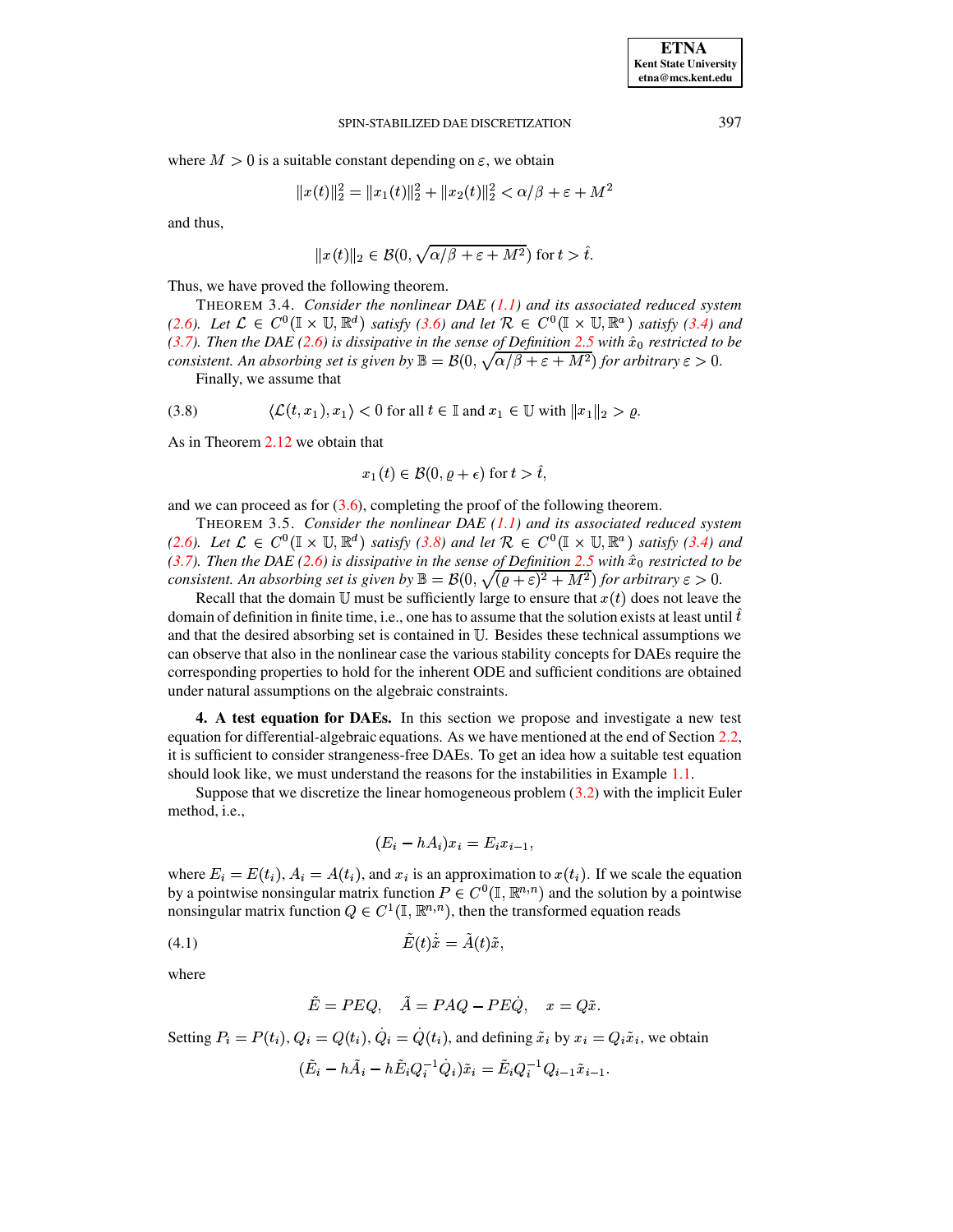Since  $Q_{i-1} = Q_i - hQ_i + \mathcal{O}(h^2)$ \_\_\_\_\_\_  $Q_i + \mathcal{O}(h^2)$ , we can rewrite this as

$$
(\tilde E_i(I-hQ_i^{-1}\dot Q_i)-h\tilde A_i)\tilde x_i=\tilde E_i(I-hQ_i^{-1}\dot Q_i+\mathcal O(h^2))\tilde x_{i-1}.
$$

If we would directly discretize the equation  $(4.1)$ , then we would instead obtain

$$
(\tilde{E}_i-h\tilde{A}_i)\tilde{x}_i=\tilde{E}_i\tilde{x}_{i-1}.
$$

Example [1.1](#page-1-0) shows that these perturbations to  $E_i$  may have the effect that the numerical method is unstable even though the DAE itself is asymptotically stable. Obviously, to have an effect on the solution behavior, the perturbation  $h\tilde{E}_i Q_i^{-1} \dot{Q}_i$  must be  $Q_i$  must be reasonably large. In order to simulate this behavior in a test equation, we consider for  $x_1$  the classical test equation  $(1.3)$ , which is (allowing here as usual for complex solutions) asymptotically stable if  $Re(\lambda) < 0$ . Moreover, since we solve DAEs by discretizing a numerically available strangeness-free formulation, it is sufficient that the test equation is also strangeness-free.

As we have seen in Section [3,](#page-9-0) we still obtain asymptotic stability if in  $(2.6)$  the entry  $A_{2,1}$  is bounded, e.g.,  $A_{2,1}(t) = -1$ . This corresponds to the pair of matrix functions

$$
(\hat{E}(t),\hat{A}(t))=\left(\left[\begin{array}{cc} 1 & 0 \\ 0 & 0 \end{array}\right],\left[\begin{array}{cc} \lambda & 0 \\ -1 & 1 \end{array}\right]\right).
$$

In order to simulate the effect that the kernel of  $E(t)$  is changing and, therefore, to have a nontrivial transformation with a derivative that depends on a parameter that can be used to control the rate of change, we will choose

$$
R(t) = \left[ \begin{array}{cc} 1 & \omega t \\ 0 & 1 \end{array} \right],
$$

with a real parameter  $\omega,$  to transform  $(\hat{E},\hat{A})$  to

<span id="page-13-1"></span>
$$
(E, A) = (\hat{E}R^{-1}, \hat{A}R^{-1} - \hat{E}\frac{d}{dt}(R^{-1})).
$$

A simple calcultation yields

$$
E(t) = \left[ \begin{array}{cc} 1 & -\omega t \\ 0 & 0 \end{array} \right], \quad A(t) = \left[ \begin{array}{cc} \lambda & \omega(1-\lambda t) \\ -1 & 1+\omega t \end{array} \right].
$$

In the following we, therefore, consider the test equation

<span id="page-13-0"></span>(4.3) 
$$
\begin{bmatrix} 1 & -\omega t \\ 0 & 0 \end{bmatrix} \begin{bmatrix} \dot{x}_1 \\ \dot{x}_2 \end{bmatrix} = \begin{bmatrix} \lambda & \omega(1-\lambda t) \\ -1 & 1+\omega t \end{bmatrix} \begin{bmatrix} x_1 \\ x_2 \end{bmatrix}.
$$

With initial data  $x_1(0) = 1, x_2(0) = 1$ , equation [\(4.3\)](#page-13-0) has the solution

$$
x(t) = \begin{bmatrix} 1 & \omega t \\ 0 & 1 \end{bmatrix} \begin{bmatrix} e^{\lambda t} \\ e^{\lambda t} \end{bmatrix} = \begin{bmatrix} (1 + \omega t)e^{\lambda t} \\ e^{\lambda t} \end{bmatrix},
$$

which is asymptotically stable for Re( $\lambda$ ) < 0 and  $\omega$  arbitrary. In particular, asymptotic stability of  $(4.3)$  does not depend on  $\omega$ . Note that all transformations of x such that the transforming matrix function and its pointwise inverse are polynomially bounded for  $t \to \infty$ preserve the asymptotic stability of the solution.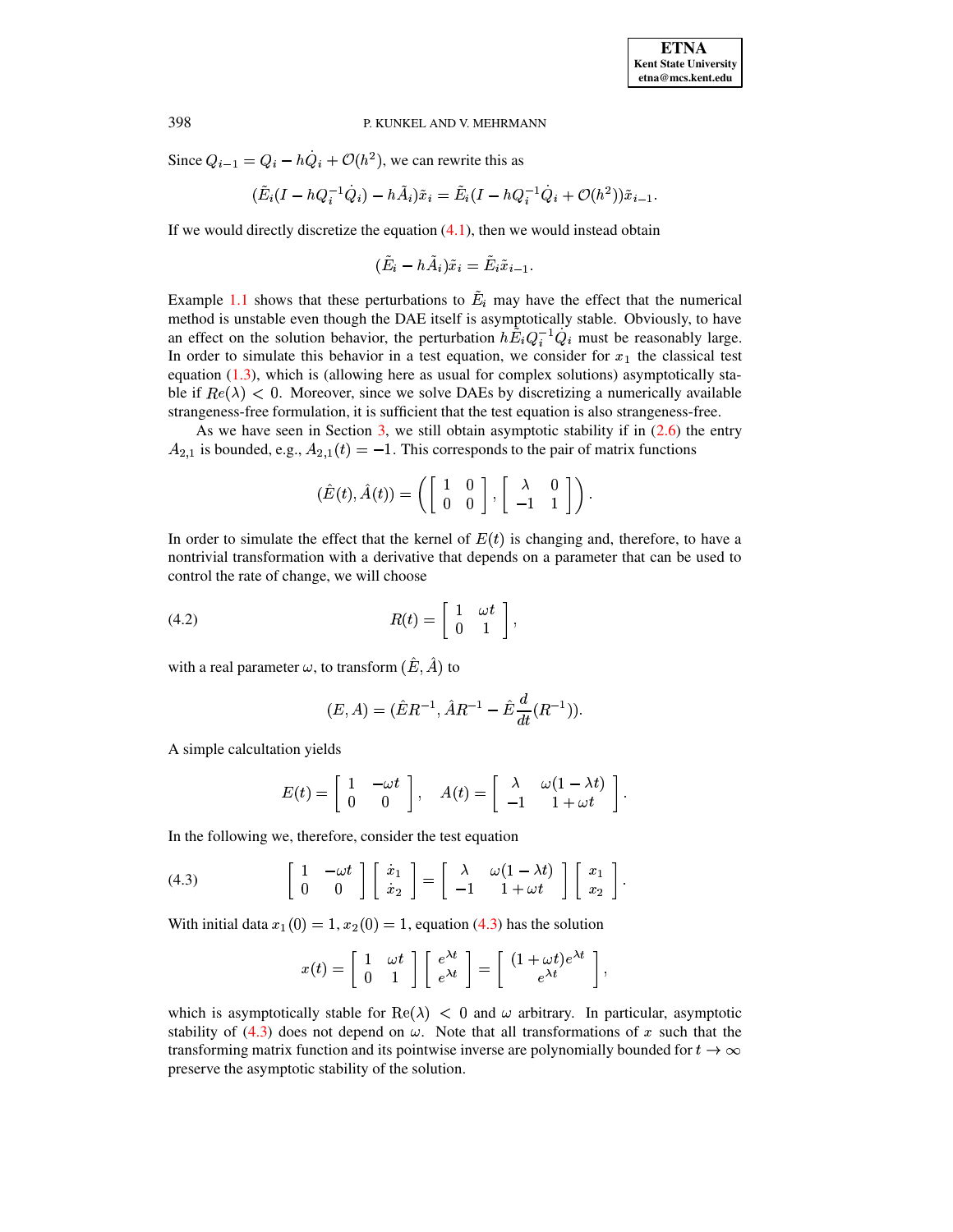**ETNA Kent State University etna@mcs.kent.edu**

### SPIN-STABILIZED DAE DISCRETIZATION 399

Since we will need it later in the course of this paper, we describe the transformation of  $(4.3)$  to the reduced form corresponding to  $(2.8)$ . With

$$
(4.4) Q(t) = \frac{1}{\sqrt{1+\omega^2t^2}} \begin{bmatrix} 1 & \omega t \\ -\omega t & 1 \end{bmatrix}, \quad \dot{Q}(t) = \frac{\omega}{(1+\omega^2t^2)^{3/2}} \begin{bmatrix} -\omega t & 1 \\ -1 & -\omega t \end{bmatrix},
$$

according to  $(3.1)$  we obtain that

$$
EQ = \frac{1}{\sqrt{1 + \omega^2 t^2}} \begin{bmatrix} 1 + \omega^2 t^2 & 0 \\ 0 & 0 \end{bmatrix},
$$
  
 
$$
AQ - E\dot{Q} = \frac{1}{\sqrt{1 + \omega^2 t^2}} \begin{bmatrix} \lambda - \omega^2 t + \lambda \omega^2 t^2 & 0 \\ -1 - \omega t - \omega^2 t^2 & 1 \end{bmatrix},
$$

and thus, by scaling with a diagonal matrix from the left, the pair  $(E, A)$  is equivalent to the pair

<span id="page-14-1"></span>(4.5) 
$$
(\tilde{E}, \tilde{A}) = \left( \begin{bmatrix} 1 & 0 \\ 0 & 0 \end{bmatrix}, \begin{bmatrix} \lambda - \frac{\omega^2 t}{1 + \omega^2 t^2} & 0 \\ 1 + \omega t + \omega^2 t^2 & -1 \end{bmatrix} \right),
$$

which is the required reduced form  $(2.8)$  of the test equation  $(4.3)$ . Since the pointwise orthogonal transformation does not alter the asymptotic stability of the solution, the inherent ODE of [\(4.5\)](#page-14-1) is asymptotically stable and part 3 of Theorem [3.1](#page-10-1) applies.

Note that there is an important difference between this new test equation and the standard test equation  $(1.3)$  for ODEs. Due to the requirement that the new test equation must involve a changing kernel of  $E$ , it cannot be autonomous. As a consequence, the difference equation for the numerical solution which is typically obtained by discretization will explicitly include time positions.

REMARK 4.1. It should be noted that  $R(t)$  in [\(4.2\)](#page-13-1) is not pointwise orthogonal. An orthogonal variation of this transformation would be to choose

$$
\hat{R}(t) = \frac{1}{\sqrt{1 + \omega^2 t^2}} \left[ \begin{array}{cc} 1 & \omega t \\ -\omega t & 1 \end{array} \right]
$$

or the case of a rotation with frequency  $\omega$ 

$$
\hat{R}(t) = \begin{bmatrix} \sin(\omega t) & \cos(\omega t) \\ -\sin(\omega t) & \cos(\omega t) \end{bmatrix}.
$$

The problem with these two orthogonal transformations is that the analysis of the stability regions of different numerical methods becomes very technical analytically. Numerical tests, however, show that there is no essential difference in the corresponding stability regions.

<span id="page-14-0"></span>**5. DAE integration methods and DAE stability functions.** To demonstrate the properties of the test equation [\(4.3\)](#page-13-0) let us apply some of the well-known DAE integration methods to this equation. In analogy to the classical stability functions  $R(h\lambda) = R(z)$  for ODEs (see [\[13\]](#page-34-7)), we will introduce *DAE stability functions* of the form  $R(h\lambda, h\omega) = R(z, w)$ , using the abbreviations  $z = h\lambda$ ,  $w = h\omega$ . We will present several plots of stability functions. In all cases the plots depict the region given by  $(z, w) \in [-9, 9]^2$ . The color coding is chosen so that the dark regions are those with  $|R(z, w)| \leq 1$  and the shading is according to the modulus of  $R(z, w)$ .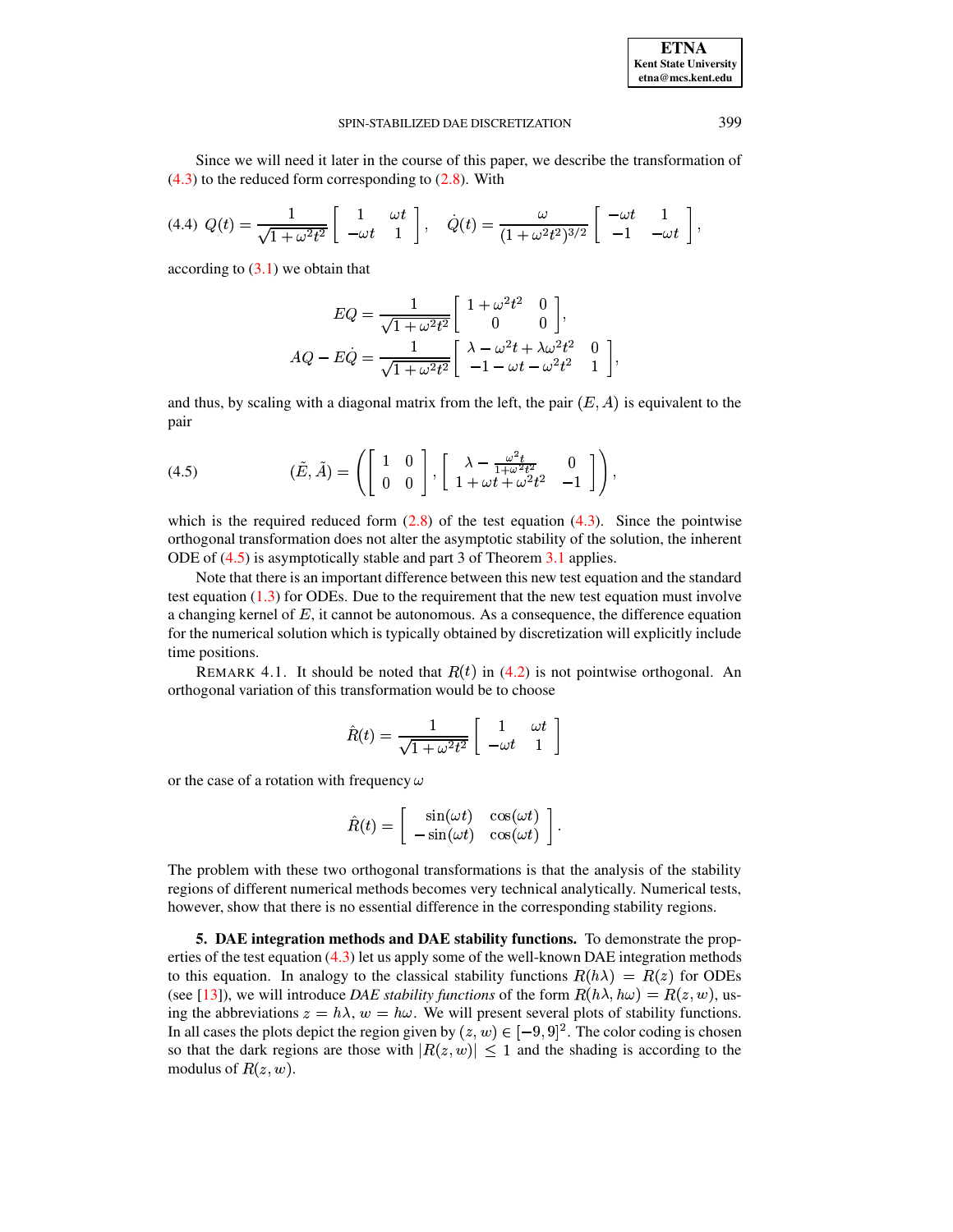**5.1. Implicit Euler method.** Applying the implicit Euler method to the test equation [\(4.3\)](#page-13-0), we obtain the iteration

$$
\left[\begin{array}{cc} 1-h\lambda & -\omega t_i-\omega h+\omega h\lambda t_i \\ -1 & 1+\omega t_i \end{array}\right] \left[\begin{array}{c} x_{1,i} \\ x_{2,i} \end{array}\right] = \left[\begin{array}{cc} 1 & -\omega t_i \\ 0 & 0 \end{array}\right] \left[\begin{array}{c} x_{1,i-1} \\ x_{2,i-1} \end{array}\right].
$$

The coefficient matrix on the left side has determinant

$$
D=1-h(\lambda+\omega)
$$

and, thus, for  $D \neq 0$  the linear system has a unique solution given by

$$
\begin{split} \begin{bmatrix} x_{1,i} \\ x_{2,i} \end{bmatrix} &= \frac{1}{D} \left[ \begin{array}{cc} 1 + \omega t_i & \omega t_i + \omega h - \omega h \lambda t_i \\ 1 & 1 - h \lambda \end{array} \right] \left[ \begin{array}{cc} 1 & - \omega t_i \\ 0 & 0 \end{array} \right] \left[ \begin{array}{c} x_{1,i-1} \\ x_{2,i-1} \end{array} \right] \\ &= \frac{1}{D} \left[ \begin{array}{cc} 1 + \omega t_i & - \omega t_i (1 + \omega t_i) \\ 1 & - \omega t_i \end{array} \right] \left[ \begin{array}{c} x_{1,i-1} \\ x_{2,i-1} \end{array} \right]. \end{split}
$$

Since  $x_{1,i-1} = (1 + \omega t_{i-1}) x_{2,i-1}$ , we obtain

$$
\begin{aligned}\n\begin{bmatrix}\nx_{1,i} \\
x_{2,i}\n\end{bmatrix} &= \frac{1}{D} \begin{bmatrix}\n1 + \omega t_i & -\omega t_i (1 + \omega t_i) \\
1 & -\omega t_i\n\end{bmatrix} \begin{bmatrix}\n(1 + \omega t_{i-1}) x_{2,i-1} \\
x_{2,i-1}\n\end{bmatrix} \\
&= \frac{1}{D} \begin{bmatrix}\n(1 - \omega h)(1 + \omega t_i) \\
1 - \omega h\n\end{bmatrix} x_{2,i-1} \\
&= \frac{1 - \omega h}{1 - (\lambda + \omega)h} \begin{bmatrix}\n0 & 1 + \omega t_i \\
0 & 1\n\end{bmatrix} \begin{bmatrix}\nx_{1,i-1} \\
x_{2,i-1}\n\end{bmatrix} \\
&= \left(\frac{1 - \omega h}{1 - (\lambda + \omega)h}\right)^i \begin{bmatrix}\n0 & 1 + \omega t_i \\
0 & 1\n\end{bmatrix} \begin{bmatrix}\nx_{1,0} \\
x_{2,0}\n\end{bmatrix}.\n\end{aligned}
$$

We see that the stability behavior of the equation depends on the *DAE stability function*

$$
R(z,w)=\frac{1-w}{1-z-w}.
$$

Note that for  $w = 0$  the DAE stability function  $R(z, w)$  reduces to the stability function  $R(z) = (1 - z)^{-1}$  of the ODE case. A plot of this function is given in Figure [5.1.](#page-16-0)

**5.2. Radau IIa method with two stages.** Applying the 2-stage Radau IIa method (see, e.g., [\[13\]](#page-34-7)) given by the Butcher tableau

$$
\begin{array}{c|cc}\n\frac{1}{3} & \frac{5}{12} & -\frac{1}{12} \\
1 & \frac{3}{4} & \frac{1}{4} \\
\hline\n\frac{3}{4} & \frac{1}{4}\n\end{array}
$$

to  $(4.3)$ , we obtain the iteration

$$
\begin{aligned} x_{1,i} &= x_{1,i-1} + \tfrac{3}{4}h\dot{X}_{1,1} + \tfrac{1}{4}h\dot{X}_{2,1}, \\ x_{2,i} &= x_{2,i-1} + \tfrac{3}{4}h\dot{X}_{1,2} + \tfrac{1}{4}h\dot{X}_{2,2}, \end{aligned}
$$

where the stage values and derivatives satisfy

$$
\dot{X}_{1,1} - \omega(t_{i-1} + \frac{h}{3})\dot{X}_{1,2} = \lambda X_{1,1} + \omega(1 - \lambda(t_{i-1} + \frac{h}{3}))X_{1,2},
$$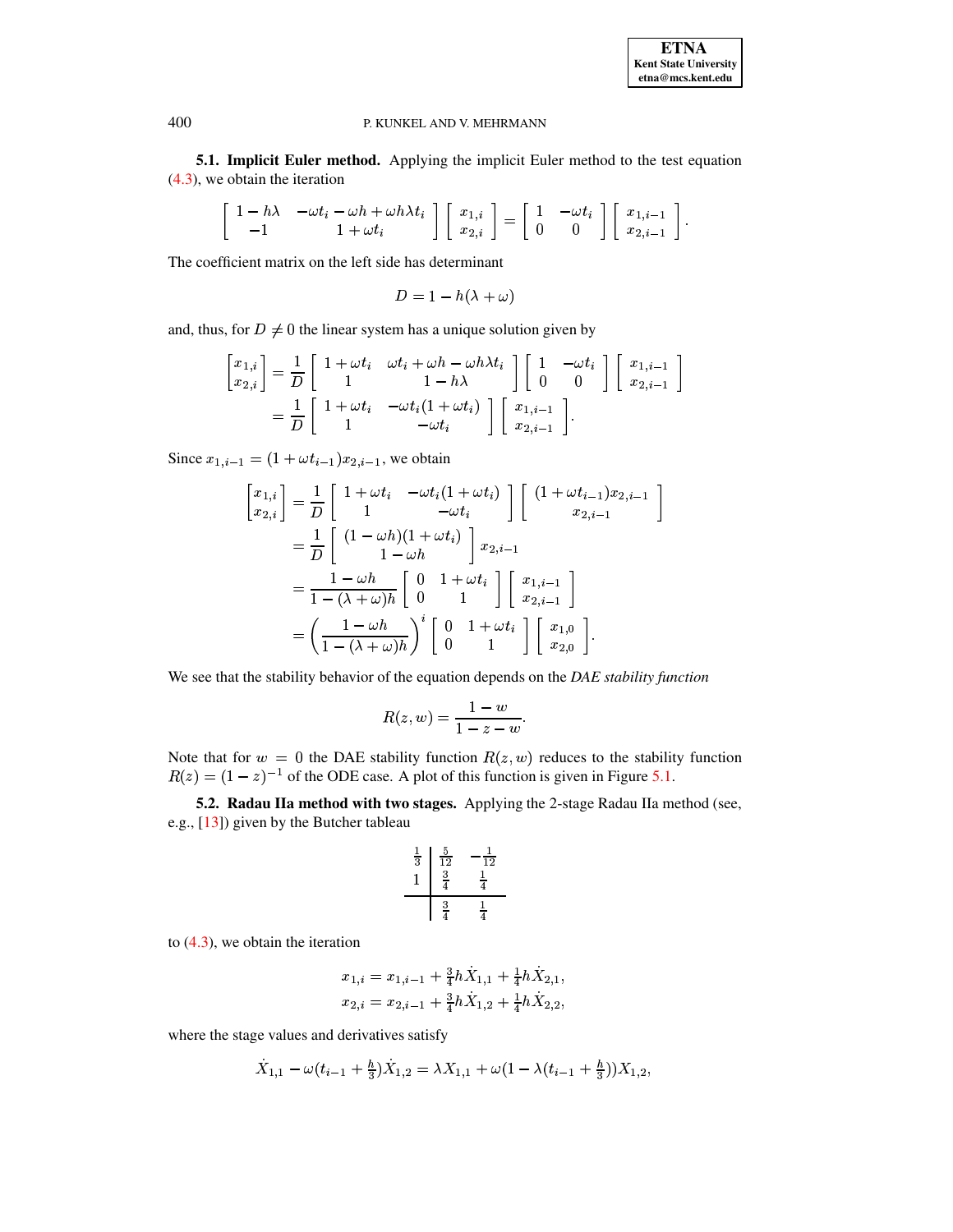

FIG. 5.1. *DAE stability function for the implicit Euler method for*  $(z, w) \in [-9, 9]^2$ 

<span id="page-16-0"></span>
$$
0 = -X_{1,1} + (1 + \omega(t_{i-1} + \frac{h}{3}))X_{1,2},
$$
  
\n
$$
\dot{X}_{2,1} - \omega t_i \dot{X}_{2,2} = \lambda X_{2,1} + \omega(1 - \lambda t_i)X_{2,2},
$$
  
\n
$$
0 = -X_{2,1} + (1 + \omega t_i)X_{2,2},
$$
  
\n
$$
X_{1,1} = x_{1,i-1} + \frac{5}{12}h\dot{X}_{1,1} - \frac{1}{12}h\dot{X}_{2,1},
$$
  
\n
$$
X_{1,2} = x_{2,i-1} + \frac{5}{12}h\dot{X}_{1,2} - \frac{1}{12}h\dot{X}_{2,2},
$$
  
\n
$$
X_{2,1} = x_{1,i-1} + \frac{3}{4}h\dot{X}_{1,1} + \frac{1}{4}h\dot{X}_{2,1},
$$
  
\n
$$
X_{2,2} = x_{2,i-1} + \frac{3}{4}h\dot{X}_{1,2} + \frac{1}{4}h\dot{X}_{2,2}.
$$

Since the Radau IIa methods are stiffly accurate, they yield consistent approximations. Using therefore  $x_{1,i-1} = (1 + \omega t_{i-1})x_{2,i-1}$  shows that all quantities are multiples of  $x_{2,i-1}$ . Gaussian elimination and simplification finally leads to

$$
x_{2,i}=X_{2,2}=-\frac{2(2h\omega h\lambda+2h\omega-h\lambda-3)}{2h\lambda h\omega+(h\lambda)^2-4h\omega-4h\lambda+6}x_{2,i-1}.
$$

Thus, the DAE stability function for the 2-stage Radau IIa method reads

$$
R(z,w)=\frac{6-4w+2z-2zw}{6-4z-4w+z^2+2zw}.
$$

A plot of this function is given in Figure [5.2.](#page-17-0)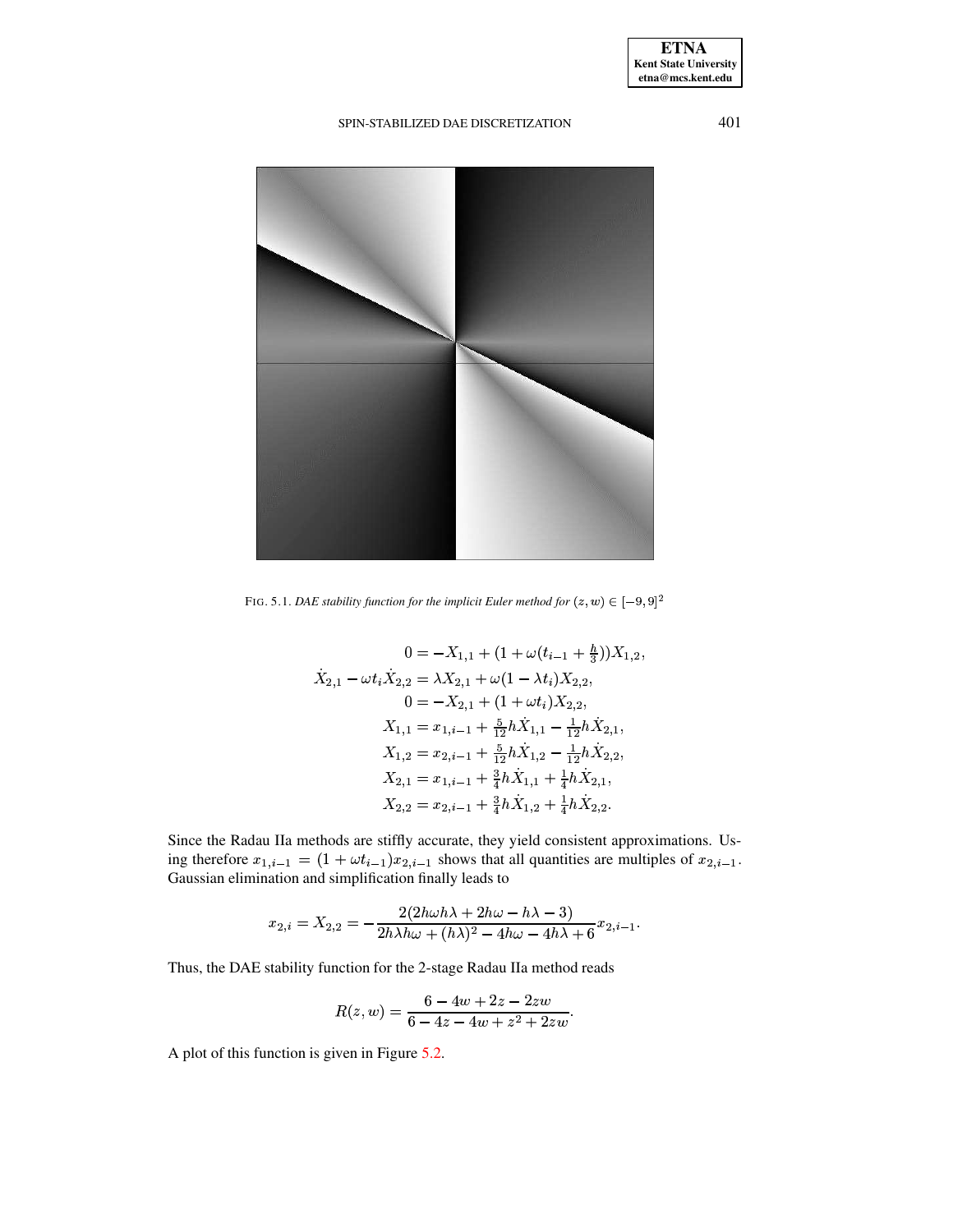

FIG. 5.2. DAE stability function for the Radau IIa method with two stages for  $(z, w) \in [-9, 9]^2$ 

<span id="page-17-0"></span>5.3. Projected implicit midpoint rule. Applying the implicit midpoint rule, i.e., the Gauß method with  $s = 1$ , given by the Butcher tableau

$$
\begin{array}{c|c}\n\frac{1}{2} & \frac{1}{2} \\
\hline\n1\n\end{array}
$$

(see  $[13]$ ) to  $(4.3)$ , we obtain the following iteration for the stage values and stage derivatives

$$
\dot{X}_1 - \omega(t_{i-1} + \frac{1}{2}h)\dot{X}_2 = \lambda X_1 + \omega(1 - \lambda(t_{i-1} + \frac{1}{2}h))X_2,
$$
  
\n
$$
0 = -X_1 + (1 + \omega(t_{i-1} + \frac{1}{2}h))X_2,
$$
  
\n
$$
X_1 = x_{i-1,1} + \frac{1}{2}h\dot{X}_1,
$$
  
\n
$$
X_2 = x_{i-1,2} + \frac{1}{2}h\dot{X}_2,
$$
  
\n
$$
x_{i,1} = x_{i-1,1} + h\dot{X}_1,
$$
  
\n
$$
x_{i,2} = x_{i-1,2} + h\dot{X}_2.
$$

Elimination of the stage values gives the linear system

$$
\begin{bmatrix}\n1 - \frac{1}{2}h\lambda & -\omega(t_{i-1} + \frac{1}{2}h) - \frac{1}{2}h\omega(1 - \lambda(t_{i-1} + \frac{1}{2}h)) \\
-\frac{1}{2}h(1 + \omega(t_{i-1} + \frac{1}{2}h)) & \lambda_2\n\end{bmatrix}\n\begin{bmatrix}\n\dot{X}_1 \\
\dot{X}_2\n\end{bmatrix}\n= \begin{bmatrix}\n\lambda x_{i-1,1} + \omega(1 - \lambda(t_{i-1} + \frac{1}{2}h))x_{i-1,2} \\
-1 + (1 + \omega(t_{i-1} + \frac{1}{2}h))x_{i-1,2}\n\end{bmatrix}
$$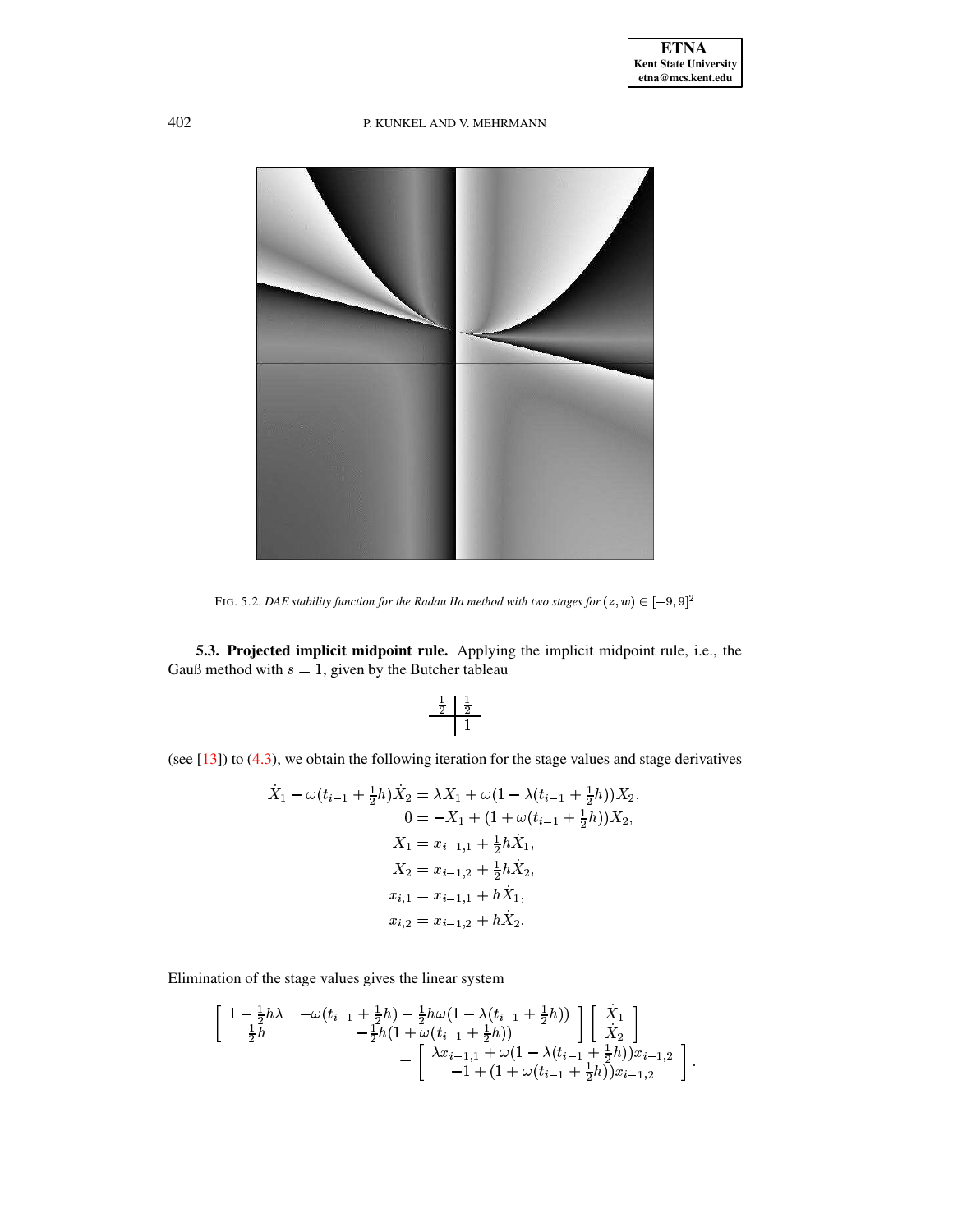

FIG. 5.3. DAE stability function for the projected implicit midpoint rule for  $(z, w) \in [-9, 9]^2$ 

<span id="page-18-0"></span>Using  $x_{1,i-1} = (1 + \omega t_{i-1})x_{2,i-1}$  and, hence, assuming that we work with consistent approximations (e.g., by projecting in every step), one derives that  $x_{2,i} = R(z, w)x_{2,i-1}$  with

(5.1) 
$$
R(z, w) = \frac{2 + z - w}{2 - z - w}
$$

A plot of this function is given in Figure 5.3.

5.4. Projected implicit trapezoidal rule. Applying the implicit trapezoidal rule, i.e., the 2-stage Lobatto method (see  $[13]$ ) given by the Butcher tableau

$$
\begin{array}{c|cc} 0 & 0 & 0 \\ \hline 1 & \frac{1}{2} & \frac{1}{2} \\ \hline & \frac{1}{2} & \frac{1}{2} \end{array}
$$

to  $(4.3)$ , we obtain the relations

$$
\begin{aligned} \dot{X}_{1,1}-\omega t_{i-1}\dot{X}_{1,2}&=\lambda X_{1,1}+\omega(1-\lambda t_{i-1})X_{1,2},\\ 0&=-X_{1,1}+(1+\omega t_{i-1})X_{1,2},\\ \dot{X}_{2,1}-\omega t_i\dot{X}_{2,2}&=\lambda X_{2,1}+\omega(1-\lambda t_i)X_{2,2},\\ 0&=-X_{2,1}+(1+\omega t_i)X_{2,2},\\ X_{1,1}&=x_{1,i-1},\\ X_{1,2}&=x_{2,i-1}, \end{aligned}
$$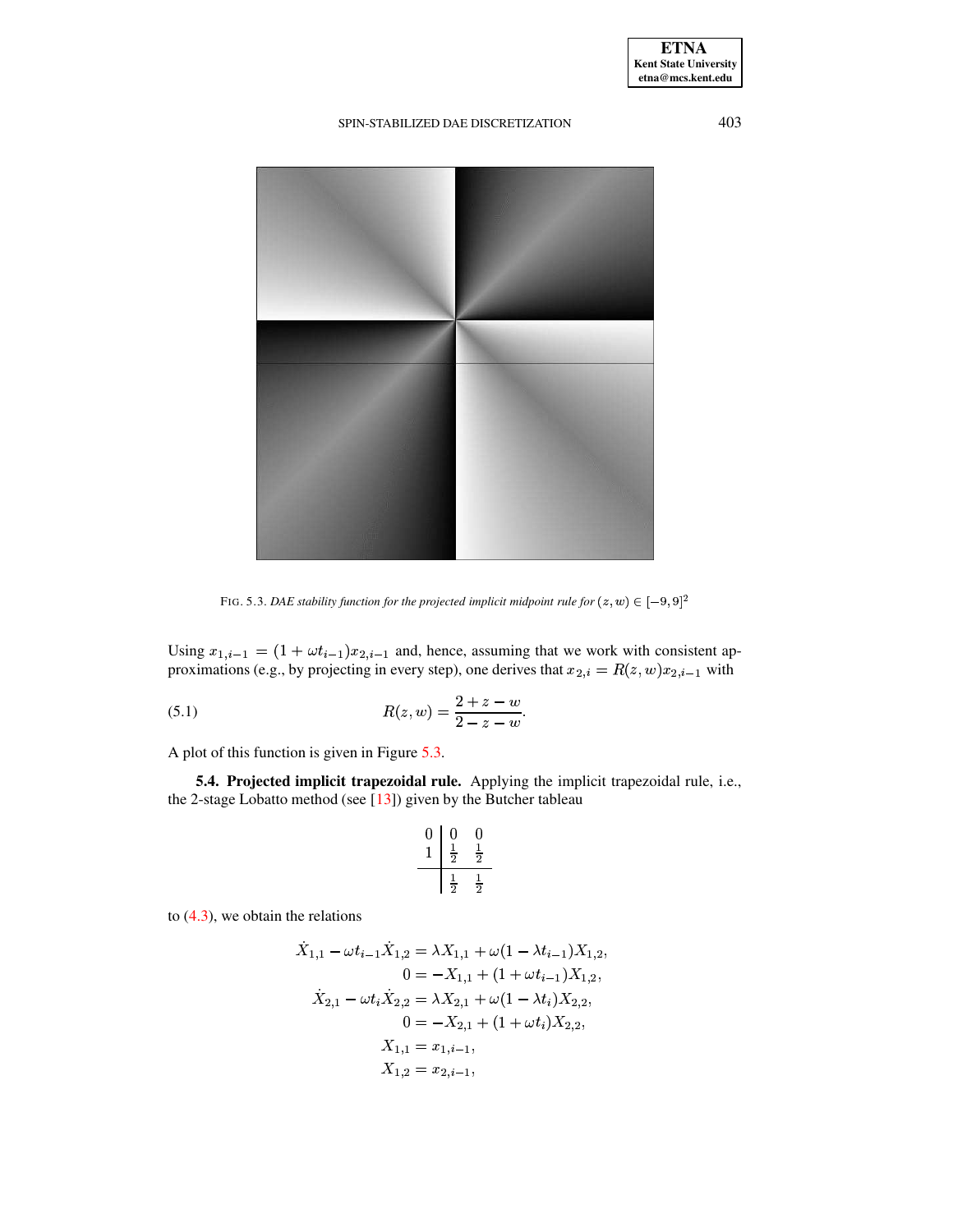

<span id="page-19-0"></span>FIG. 5.4. *DAE stability function for the projected implicit trapezoidal rule for*  $(z, w) \in [-9, 9]^2$ 

$$
X_{2,1} = x_{1,i-1} + \frac{1}{2}h\dot{X}_{1,1} + \frac{1}{2}h\dot{X}_{2,1},
$$
  
\n
$$
X_{2,2} = x_{2,i-1} + \frac{1}{2}h\dot{X}_{1,2} + \frac{1}{2}h\dot{X}_{2,2},
$$

for the stage values and derivatives. Eliminating the stage values and using as before  $x_{1,i-1} =$  $(1 + \omega t_{i-1})x_{2,i-1}$  under the assumption that we work with consistent approximations, we obtain that  $x_{2,i} = X_{2,2} = R(z,w)x_{2,i-1}$  with

$$
R(z,w)=\frac{2+z-w-zw}{2-z-w}.
$$

A plot of this function is given in Figure [5.4.](#page-19-0)

In the following sections we consider classes of numerical methods which are common in the treatment of DAEs in order to show the typical structure of the corresponding DAE stability functions.

<span id="page-19-2"></span>**5.5. Stiffly accurate Runge-Kutta methods.** Applying a general stiffly accurate Runge-Kutta method (see [\[13\]](#page-34-7)) given by the Butcher tableau

$$
\begin{array}{c|c} c & \mathcal{A} \\ \hline & b^T \end{array}
$$

with A invertible and  $b^T A^{-1} e = 1, e = \begin{bmatrix} 1 & \cdots & 1 \end{bmatrix}^T$  to [\(4.3\)](#page-13-0), we obtain the relations

<span id="page-19-1"></span>(a) 
$$
\dot{X}_{j,1} - \omega(t_{i-1} + c_j h)\dot{X}_{j,2} = \lambda X_{j,1} + \omega(1 - \lambda(t_{i-1} + c_j h))X_{j,2},
$$
  
\n(b)  $0 = -X_{j,1} + (1 + \omega(t_{i-1} + c_j h))X_{j,2},$   
\n(c)  $\lambda \sum_{i=1}^{n} \sum_{j=1}^{s} \dot{X}_{j,i} + \omega(t_{i-1} + c_j h)X_{j,2},$ 

- (c)  $X_{j,1} = x_{1,i-1} + h \sum_{l=1}^{s} a_{j,l} X_{l,1},$ 
	- (d)  $X_{j,2} = x_{2,i-1} + h \sum_{l=1}^{s} a_{j,l} \dot{X}_{l,2},$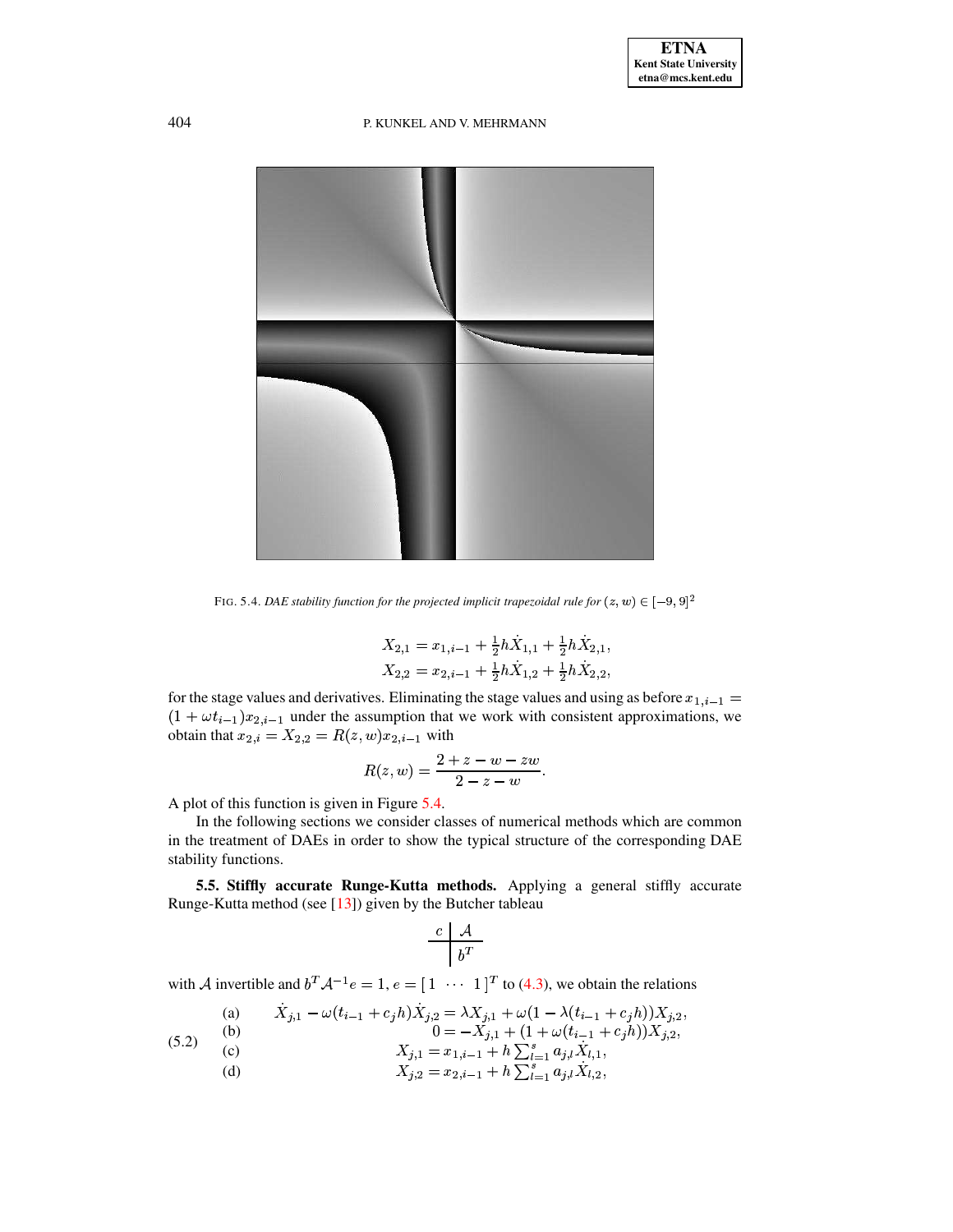for  $j = 1, \ldots, s$ . Obviously, all stage values are consistent due to

$$
X_{j,1} = (1 + \omega(t_{i-1} + c_j h))X_{j,2},
$$

and so all numerical approximations due to  $x_{1,i-1} = (1 + \omega t_{i-1})x_{2,i-1}$ . Using the vectors of stage values and derivatives defined by

$$
X_1 = \begin{bmatrix} X_{1,1} \\ \vdots \\ X_{s,1} \end{bmatrix}, \quad X_2 = \begin{bmatrix} X_{1,2} \\ \vdots \\ X_{s,2} \end{bmatrix}, \quad \dot{X}_1 = \begin{bmatrix} \dot{X}_{1,1} \\ \vdots \\ \dot{X}_{s,1} \end{bmatrix}, \quad \dot{X}_2 = \begin{bmatrix} \dot{X}_{1,2} \\ \vdots \\ \dot{X}_{s,2} \end{bmatrix},
$$

the relations  $(5.2c,d)$  yield

$$
\dot{X}_1 = \frac{1}{h} \mathcal{A}^{-1}(X_1 - e x_{1,i-1}), \quad \dot{X}_2 = \frac{1}{h} \mathcal{A}^{-1}(X_2 - e x_{2,i-1}).
$$

Eliminating then  $X_1$ ,  $X_2$  in (5.2a) and multiplying by h gives

$$
\begin{aligned} \mathcal{A}^{-1}(X_1 - e\,x_{1,i-1}) &= \left[\begin{array}{c} \omega \hat{t}_1 \\ \vdots \\ \omega \hat{t}_s \end{array}\right] \mathcal{A}^{-1}(X_2 - e\,x_{2,i-1}) \\ &= \lambda X_1 + \left[\begin{array}{c} \omega(1-\lambda \hat{t}_1) \\ \vdots \\ \omega(1-\lambda \hat{t}_s) \end{array}\right] X_2, \end{aligned}
$$

with  $\hat{t}_j = t_{i-1} + c_j h$ ,  $j = 1, ..., s$ . Utilizing finally the consistency relations, we obtain the linear equation

$$
\begin{bmatrix}\nv_{1,1} - z - w & v_{1,2}(1 + w(c_2 - c_1)) & \dots & v_{1,s}(1 + w(c_s - c_1)) \\
v_{2,1}(1 + w(c_1 - c_2)) & v_{2,2} - z - w & \dots & v_{2,s}(1 + w(c_s - c_2)) \\
\vdots & \vdots & \ddots & \vdots \\
v_{s,1}(1 + w(c_1 - c_s)) & v_{s,2}(1 + w(c_2 - c_s)) & \dots & v_{s,s} - z - w \\
= \begin{bmatrix}\nd_1(1 - c_1w)x_{2,i-1} \\
d_2(1 - c_2w)x_{2,i-1} \\
\vdots \\
d_s(1 - c_sw)x_{2,i-1}\n\end{bmatrix}\n\end{bmatrix}
$$

with  $A^{-1} = (v_{j,l})$  and  $d_j = v_{j,1} + \cdots + v_{j,s}$ . Since  $x_{2,i} = X_{2,s}$ , this in particular shows that  $x_{2,i} = R(z, w)x_{2,i-1}$  with a rational stability function  $R(z, w)$  only depending on the parameters defining the Runge-Kutta method.

5.6. Gauß-Lobatto methods. Applying the Gauß-Lobatto method collocation method (see [23, 24]) with  $k = 1$  to (4.3), we obtain the iteration

$$
\frac{x_{1,i} - x_{1,i-1}}{h} - \omega(t_i - \frac{1}{2}h) \frac{x_{2,i} - x_{2,i-1}}{h}
$$
  
=  $\lambda \frac{x_{1,i} + x_{1,i-1}}{2} + \omega(1 - \lambda(t_i - \frac{1}{2}h)) \frac{x_{2,i} + x_{2,i-1}}{2}$ ,  

$$
0 = -x_{1,i} + (1 + \omega t_i)x_{2,i},
$$

which yields

$$
\begin{array}{l} \left[(1+\omega t_i)-\omega(t_i-\frac{1}{2}h)-\frac{1}{2}h\lambda(1+\omega t_i)-\frac{1}{2}h\omega(1-\lambda(t_i-\frac{1}{2}h))\right]x_{2,i}\\ = \left[(1+\omega t_{i-1})-\omega(t_{i-1}+\frac{1}{2}h)+\frac{1}{2}h\lambda(1+\omega t_{i-1})+\frac{1}{2}h\omega(1-\lambda(t_{i-1}-\frac{1}{2}h))\right]x_{2,i-1}. \end{array}
$$

405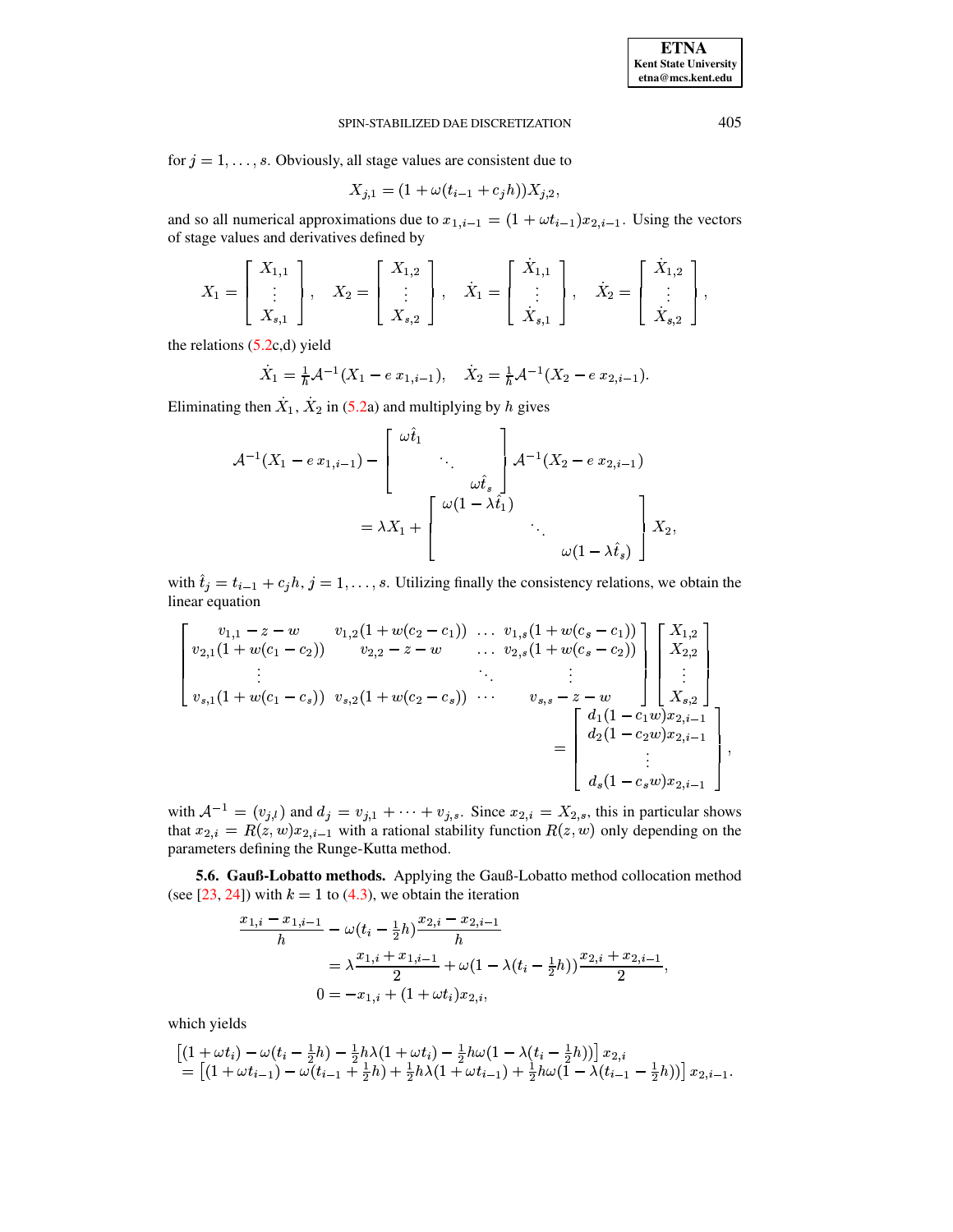

FIG. 5.5. *DAE stability function for the Gauß-Lobatto method with*  $k = 1$  *for*  $(z, w) \in [-9, 9]^2$ 

<span id="page-21-0"></span>Simplifying the bracketed expressions, we obtain  $x_{2,i} = R(z, w)x_{2,i-1}$  with the DAE stability function

$$
R(z,w)=\frac{4+2z-zw}{4-2z-zw}.
$$

A plot of this function is given in Figure [5.5.](#page-21-0)

For the general Gauß-Lobatto collocation method applied to [\(4.3\)](#page-13-0), we obtain the relations

$$
\frac{1}{h} \sum_{l=0}^{k} v_{j,l} (X_{l,1} - \omega(t_{i-1} + \varrho_j h) X_{l,2} - \sum_{l=0}^{k} u_{j,l} (\lambda X_{l,1} + \omega(1 - \lambda(t_{i-1} + \varrho_j h)) X_{l,2}) = 0,
$$
  

$$
-X_{j,1} + (1 + \omega(t_{j-1} + \sigma_j h)) X_{j,2} = 0,
$$

for  $j = 1, \ldots, k$ . Here,  $\varrho_1, \ldots, \varrho_k$  denote the Gauß nodes and  $\sigma_0, \ldots, \sigma_k$  the Lobatto nodes with the corresponding number of stages. If  $L_l$  denote the Lagrange polynomials in the Lobatto nodes, then  $v_{j,l} = L_l(\varrho_j)$  and  $u_{j,l} = L_l(\varrho_j)$  for  $l = 0, ..., k$ . Furthermore,  $x_{2,i} = X_{k,2}, X_{0,1} = x_{1,i-1}$ , and  $X_{0,2} = x_{2,i-1}$ . Since these methods yield consistent approximations, we have that  $x_{1,i-1} = (1 + \omega t_{i-1})x_{2,i-1}$ . Combining all these, we obtain the formulation

$$
\sum_{l=0}^k (v_{j,l} - u_{j,l} h\lambda) X_{l,1} - \sum_{l=0}^k \Big[ v_{j,l} \omega(t_{i-1} + \varrho_j h) + u_{j,l} h\omega (1 - \lambda (t_{i-1} + \varrho_j h)) \Big] X_{l,2} = 0,
$$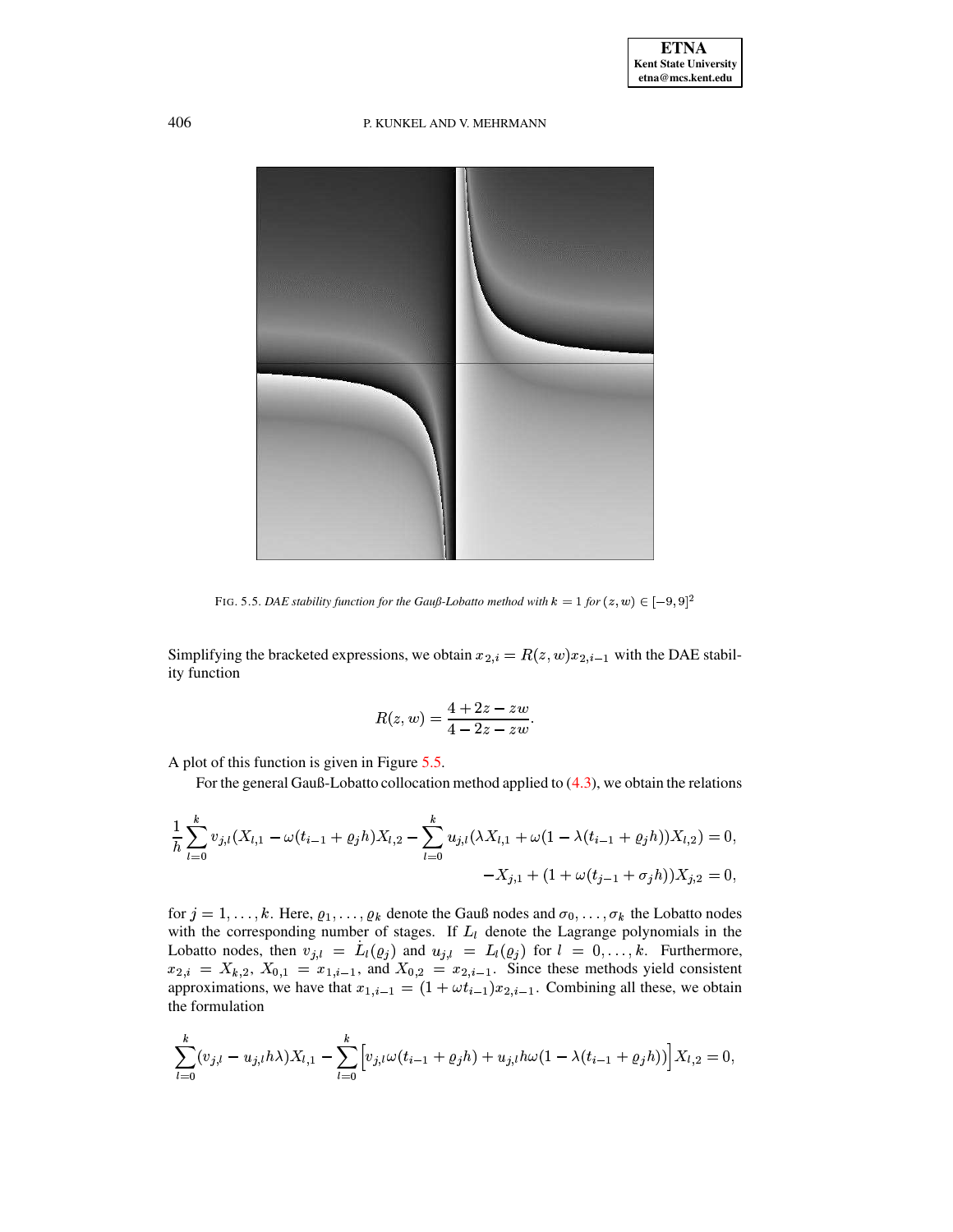which is equivalent to

$$
\sum_{l=0}^k \Bigl[(v_{j,l} - u_{j,l} h(\lambda + \omega) + v_{j,l} h \omega (\sigma_l - \varrho_j) - u_{j,l} h \omega h \lambda (\sigma_l - \varrho_j) \Bigr] X_{l,2} = 0.
$$

The latter relation shows that the values  $X_{l,2}$ ,  $l = 1, \ldots, k$ , satisfy a linear system of equations with a right hand side containing the factor  $X_{0,2} = x_{2,i-1}$ . Moreover, besides the quantities  $(z, w)$  the relation only contains coefficients describing the specific method. Hence,  $x_{2,i} = R(z, w)x_{2,i-1}$  with a rational stability function  $R(z, w)$ .

**5.7. BDF** methods. Applying a BDF method (see, e.g., [\[2,](#page-34-5) [13\]](#page-34-7)) to [\(4.3\)](#page-13-0), we obtain the iteration

$$
\frac{1}{h}\sum_{l=0}^k \alpha_{k-l}x_{1,i-l} - \omega t_i \frac{1}{h}\sum_{l=0}^k \alpha_{k-l}x_{2,i-l} = \lambda x_{1,i} + \omega(1-\lambda t_i)x_{2,i},\\ 0 = -x_{1,i} + (1+\omega t_i)x_{2,i}.
$$

Due to the latter relation, the BDF method yields consistent approximations. Utilizing, therefore, that all past approximations are consistent, we obtain

$$
\sum_{l=0}^{k} \alpha_{k-l} [(1 + \omega t_{i-l}) - \omega t_i] x_{2,i-l} = [h\lambda(1 + \omega t_i) + h\omega(1 - \lambda t_i)] x_{2,i}.
$$

On an equidistant grid, this yields the homogeneous difference equation

$$
(\alpha_k-h\lambda)x_{2,i}+\sum_{l=1}^k\alpha_{k-l}(1-lh\omega)x_{2,i-l}=0.
$$

Requiring that all solutions of the difference equations are bounded is equivalent to requiring that the associated polynomial

$$
(\alpha_k-h\lambda)\varrho^i+\sum_{l=1}^k\alpha_{k-l}(1-lh\omega)\varrho^{i-l}=0.
$$

satisfies the so-called root condition, namely that all roots are bounded by one in modulus and those of modulus one are simple; see again [\[2,](#page-34-5) [13\]](#page-34-7). Note that this property only depends on  $(z, w)$ . The dark regions in Figure [5.6](#page-23-1) for  $k = 2$  are those points  $(z, w)$  where the root condition holds. The shading is related to the largest modulus of the roots.

**5.8. Summary of DAE stability functions.** Table [5.1](#page-24-0) summarizes all DAE stability functions that we have obtained by applying classical DAE one-step methods to the test equation [\(4.3\)](#page-13-0). Moreover, we have included some DAE stability functions for higher order methods which were obtained with the help of the formula manipulation package MAPLE. Note also that methods which do not yield consistent numerical approximations are considered together with projection.

Obviously, for  $w = 0$  the obtained DAE stability function reduces to the classical sta-bility function for this method applied to the standard test function [\(1.3\)](#page-1-1) for ODEs. As  $\lambda$ describes eigenvalues in the system, one is interested in complex values of  $z = h\lambda$ . Of course, the above results are still valid for a parameter  $z \in \mathbb{C}$ . Instead of the plots given in the previous sections, we can think of stability regions in the complex  $z$ -plane parameterized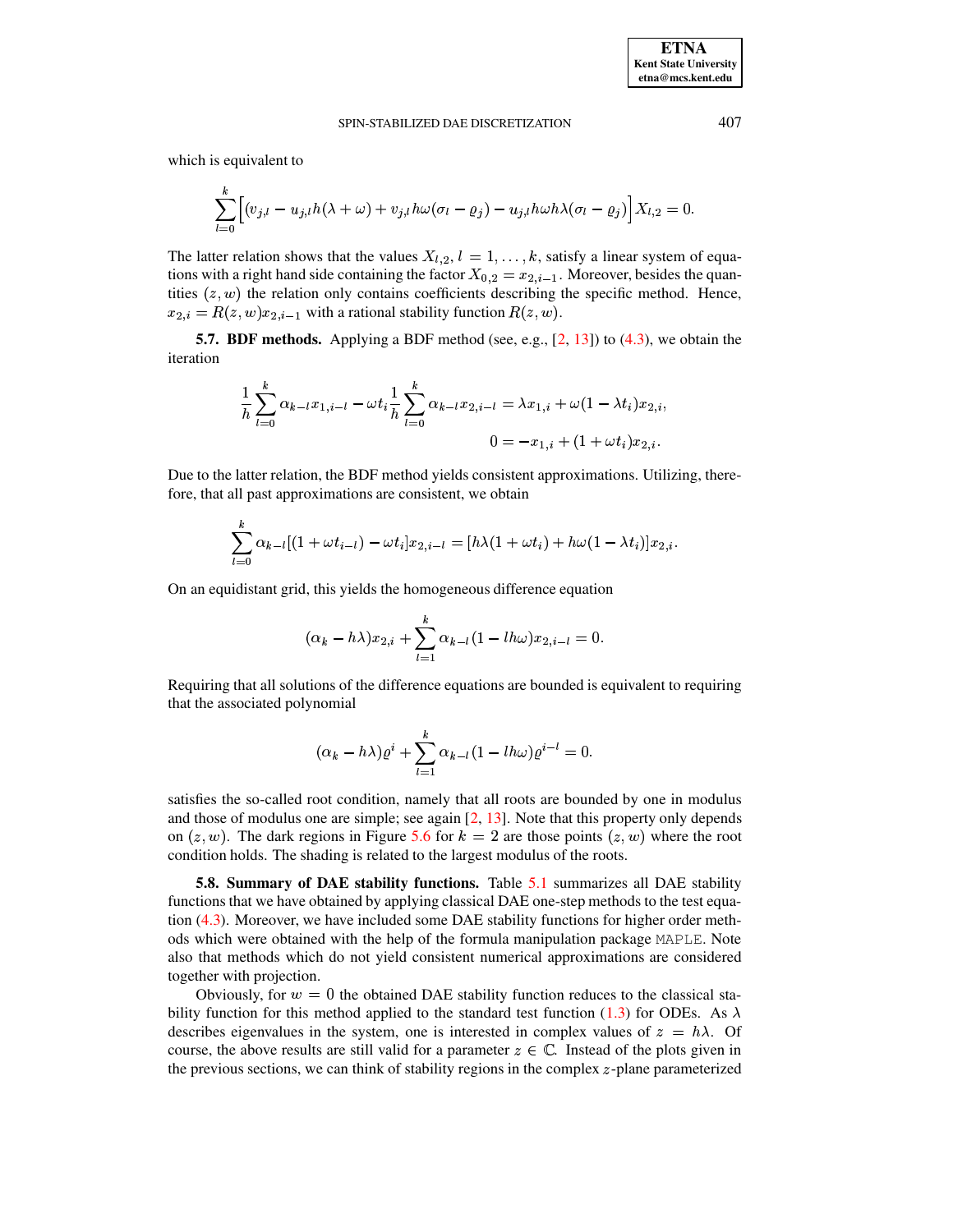

FIG. 5.6. *DAE stability function for the BDF method with*  $k = 2$  *for*  $(z, w) \in [-9, 9]^2$ 

<span id="page-23-1"></span>by a real parameter  $w$ . Such objects can be visualized by movies. For the methods discussed here such movies can be found in the supplement of this paper,

# <http://etna.math.kent.edu/vol.26.2007/pp385-420.dir/stab.html>\

They show the z-plane in the range Re  $z, \text{Im } z \in [-9, 9]$  with the time running over  $w \in$  $[-5, 5].$ 

Comparing the stability domains of the various methods, one recognizesthat they behave differently with the sign of w. In the case of a negative eigenvalue  $\lambda$  in [\(4.3\)](#page-13-0), the Radau IIa method with  $s = 2$  for example stays stable for arbitrary negative w but may exhibit difficulties for a certain positive w, whereas for the Gauß-Lobatto method with  $k = 1$  it is just the other way around. It remains, however, unclear how this behavior can be exploited in applications.

<span id="page-23-0"></span>**6. Spin-stabilized discretizations.** As we have seen in Section [4,](#page-12-0) numerical schemes may become unstable when they are applied to DAEs with a spinning kernel of  $E$ , where  $E$ in general is the linearization of a reduced formulation  $(2.10)$  of the given DAE  $(1.1)$  with respect to  $\dot{x}$ , i.e.,

$$
\hat{E}(t) = \left[ \begin{array}{c} Z_1(t)^T F_{\dot{x}}(t,x(t),\dot{x}(t)) \\ 0 \end{array} \right].
$$

In particular, we expect such effects, when the transformation  $Q$  involved in  $(2.9)$  yields a large term  $[I_d \ 0]Q^T\dot{Q}$ . Example [1.1](#page-1-0) for  $\eta = 0$  shows that discretizing a given DAE with the implicit Euler method actually results in discretizing the inherent ODE with the explicit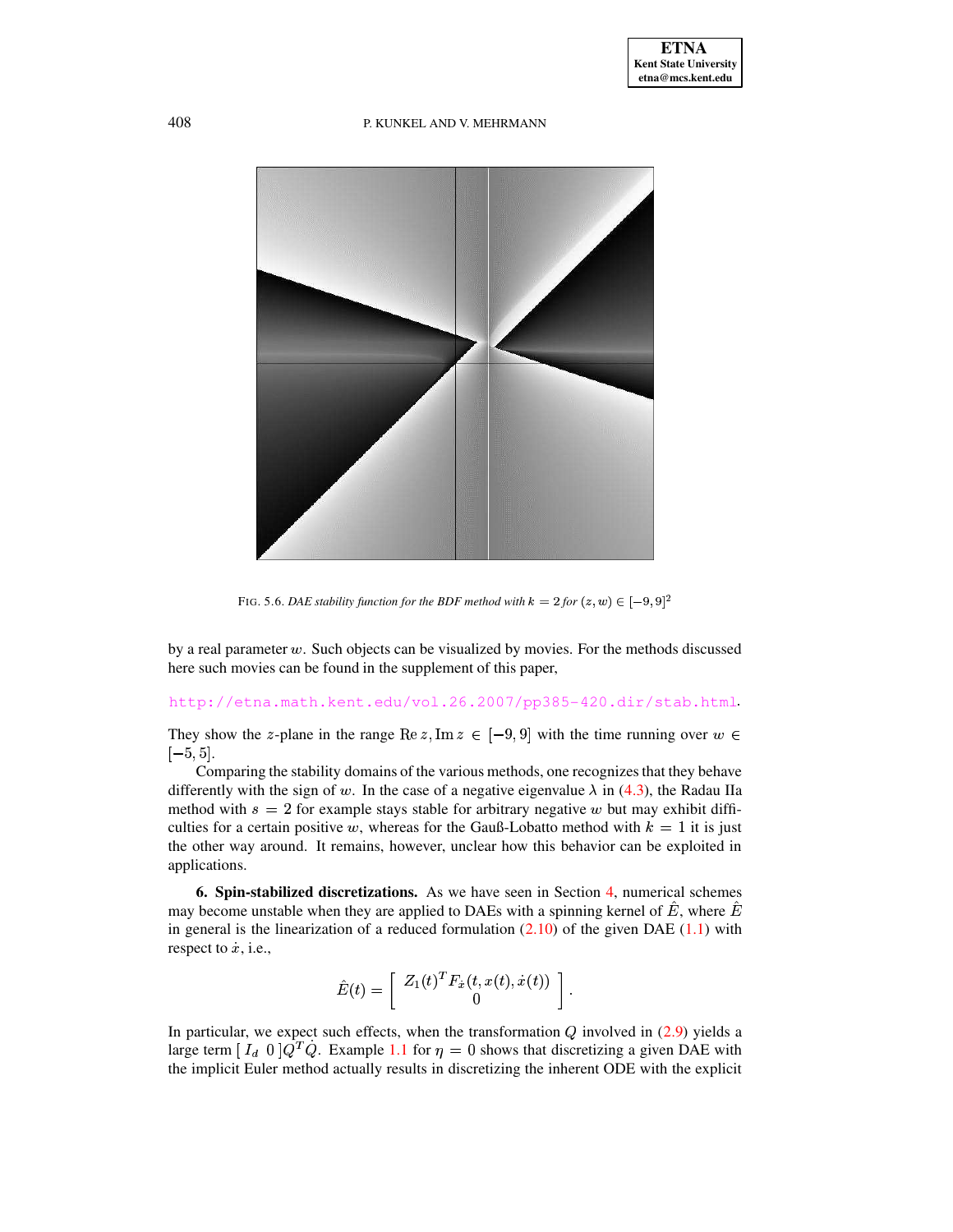**ETNA Kent State University**  $etna@mcs. kent.edu$ 

#### <span id="page-24-0"></span>SPIN-STABILIZED DAE DISCRETIZATION

### TABLE 5.1 DAE stability functions

| Method                    | DAE-stability function $R(z, w)$                                                                    |  |  |  |
|---------------------------|-----------------------------------------------------------------------------------------------------|--|--|--|
| <b>Implicit Euler</b>     | $R(z, w) = \frac{1 - w}{1 - z - w}$                                                                 |  |  |  |
| Radau IIa $s = 2$         | $R(z, w) = \frac{6 - 4w + 2z - 2zw}{6 - 4z - 4w + z^2 + 2zw}$                                       |  |  |  |
| Radau IIa $s = 3$         | $R(z, w) = \frac{60 - 36w + 24z - 18zw + 3z^2 - 3z^2w}{60 - 36w - 36z + 18zw + 9z^2 - z^3 - 3z^2w}$ |  |  |  |
| Implicit midpoint rule    | $R(z, w) = \frac{z + z - w}{2 - z - w}$                                                             |  |  |  |
| Gauß $s=2$                | $R(z, w) = \frac{12 - 6w + 6z - 4zw + z^2}{12 - 6w - 6z + 2zw + z^2}$                               |  |  |  |
| Gauß-Lobatto $k=1$        | $R(z, w) = \frac{4 + 2z - zw}{4 - 2z - zw}$                                                         |  |  |  |
| Gauß-Lobatto $k = 2$      | $R(z, w) = \frac{24 + 12z - 2zw + 2z^2 - z^2w}{24 - 12z - 2zw + 2z^2 + z^2w}$                       |  |  |  |
| Implicit trapezoidal rule | $R(z, w) = \frac{2 + z - w - zw}{2 - z - w}$                                                        |  |  |  |

Euler method. If in such a case the inherent ODE is stiff, then it is necessary to apply stable discretization methods. A possibility to overcome these difficulties would be to determine a smooth transformation  $Q$  to get rid of the spinning kernel. Although this could be performed numerically (see, e.g.,  $[3, 6, 18, 32, 40]$  or  $[21, \text{Cor. } 3.10]$ ), such a procedure in general would be too costly. In the following, we therefore present an alternative approach.

As in the treatment of stiff ODEs, where it is assumed that the stiffness is contained in the linearized equation, we assume that the spin-effect is covered by the linearization of  $Q$ . The idea then is to use a linear approximation

 $\ddot{\phantom{a}}$ 

<span id="page-24-1"></span>(6.1) 
$$
\tilde{Q}(t) = \tilde{Q}(\hat{t}) + (t - \hat{t})\dot{\tilde{Q}}, \quad \dot{\tilde{Q}} \in \mathbb{R}^{n,n}, \ \hat{t} \in \mathbb{I} \text{ fixed},
$$

such that in the *i*-th step of a *k*-step method with stepsize *h* 

<span id="page-24-2"></span>(6.2) 
$$
\tilde{Q}(t) - Q(t) = \mathcal{O}(h^2), \quad \dot{\tilde{Q}} - \dot{Q}(t) = \mathcal{O}(h)
$$

holds for all  $t \in [t_i, t_{i+k}]$  with small constants in the remainder terms. We then use this linear approximation to transform the given DAE before we discretize it. A possible choice is given by

<span id="page-24-3"></span>(6.3) 
$$
\tilde{Q}(t) = Q(t_{i+k}) + (t - t_{i+k})\tilde{Q}, \quad \tilde{Q} = \frac{1}{h}(Q(t_{i+k}) - Q(t_{i+k-1})).
$$

In the numerical computations, one must be aware that  $Q$  is not unique and that we therefore do not get a smooth representation of  $Q$ . The selection can be made unique by freezing the pivoting and all other decisions performed during the computation of  $Q(t_{i+k})$  say by QRdecomposition, when we determine  $Q(t_{i+k-1})$ .

409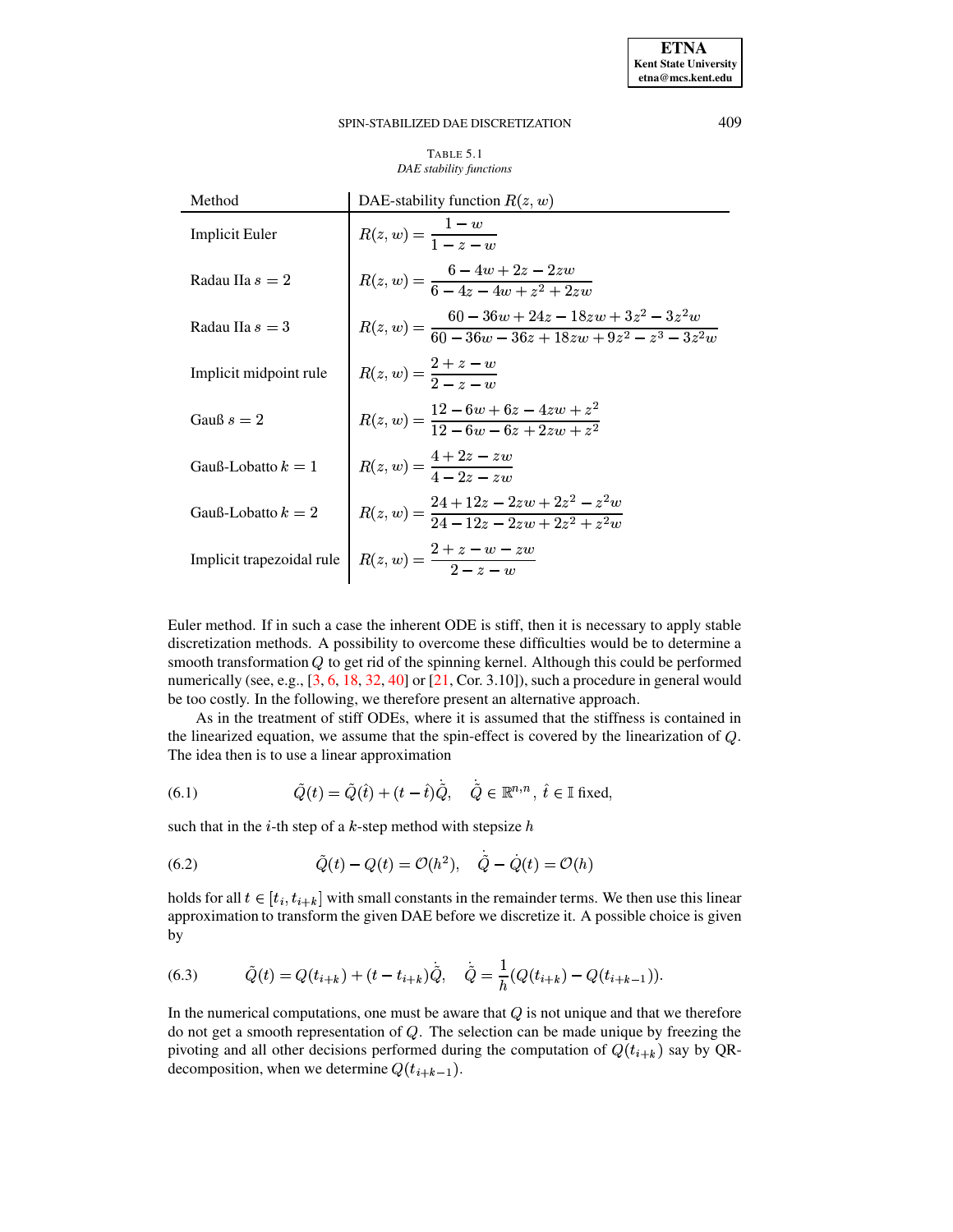

In the stability analysis of the resulting numerical methods we will make use of the following properties of the linear transformation described by  $\tilde{Q}$ .

<span id="page-25-0"></span>LEMMA 6.1. Let  $\tilde{Q}$  satisfy (6.1) with (6.2) and let  $(E, A)$  be the matrix functions of the test equation (4.3). For  $\tau_1, \tau_2 \to \infty$  with  $\tau_1, \tau_2 \in [t_i, t_{i+k}]$  and  $\tau_2 - \tau_1 = \mathcal{O}(h)$ , the constants here and in (6.2) being independent of  $\tau_1$ ,  $\tau_2$ , the limits

$$
\lim_{\tau_1,\tau_2\to\infty} E(\tau_2)\tilde{Q}(\tau_2)\tilde{Q}(\tau_1)^{-1}\begin{bmatrix}1+\omega\tau_1\\1\end{bmatrix} = \begin{bmatrix}1\\0\end{bmatrix} + \mathcal{O}(h^2)
$$

and

$$
\lim_{\tau_1 \to \infty} E(\tau_1) \tilde{Q} \tilde{Q}(\tau_1)^{-1} \begin{bmatrix} 1 + \omega \tau_1 \\ 1 \end{bmatrix} = \begin{bmatrix} \omega \\ 0 \end{bmatrix} + \mathcal{O}(h)
$$

hold.

*Proof.* The properties  $(6.2)$  imply that

$$
\begin{aligned} \tilde{Q}(\tau_2)\tilde{Q}(\tau_1)^{-1} &= (Q(\tau_2) + \mathcal{O}(h^2))(Q(\tau_1) + \mathcal{O}(h^2))^{-1} \\ &= (Q(\tau_1) + (\tau_2 - \tau_1)\tilde{Q}(\tau_1) + \mathcal{O}(h^2))(Q(\tau_1) + \mathcal{O}(h^2))^{-1} \\ &= I + (\tau_2 - \tau_1)\tilde{Q}(\tau_1)Q(\tau_1)^{-1} + \mathcal{O}(h^2) \end{aligned}
$$

and

$$
\tilde{Q}\tilde{Q}(\tau_1)^{-1} = (\dot{Q}(\tau_1) + \mathcal{O}(h))(Q(\tau_1) + \mathcal{O}(h^2))^{-1} = \dot{Q}(\tau_1)Q(\tau_1)^{-1} + \mathcal{O}(h),
$$

where

$$
\dot{Q}(\tau_1)Q(\tau_1)^{-1} = \frac{\omega}{1 + \omega^2 \tau_1^2} \left[ \begin{array}{cc} 0 & 1 \\ -1 & 0 \end{array} \right]
$$

by a simple calculation. Multiplying with  $E(\tau_2)$  and  $E(\tau_1)$ , respectively, from the left gives

$$
E(\tau_2)\tilde{Q}(\tau_2)\tilde{Q}(\tau_1)^{-1} = \begin{bmatrix} 1 & -\omega\tau_2 \\ 0 & 0 \end{bmatrix} + (\tau_2 - \tau_1)\frac{\omega}{1 + \omega^2\tau_1^2} \begin{bmatrix} \omega\tau_2 & 1 \\ 0 & 0 \end{bmatrix} + \mathcal{O}(h^2)
$$

and

$$
E(\tau_1)\tilde{Q}\tilde{Q}(\tau_1)^{-1} = \frac{\omega}{1 + \omega^2 \tau_1^2} \begin{bmatrix} \omega \tau_1 & 1\\ 0 & 0 \end{bmatrix} + \mathcal{O}(h)
$$

such that

$$
E(\tau_2) \tilde{Q}(\tau_2) \tilde{Q}(\tau_1)^{-1} \begin{bmatrix} 1 + \omega \tau_1 \\ 1 \end{bmatrix} = \begin{bmatrix} 1 - \omega(\tau_2 - \tau_1) + (\tau_2 - \tau_1) \frac{\omega}{1 + \omega^2 \tau_1^2} (1 + \omega \tau_2 + \omega^2 \tau_1 \tau_2) \\ 0 \end{bmatrix} + \mathcal{O}(h^2)
$$

and

$$
E(\tau_1)\tilde{Q}\tilde{Q}(\tau_1)^{-1}\begin{bmatrix}1+\omega\tau_1\\1\end{bmatrix}=\frac{\omega}{1+\omega^2\tau_1^2}\begin{bmatrix}1+\omega\tau_1+\omega^2\tau_1^2\\0\end{bmatrix}+O(h).
$$

The limits are then obvious.  $\Box$ 

According to [21], we are allowed to restrict ourselves to the case of strangeness-free DAEs. In the following we also concentrate mainly on linear problems.

410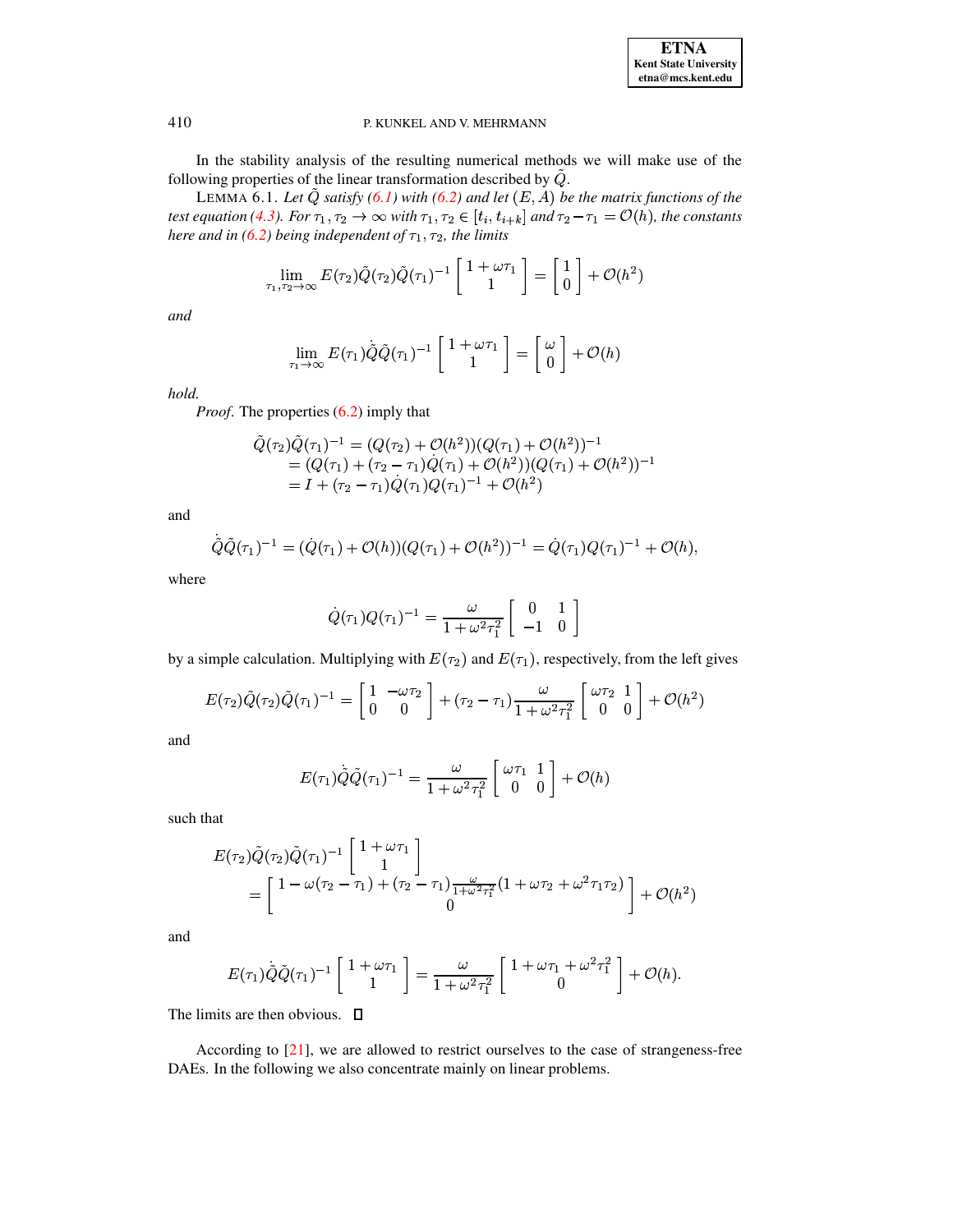**6.1. A general convergence result.** In the following, we study the convergence properties of methods that are obtained by including a transformation before a given convergent method is applied. We use the notation of  $[21, Ch. 5]$  $[21, Ch. 5]$  but have to slightly modify the general approach given there. As usual we restrict ourselves to equidistant grids.

Let  $\tilde{\mathfrak X}_i$  represent the numerical approximation and let  $\tilde{\mathfrak X}(t_i)$  represent the corresponding true solution at time  $t_i = t_0 + ih$ . We start with a basic numerical method given by

<span id="page-26-0"></span>
$$
\tilde{\mathfrak{X}}_{i+1} = \tilde{\mathfrak{F}}(t_i, \tilde{\mathfrak{X}}_i; h)
$$

representing any classical integration method for DAEs. We assume that [\(6.4\)](#page-26-0) is *consistent of order* according to

(6.5) 
$$
\|\tilde{\mathbf{x}}(t_{i+1}) - \tilde{\mathbf{y}}(t_i, \tilde{\mathbf{x}}(t_i); h)\| \leq Ch^{p+1}
$$

and *stable* according to

<span id="page-26-3"></span>(6.6) 
$$
\|\mathfrak{R}_{i+1}(\tilde{\mathfrak{F}}(t_i,\tilde{\mathfrak{X}}(t_i);h)-\tilde{\mathfrak{F}}(t_i,\tilde{\mathfrak{X}}_i;h))\|\leq (1+hK)\|\mathfrak{R}_i(\tilde{\mathfrak{X}}(t_i)-\tilde{\mathfrak{X}}_i)\|.
$$

In the latter estimate, the quantities  $\mathfrak{R}_i$  are matrices which are required to satisfy

<span id="page-26-1"></span>(6.7)   
\n(a) 
$$
\|\mathfrak{R}_i\|, \|\mathfrak{R}_i^{-1}\| \le M,
$$
  
\n(b)  $\mathfrak{R}_{i+1}\mathfrak{R}_i^{-1} = I + \mathcal{O}(h).$ 

Moreover, all involved constants are assumed to be independent of  $i$  and  $h$ . Then, the estimate

$$
\begin{array}{llll} &\|\mathfrak{R}_{i+1}(\tilde{\mathfrak{X}}(t_{i+1})-\tilde{\mathfrak{X}}_{i+1})\|\\&=&\|\mathfrak{R}_{i+1}(\tilde{\mathfrak{X}}(t_{i+1})-\tilde{\mathfrak{F}}(t_i,\tilde{\mathfrak{X}}(t_i);h)+\tilde{\mathfrak{F}}(t_i,\tilde{\mathfrak{X}}(t_i);h)-\tilde{\mathfrak{X}}_{i+1})\|\\&\leq MCh^{p+1}+(1+hK)\|\mathfrak{R}_i(\tilde{\mathfrak{X}}(t_i)-\tilde{\mathfrak{X}}_i)\| \end{array}
$$

holds and, hence, the method is convergent.

With the help of this basic method, we define a new method by applying in each step first a transformation, then the integration step by the basic method in the transformed system, and finally a back-transformation. Thus, the so obtained new method has the form

$$
\mathfrak{X}_{i+1} = \mathfrak{F}(t_i, \mathfrak{X}_i; h),
$$

with

$$
\mathfrak{F}(t_i,\mathfrak{X}_i;h)=\mathfrak{Q}_{i+1}\tilde{\mathfrak{F}}(t_i,\mathfrak{Q}_i^{-1}\mathfrak{X}_i;h).
$$

The quantities  $\mathfrak{Q}_i$  will describe the mentioned spin-stabilization but at the moment they may represent any suitable transformations. Note that we omit a subscript i although  $\mathfrak F$  is defined differently in each integration step. According to  $(6.7)$  we require that

<span id="page-26-2"></span>(6.8)   
\n(a) 
$$
\|\mathfrak{Q}_i\|, \|\mathfrak{Q}_i^{-1}\| \le M,
$$
  
\n(b)  $\mathfrak{Q}_{i+1}\mathfrak{Q}_i^{-1} = I + \mathcal{O}(h).$ 

With the relations  $\tilde{\mathfrak{X}}_i = \mathfrak{Q}_i^{-1} \mathfrak{X}_i$  and  $\tilde{\mathfrak{X}}(t_i) = \mathfrak{Q}_i^{-1} \mathfrak{X}(t_i)$ , we then have that

$$
\begin{aligned} \|\mathfrak{X}(t_{i+1})-\mathfrak{F}(t_{i},\mathfrak{X}(t_{i});h)\|&=\|\mathfrak{X}(t_{i+1})-\mathfrak{Q}_{i+1}\widetilde{\mathfrak{F}}(t_{i},\mathfrak{Q}_{i}^{-1}\mathfrak{X}(t_{i});h)\| &=\|\mathfrak{Q}_{i+1}\widetilde{\mathfrak{X}}(t_{i+1})-\mathfrak{Q}_{i+1}\widetilde{\mathfrak{F}}(t_{i},\widetilde{\mathfrak{X}}(t_{i});h)\|\\ &\leq \|\mathfrak{Q}_{i+1}\|\ \|\widetilde{\mathfrak{X}}(t_{i+1})-\widetilde{\mathfrak{F}}(t_{i},\widetilde{\mathfrak{X}}(t_{i});h)\|\leq MCh^{p+1}\end{aligned}
$$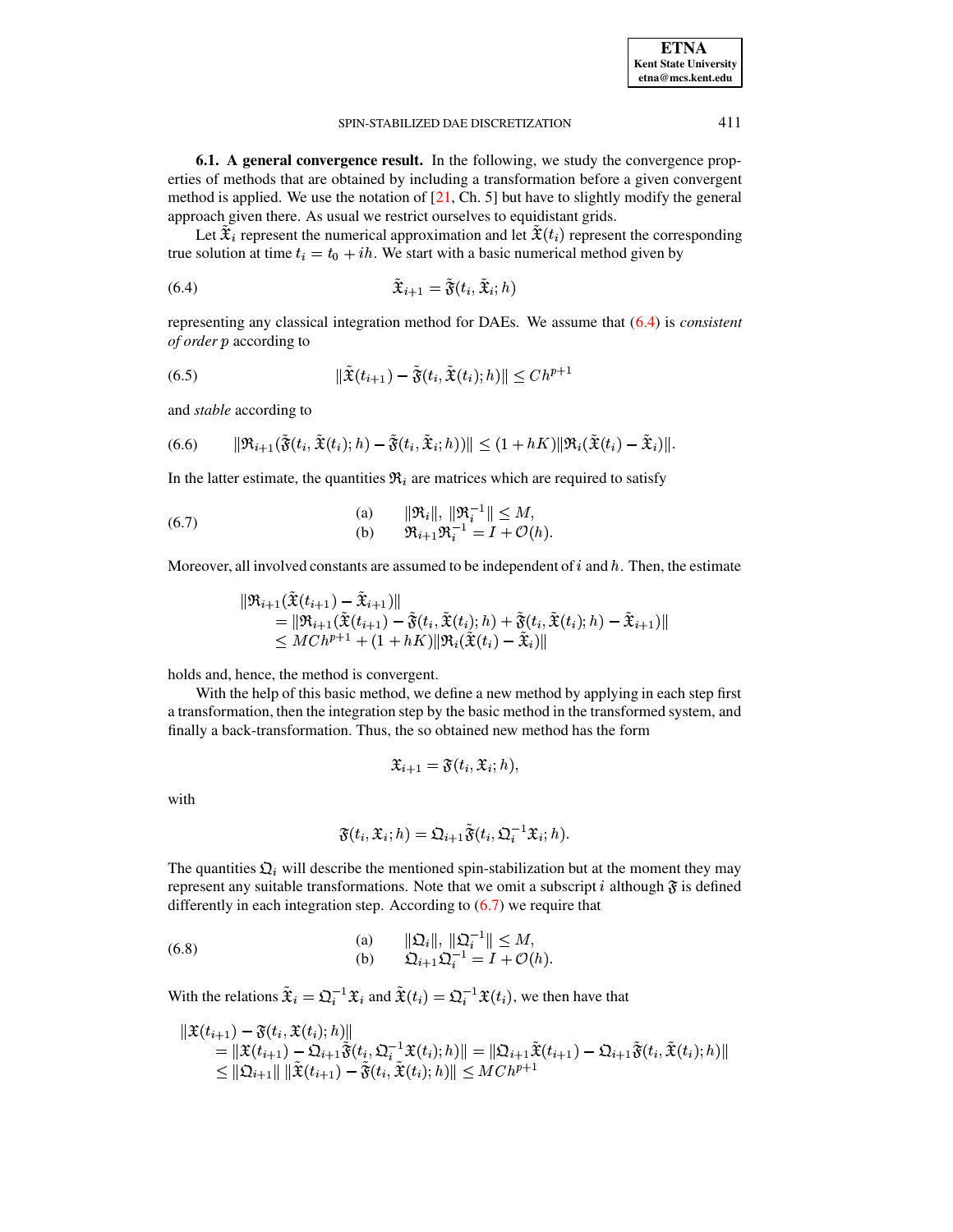and that

$$
\begin{aligned} \|\mathfrak{R}_{i+1} \mathfrak{Q}_{i+1}^{-1} (\mathfrak{F}(t_i, \mathfrak{X}(t_i); h) - \mathfrak{F}(t_i, \mathfrak{X}_i; h))\| \\ &\quad = \|\mathfrak{R}_{i+1} (\tilde{\mathfrak{F}}(t_i, \tilde{\mathfrak{X}}(t_i); h) - \tilde{\mathfrak{F}}(t_i, \tilde{\mathfrak{X}}_i; h))\| \\ &\quad \leq (1 + hK)\|\mathfrak{R}_i (\tilde{\mathfrak{X}}(t_i) - \tilde{\mathfrak{X}}_i; h)\| = (1 + hK)\|\mathfrak{R}_i \mathfrak{Q}_i^{-1} (\mathfrak{X}(t_i) - \mathfrak{X}_i)\|. \end{aligned}
$$

Hence, if the basic method is convergent, then the new method that first transforms, then applies the basic method, and finally transforms back is convergent as well.

In the special case of the DAE integration methods that we will consider together with the spin-stabilization according to  $(6.1)$  for the transformations, we will be in the situation that

<span id="page-27-1"></span>(6.9) 
$$
\mathfrak{X}_{i} = \begin{bmatrix} x_{i+k-1} \\ x_{i+k-2} \\ \vdots \\ x_{i} \end{bmatrix}, \quad \mathfrak{X}(t_{i}) = \begin{bmatrix} x(t_{i+k-1}) \\ x(t_{i+k-2}) \\ \vdots \\ x(t_{i}) \end{bmatrix}
$$

and

$$
\mathfrak{Q}_i=\left[\begin{array}{cccc}\tilde{Q}(t_{i+k-1})&&&\\&\tilde{Q}(t_{i+k-2})&&\\&&\ddots&\\&&&\tilde{Q}(t_i)\end{array}\right],
$$

where we again omit a subscript i at  $\tilde{Q}$ , which also differs from step to step. Since we stay close to a (continuous) path  $Q(t)$  of orthogonal matrices on a compact interval when we deal with convergence, it is clear that the properties  $(6.8)$  hold.

The numerical method given by  $\tilde{\mathfrak{F}}$  in [\(6.4\)](#page-26-0) is then applied to integrate the transformed DAE with coefficient functions

$$
\tilde E=E\tilde Q,\quad \tilde A=A\tilde Q-E\tilde Q.
$$

In the following section we discuss the spin-stabilization approach for two classes of standard DAE integrators.

**6.2. Spin-stabilized stiffly accurate Runge-Kutta methods.** In this section we discuss the use of spin-stabilization within stiffly accurate Runge-Kutta methods possessing an invertible coefficient matrix  $A$ . For this, let a linear DAE [\(2.7\)](#page-5-1) be given which is already strangeness-free such that we do not need to perform an index reduction.

A Runge-Kutta method for the integration of [\(2.7\)](#page-5-1) has the form

<span id="page-27-0"></span>(6.10) (a) 
$$
x_{i+1} = x_i + h \sum_{j=1}^s \beta_j \dot{X}_j,
$$
  
\n(b) 
$$
X_j = x_i + h \sum_{l=1}^s \alpha_{j,l} \dot{X}_l, \quad j = 1, ..., s,
$$
  
\n(c) 
$$
E_j \dot{X}_j = A_j X_j + f_j, \qquad j = 1, ..., s,
$$

with

$$
E_j = E(t_i + \gamma_j h), \quad A_j = A(t_i + \gamma_j h), \quad f_j = f(t_i + \gamma_j h).
$$

For convenience, we use the short hand notation

$$
\operatorname{diag}(E_j) = \begin{bmatrix} E_1 & & \\ & \ddots & \\ & & E_s \end{bmatrix}, \quad \operatorname{col}(f_j) = \begin{bmatrix} f_1 \\ \vdots \\ f_s \end{bmatrix}
$$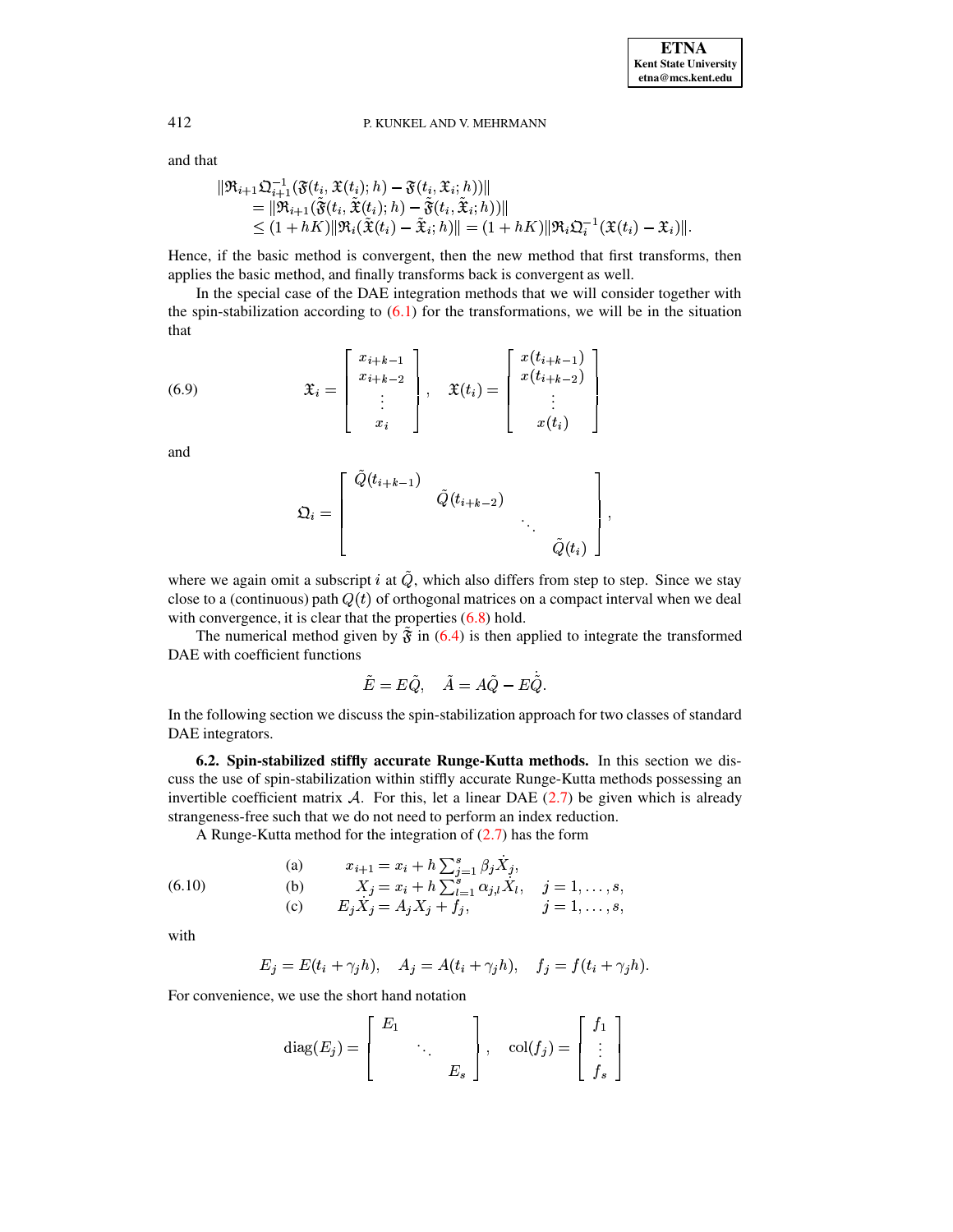| <b>ETNA</b>                  |
|------------------------------|
| <b>Kent State University</b> |
| etna@mcs.kent.edu            |

which also applies to other arguments. Using the Kronecker product, as it is common in the treatment of Runge-Kutta methods, we can solve [\(6.10b](#page-27-0)) according to

$$
\dot{X}=\frac{1}{h}(\mathcal{A}^{-1}\otimes I_n)(X-(e\otimes x_i)),
$$

where  $X = col(X_i)$  and  $\dot{X} =$  $\dot{X} = \text{col}(\dot{X}_i)$ . Writin  $X_i$ ). Writing [\(6.10c](#page-27-0)) as

$$
\mathrm{diag}(E_j)X = \mathrm{diag}(A_j)X + \mathrm{col}(f_j),
$$

we can eliminate  $\dot{X}$  to obtain

$$
\mathrm{diag}(E_j)(\mathcal{A}^{-1}\otimes I_n)(X-(e\otimes x_i))=h\,\mathrm{diag}(A_j)X+h\,\mathrm{col}(f_j)
$$

and thus

<span id="page-28-1"></span>(6.11) 
$$
\begin{aligned} [\text{diag}(E_j)(\mathcal{A}^{-1}\otimes I_n)-h\,\text{diag}(A_j)]X\\ &=\text{diag}(E_j)(\mathcal{A}^{-1}\otimes I_n)(e\otimes x_i)+h\,\text{col}(f_j). \end{aligned}
$$

Observing that the leading matrix is invertible for sufficiently small  $h$  and that the numerical solution  $x_{i+1}$  is given by the last block entry of X in the case of stiffly accurate Runge-Kutta schemes, we obtain

$$
x_{i+1} = (e_s^T \otimes I_n) [\text{diag}(E_j) (\mathcal{A}^{-1} \otimes I_n) - h \text{ diag}(A_j)]^{-1} \cdot [\text{diag}(E_j) (\mathcal{A}^{-1} \otimes I_n) (e \otimes x_i) + h \text{ col}(f_j)],
$$

where  $e_s = [0 \cdots 0 \ 1]^T \in \mathbb{R}^s$ . In view of [\(6.6\)](#page-26-3), we must consider the matrix

$$
W=(e_s^T\otimes I_n)[\operatorname{diag}(E_j)({\mathcal A}^{-1}\otimes I_n)-h\operatorname{diag}(A_j)]^{-1}\operatorname{diag}(E_j) (d\otimes I_n),
$$

where  $d = A^{-1}e$  as in Section [5.5.](#page-19-2) Let  $P_j, Q_j$  denote matrices that transform  $(E_j, A_j)$  to Weierstraß canonical form (see [\[2,](#page-34-5) [21\]](#page-35-2)) according to

$$
P_j E_j Q_j = \left[ \begin{array}{cc} I_d & 0 \\ 0 & 0 \end{array} \right], \quad P_j A_j Q_j = \left[ \begin{array}{cc} C_j & 0 \\ 0 & I_a \end{array} \right].
$$

Then  $W$  can be represented as

$$
W = (e_s^T \otimes I_n) \operatorname{diag}(Q_j)
$$
  
 
$$
\cdot [\operatorname{diag}(P_j E_j)(\mathcal{A}^{-1} \otimes I_n) \operatorname{diag}(Q_j) - h \operatorname{diag}(P_j A_j Q_j)]^{-1}
$$
  
 
$$
\cdot \operatorname{diag}(P_j E_j Q_j) \operatorname{diag}(Q_j^{-1})(d \otimes I_n).
$$

Utilizing that  $P_j E_j$  has already a vanishing second block row, we see that

<span id="page-28-0"></span>
$$
\begin{split}\n\text{diag}(P_j E_j)(A^{-1} \otimes I_n) \text{diag}(Q_j) - h \text{ diag}(P_j A_j Q_j) \\
&= \left[ \begin{array}{c|c} v_{1,1} P_1 E_1 Q_1 - h P_1 A_1 Q_1 & \cdots & v_{1,s} P_1 E_1 Q_s \\ \hline \vdots & \ddots & \vdots \\ v_{s,1} P_s E_s Q_1 & \cdots & v_{s,s} P_s E_s Q_s - h P_s A_s Q_s \end{array} \right] \\
(6.12) \qquad \qquad \left[ \begin{array}{c|c} v_{1,1} I_d - h C_1 & 0 & \cdots & v_{1,1} I_d + \mathcal{O}(h) & \mathcal{O}(h) \\ \hline 0 & -h I_a & \cdots & 0 & 0 \\ \hline \vdots & \vdots & \ddots & \vdots & \vdots \\ v_{s,1} I_d + \mathcal{O}(h) & \mathcal{O}(h) & \cdots & v_{s,s} I_d - h C_s & 0 \\ 0 & 0 & \cdots & 0 & -h I_a \end{array} \right].\n\end{split}
$$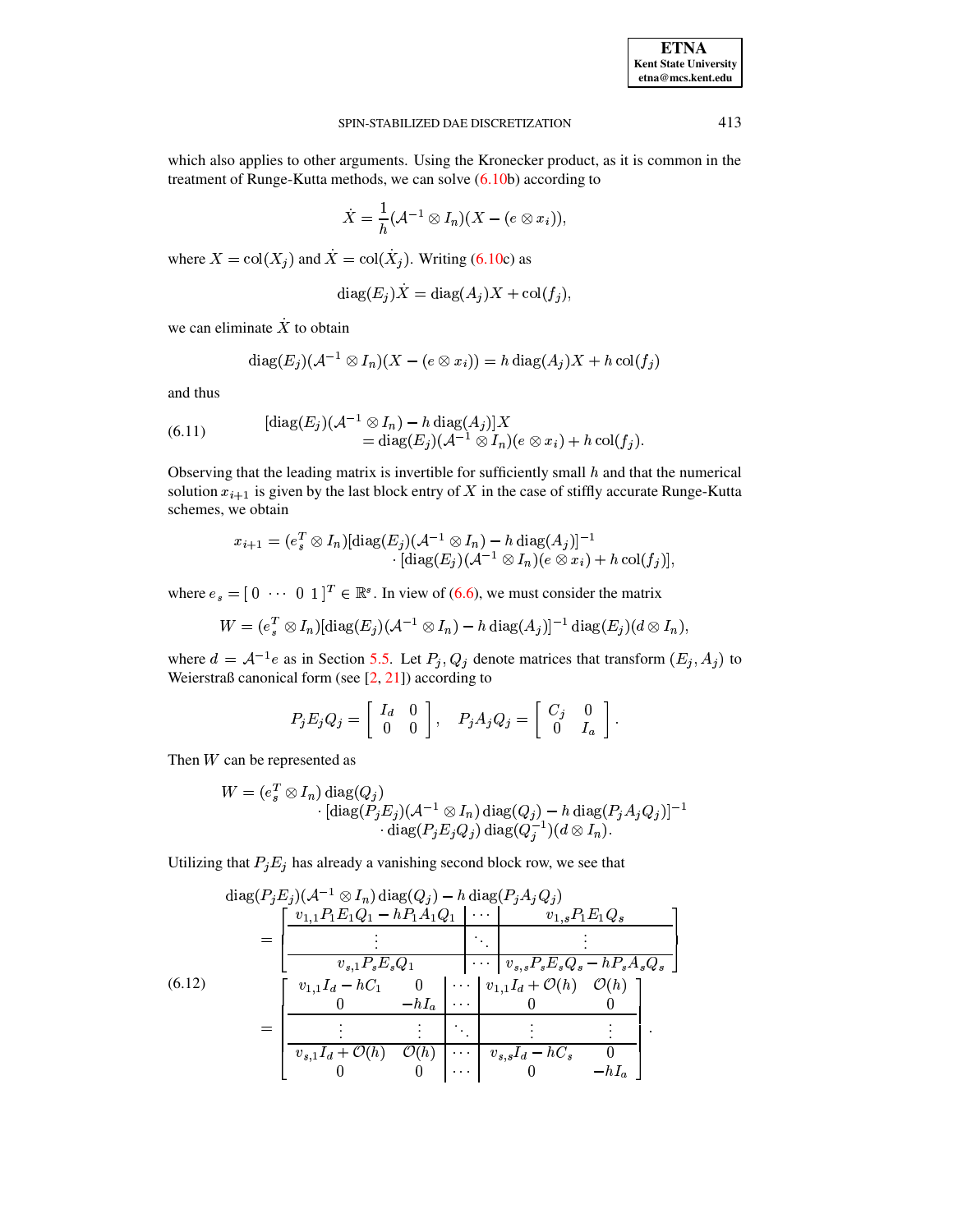$s,$ 

## 414 P. KUNKEL AND V. MEHRMANN

The inverse of this matrix must be applied to

$$
\mathrm{diag}(P_j E_j Q_j) = \mathrm{diag}(J), \quad J = \left[ \begin{array}{cc} I_d & 0 \\ 0 & 0 \end{array} \right].
$$

Because of its zero block rows, in [\(6.12\)](#page-28-0) we can replace the entries consisting only of  $\mathcal{O}(h)$ by zero and the entries  $-hI_a$  by  $v_{j,l}I_a$  without altering the resulting W. Hence,

$$
W = (e_s^T \otimes I_n) \operatorname{diag}(Q_j)((\mathcal{A}^{-1} \otimes I_n) + \mathcal{O}(h))^{-1} \operatorname{diag}(J) \operatorname{diag}(Q_j^{-1})(d \otimes I_n)
$$
  
=  $Q_s(e_s^T \otimes I_n)((\mathcal{A} \otimes I_n) + \mathcal{O}(h)) \operatorname{diag}(J) \operatorname{diag}(Q_j^{-1})(d \otimes I_n).$ 

Observing, furthermore, that

$$
\begin{aligned} \text{diag}(J) \, \text{diag}(Q_j^{-1})(d \otimes I_n) &= \text{diag}(J) \, \text{diag}(Q_j^{-1}) \, \text{col}(d_j Q_j Q_0^{-1} + \mathcal{O}(h)) \\ &= \text{diag}(J) \, \text{diag}(d_j I_n) \, \text{col}(Q_0^{-1} + \mathcal{O}(h)) = (d \otimes I_n) \, \text{diag}(J) \, \text{col}(I_n + \mathcal{O}(h)) Q_0^{-1}, \end{aligned}
$$

with  $Q_0$  belonging to the transformation of  $(E(t_i), A(t_i))$  to Weierstraß canonical form and using that  $e_s^T \mathcal{A}d = e_s^T \mathcal{A} \mathcal{A}^{-1} e = 1$ , we finally arrive at

$$
W = Q_s(e_s^T \otimes I_n)((\mathcal{A} \otimes I_n) + \mathcal{O}(h))(d \otimes I_n) \operatorname{diag}(J) \operatorname{col}(I_n + \mathcal{O}(h))Q_0^{-1}
$$
  
=  $Q_s((e_s^T \mathcal{A}d \otimes I_n) + \mathcal{O}(h)) \operatorname{diag}(J) \operatorname{col}(I_n + \mathcal{O}(h))Q_0^{-1}$   
=  $Q_s(I_n + \mathcal{O}(h)) \operatorname{diag}(J) \operatorname{col}(I_n + \mathcal{O}(h))Q_0^{-1}$ .

Comparing with  $(6.6)$  we have stability with

$$
\mathfrak{R}_i=Q_0^{-1},\quad \mathfrak{R}_{i+1}=Q_s^{-1}.
$$

Together with the known consistency, we get convergence of any transformation method that is based on stiffly accurate Runge-Kutta methods, in particular of the spin-stabilized stiffly accurate Runge-Kutta methods, i.e., we have proved the following convergence result.

THEOREM 6.2. *A spin-stabilized stiffly accurate Runge-Kutta method based on a stiffly accurate Runge-Kutta method of order with invertible* <sup>j</sup> *as* <sup>ë</sup> *together with the transformation*  $(6.1)$  *is convergent of order p.* 

In order to study the stability properties of a spin-stabilized stiffly accurate Runge-Kutta method concerning its long-time behavior, we apply it to the test equation [\(4.3\)](#page-13-0). Let  $(E, A)$ denote the coefficients of the test equation, let  $P$ ,  $Q$  denote matrix functions that transform  $(E, A)$  to the canonical form of [\(4.5\)](#page-14-1), and let  $\tilde{Q}$  be the stabilizing transformation according to  $(6.1)$ .

Setting  $x = \tilde{Q}\tilde{x}$ , we have to integrate the DAE

$$
E(t)\tilde{Q}(t)\tilde{x}=(A(t)\tilde{Q}(t)-E(t)\dot{\tilde{Q}})\tilde{x}.
$$

Using, furthermore, the quantities  $\hat{t}_j = t_i + \gamma_j h$  and  $\tilde{Q}_j = \tilde{Q}(\hat{t}_j)$ , the spin-stabilized Runge-Kutta method has the form

<span id="page-29-0"></span>(a) 
$$
\tilde{Q}(t_{i+1})^{-1}x_{i+1} = \tilde{Q}(t_i)^{-1}x_i + h\sum_{j=1}^s \beta_j \tilde{X}_j,
$$
  
\n(b)  $\tilde{X}_j = \tilde{Q}(t_i)^{-1}x_i + h\sum_{l=1}^s \alpha_{j,l} \tilde{X}_l, \quad j = 1, ..., s,$   
\n(c)  $E_j \tilde{Q}_j \tilde{X}_j = (A_j \tilde{Q}_j - E_j \tilde{Q}) \tilde{X}_j, \qquad j = 1, ..., s.$ 

Due to [\(6.13c](#page-29-0)) and the special form of the test equation, the scaled stage values  $\ddot{Q}_j \ddot{X}_j$  are consistent at time  $\hat{t}_j$ . Writing down [\(6.11\)](#page-28-1) for the present situation, we obtain that

$$
\begin{aligned} \left[ \mathrm{diag}(E_j \tilde{Q}_j) (\mathcal{A}^{-1} \otimes I_n) - h \, \mathrm{diag}(A_j \tilde{Q}_j - E_j \tilde{Q}) \right] \mathrm{diag}(\tilde{Q}_j^{-1}) \, \mathrm{col}(\tilde{Q}_j \tilde{X}_j) \\ &= \left[ \mathrm{diag}(E_j \tilde{Q}_j) (\mathcal{A}^{-1} \otimes I_n) (e \otimes I_n) \right] \tilde{Q}(t_i)^{-1} x_i \end{aligned}
$$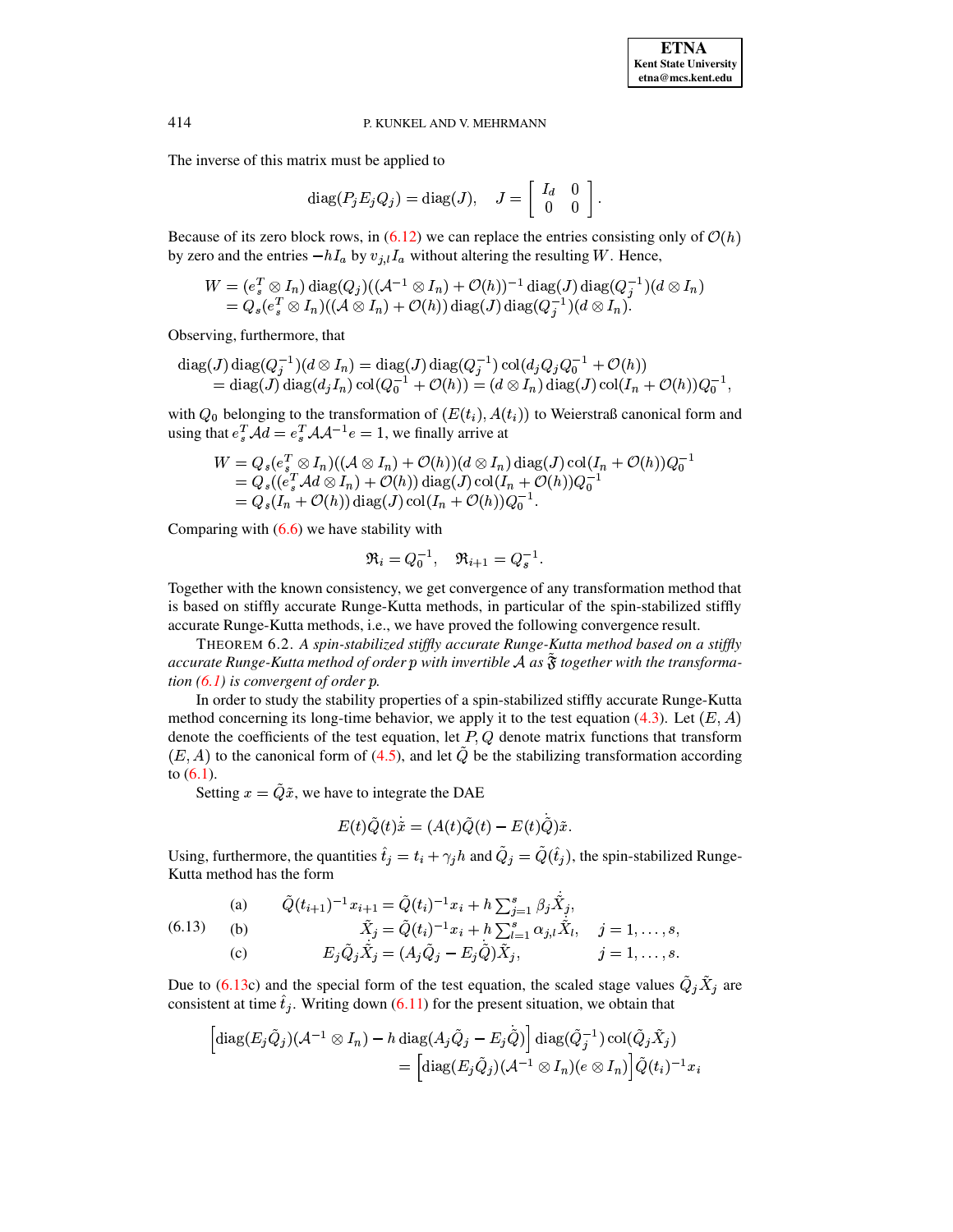415

$$
\overline{a}
$$

$$
\left[ \operatorname{diag}(E_j \tilde{Q}_j) (\mathcal{A}^{-1} \otimes I_n) \operatorname{diag}(\tilde{Q}_j^{-1}) - h \operatorname{diag}(A_j - E_j \tilde{Q} \tilde{Q}_j^{-1}) \right] \operatorname{col}(\tilde{Q}_j \tilde{X}_j)
$$
  
= 
$$
\operatorname{col}(d_j E_j \tilde{Q}_j \tilde{Q}(t_i)^{-1} x_i).
$$

The diagonal entries of the leading block matrix are given by  $v_{j,j}E_j - h(A_j - E_j\tilde{Q}\tilde{Q}_j^{-1}),$ whereas the off-diagonal entries have the form  $v_{j,l} E_j \tilde{Q}_j \tilde{Q}_l^{-1}$ . The third term, which has to be considered is  $E_j \tilde{Q}_j \tilde{Q}(t_i)^{-1}$  in the right hand side. Using the consistency of the numerical approximations  $x_i$  according to

<span id="page-30-1"></span>(6.14) 
$$
x_i = \begin{bmatrix} x_{1,i} \\ x_{2,i} \end{bmatrix} = \begin{bmatrix} 1 + \omega t_i \\ 1 \end{bmatrix} x_{2,i}.
$$

and similarly that of the stage values  $\tilde{Q}_j \tilde{X}_j$ , Lemma 6.1 yields that

$$
\lim_{t_i \to \infty} E_j \tilde{Q}_j \tilde{Q}(t_i)^{-1} \begin{bmatrix} 1 + \omega t_i \\ 1 \end{bmatrix} = \begin{bmatrix} 1 \\ 0 \end{bmatrix} + \mathcal{O}(h^2),
$$
\n
$$
\lim_{t_i \to \infty} E_j \tilde{Q}_j \tilde{Q}_i^{-1} \begin{bmatrix} 1 + \omega \hat{t}_i \\ 1 \end{bmatrix} = \begin{bmatrix} 1 \\ 0 \end{bmatrix} + \mathcal{O}(h^2),
$$
\n
$$
\lim_{t_i \to \infty} \left( v_{j,j} E_j - h(A_j - E_j \tilde{Q} \tilde{Q}_j^{-1}) \right) \begin{bmatrix} 1 + \omega \hat{t}_j \\ 1 \end{bmatrix} = \begin{bmatrix} v_{j,j} - h\lambda \\ 0 \end{bmatrix} + \mathcal{O}(h^2).
$$

Since  $x_{i+1}$  coincides with  $\tilde{Q}_s \tilde{X}_s$ , we altogether have derived the representation

$$
x_{i+1,2} = (e_s^T(A^{-1} - h\lambda I)^{-1}d + \mathcal{O}(h^2))x_{i,2}
$$

in the limit  $t_i \rightarrow \infty$ . Comparing with Section 5.5, we immediately see that

$$
e_s^T(\mathcal{A}^{-1} - h\lambda I)^{-1}d = R(z, 0)
$$

where  $R(z, w)$  is the stability function derived there. Moreover,  $R(z, 0)$  is nothing else than the classical stability function for ODEs. Hence, under the assumption that the constant in the remainder term (which depends on the choice of  $\hat{Q}$ ) is small, we see that in the limit  $t_i \to \infty$ the influence of the parameter  $\omega$  on the stability of the discretization has been removed.

6.3. Spin-stabilized BDF methods. In this section we discuss the use of spinstabilization within BDF methods. As in the previous section, we consider a strangeness-free  $DAE(2.7)$ .

<span id="page-30-0"></span>A BDF method for the integration of  $(2.7)$  has the form

(6.15) 
$$
\frac{1}{h} E_i \sum_{l=0}^k \alpha_{k-l} x_{i-l} = A_i x_i + f_i,
$$

with

$$
E_i = E(t_i), \quad A_i = A(t_i), \quad f_i = f(t_i).
$$

We assume that the method is normalized to have the leading coefficient  $\alpha_k = 1$ . The relation  $(6.15)$  then yields

$$
x_i = (E_i - h\beta_k A_i)^{-1} \Big[ h\beta_k f_i - E_i \sum_{l=1}^k \alpha_{k-l} x_{i-l} \Big].
$$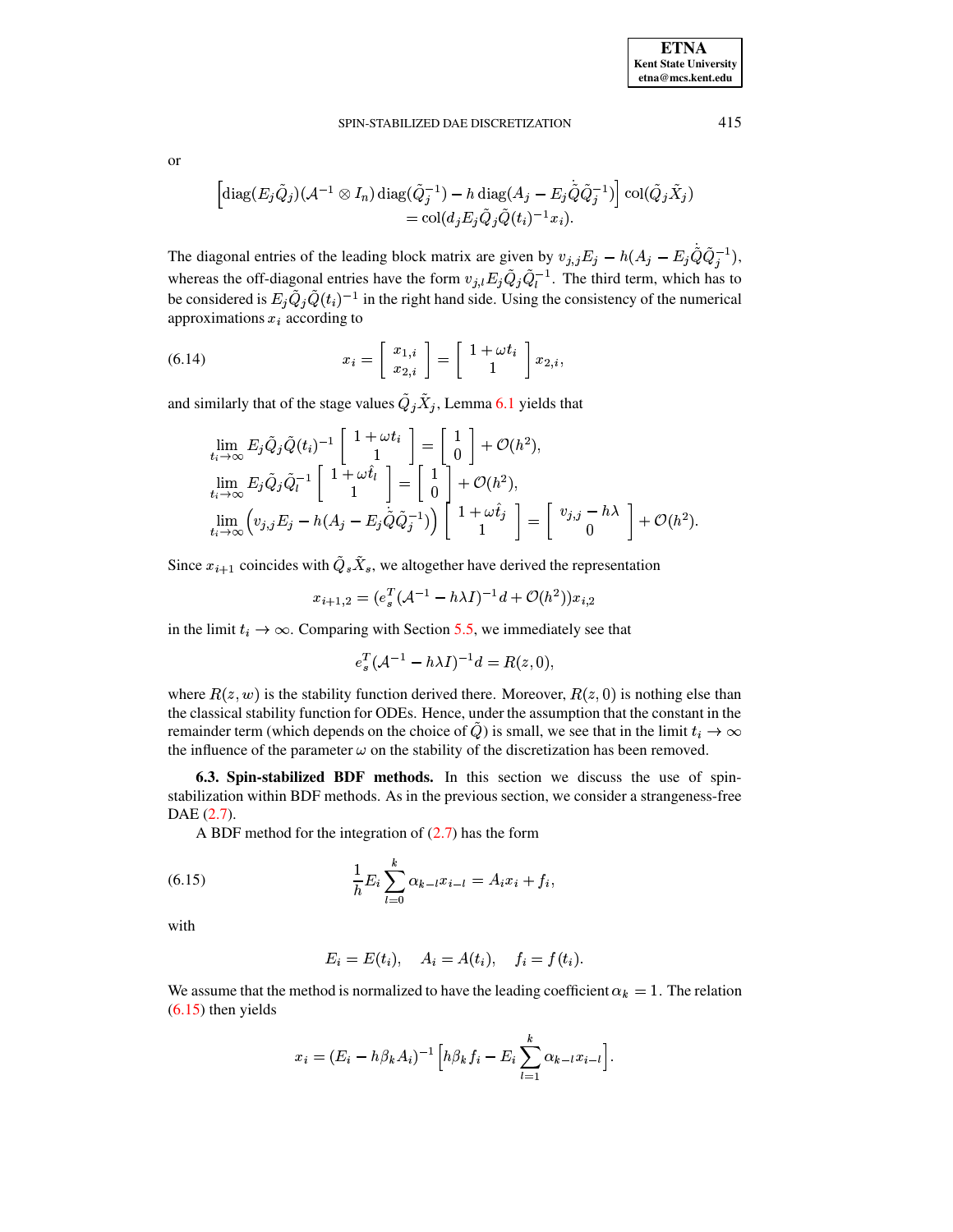In view of  $(6.6)$ , we must consider the matrix

$$
W = \left[ \begin{array}{cccc} -\alpha_{k-1}D_i & \cdots & -\alpha_1D_i & -\alpha_0D_i \\ I_n & & & \\ & \ddots & & \\ & & I_n \end{array} \right]
$$

with

$$
D_i = (E_i - h\beta_k A_i)^{-1} E_i.
$$

Let  $P_i, Q_i$  transform  $(E_i, A_i)$  to Weierstraß canonical form. Then  $D_i$  has the form

$$
\begin{array}{l} D_i = Q_i (P_i E_i Q_i - k \beta_k P_i A_i Q_i)^{-1} P_i E_i Q_i Q_i^{-1} \\ = Q_i \left[ \begin{array}{cc} I_d - h \beta_k C_i & 0 \\ 0 & -h I_a \end{array} \right] \left[ \begin{array}{cc} I_d & 0 \\ 0 & 0 \end{array} \right] Q_i^{-1} \\ = Q_i \left[ \begin{array}{cc} I_d + \mathcal{O}(h) & 0 \\ 0 & 0 \end{array} \right] Q_i^{-1}, \end{array}
$$

implying that

diag(
$$
Q_i^{-1}
$$
,...,  $Q_i^{-1}$ )W diag( $Q_i$ ,...,  $Q_i$ )  
\n
$$
\begin{bmatrix}\n-\alpha_{k-1}I_d & 0 & \cdots & \cdots & -\alpha_1I_d & 0 & -\alpha_0I_d & 0 \\
0 & 0 & \cdots & \cdots & 0 & 0 & 0 & 0 \\
\hline\nI_d & 0 & & & & & \\
0 & I_a & & & & & \\
& & & & \ddots & & & \\
& & & & & & I_d & & \\
& & & & & & I_a\n\end{bmatrix} + \mathcal{O}(h).
$$

Hence, if the BDF method is D-stable, see [\[13\]](#page-34-7), then there is a vector norm such that the latter matrix is bounded by  $1 + hK$  in the corresponding matrix norm with a suitable constant K. Comparing with  $(6.6)$  and observing  $(6.9)$  we have stability with

$$
\mathfrak{R}_i = \text{diag}(Q_{i+k}, \dots, Q_{i+k}).
$$

Thus, we have the following theorem.

THEOREM 6.3. *A spin-stabilized BDF method based on a BDF method of order* \$*,*  $1 \leq k \leq 6$  *together* with the *transformation* [\(6.1\)](#page-24-1) *is convergent of order*  $k$ *.* 

In order to study the stability properties of a spin-stabilized BDF method concerning its long-time behavior, we apply it to the test equation [\(4.3\)](#page-13-0). Let  $(E, A)$  denote the coefficients of the test equation, let P, Q denote matrix functions that transform  $(E, A)$  to the canonical form of [\(4.5\)](#page-14-1), and let  $\tilde{Q}$  be the stabilizing transformation according to [\(6.1\)](#page-24-1).

Setting  $x = \tilde{Q} \tilde{x}$  and  $x_{i-l} = \tilde{Q}_{i-l} \tilde{x}_{i-l}$  with  $\tilde{Q}_{i-l} = \tilde{Q}(t_{i-l})$ , we have to integrate the DAE

$$
E(t)\tilde{Q}(t)\tilde{x}=(A(t)\tilde{Q}(t)-E(t)\tilde{\dot{Q}})\tilde{x}.
$$

Hence, the spin-stabilized BDF method has the form

$$
\frac{1}{h} E_i \tilde{Q}_i \sum_{l=0}^k \alpha_{k-l} \tilde{Q}_{i-l}^{-1} x_{i-l} = (A_i \tilde{Q}_i - E_i \tilde{\tilde{Q}}) \tilde{Q}_i^{-1} x_i,
$$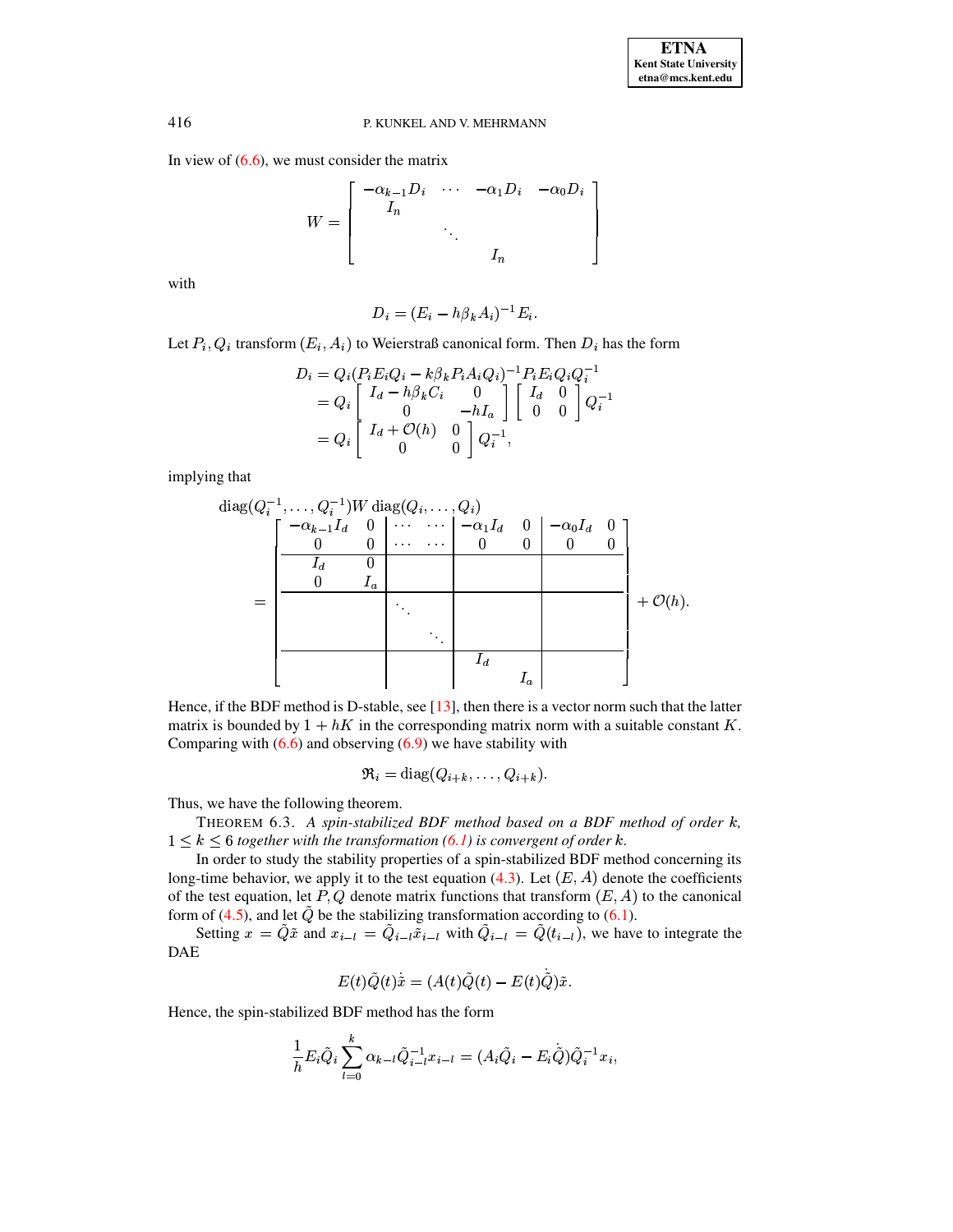leading to the difference equation

(6.16) 
$$
\left[E_i - hA_i + hE_i\dot{\tilde{Q}}\tilde{Q}_i^{-1}\right]x_i + E_i\tilde{Q}_i\sum_{l=1}^k \alpha_{k-l}\tilde{Q}_{i-l}^{-1}x_{i-l} = 0.
$$

Since the BDF methods yield consistent numerical approximations, we can again utilize [\(6.14\)](#page-30-1). Lemma [6.1](#page-25-0) yields that

$$
\lim_{t_i \to \infty} E_i \tilde{Q}_i \tilde{Q}_{i-l}^{-1} \left[ \begin{array}{c} 1 + \omega t_{i-l} \\ 1 \end{array} \right] = \left[ \begin{array}{c} 1 \\ 0 \end{array} \right] + \mathcal{O}(h^2),
$$
\n
$$
\lim_{t_i \to \infty} E_i \tilde{Q}_j \tilde{Q}_i^{-1} \left[ \begin{array}{c} 1 + \omega t_i \\ 1 \end{array} \right] = \left[ \begin{array}{c} \omega \\ 0 \end{array} \right] + \mathcal{O}(h).
$$

Hence, in the limit  $t_i \to \infty$ , this difference equation reads

$$
\begin{aligned} \Big[(1+\omega t_i)-\omega t_i-h\lambda(1+\omega t_i)-h\omega(1-\lambda t_i)+h\omega+\mathcal O(h^2)\Big]x_{2,i}\\ &+\sum_{l=1}^k\alpha_{k-l}(1+\mathcal O(h^2))x_{2,k-l}=0 \end{aligned}
$$

which reduces to

$$
(1-z+\mathcal{O}(h^2))x_{2,i}+\sum_{l=1}^k\alpha_{k-l}(1+\mathcal{O}(h^2))x_{2,k-l}=0.
$$

But this is nothing else than a perturbation of the difference equation which we obtain when we apply the BDF method to the standard ODE test equation. Thus, provided the constants involved in the remainder terms (which depend on the choice of  $Q$ ) are small, we can expect the same stability properties of the spin-stabilized BDF methods as in the ODE case.

**6.4. A numerical experiment.** We have implemented the standard implicit Euler method and its spin-stabilized version choosing  $\ddot{Q}$  as in [\(6.3\)](#page-24-3). Using a constant stepsize, we applied both methods to the problem of Example [1.1](#page-1-0) for a range of parameter values  $(\delta, \eta)$ and checked numerically the stability of the numerical solutions. The results can be seen in Figure [6.1](#page-33-1) for the standard implicit Euler method and in Figure [6.2](#page-34-13) for the spin-stabilized implicit Euler method. Both figures were obtained with a stepsize of  $h = 0.1$  and cover the range  $(\delta, \eta) \in [-3, 3]^2$ . The shading is based on a numerical estimate of the limit factor between the norms of  $x_i$  and  $x_{i+1}$ .

In Figure [6.1,](#page-33-1) one can recognize the stability restriction  $|1 + h\delta| < |1 + h\eta|$ , whereas Figure [6.2](#page-34-13) shows that the spin-stabilized implicit Euler method is stable in the region  $\delta < \eta$ , where the actual solution is stable. We also see the superstability of the implicit Euler method, i. e., the stability of the numerical solution of the implicit Euler method in regions where the actual solution is not stable.

Applying one of the other methods gives similar results. In particular, as we have shown in Section  $6$ , the stability region of the spin-stabilized version is approximately given by the condition

$$
|R(\delta-\eta,0)|\leq 1,
$$

where  $R$  is the corresponding DAE stability function, and can be seen for the implicit Euler method in Figure [6.2.](#page-34-13)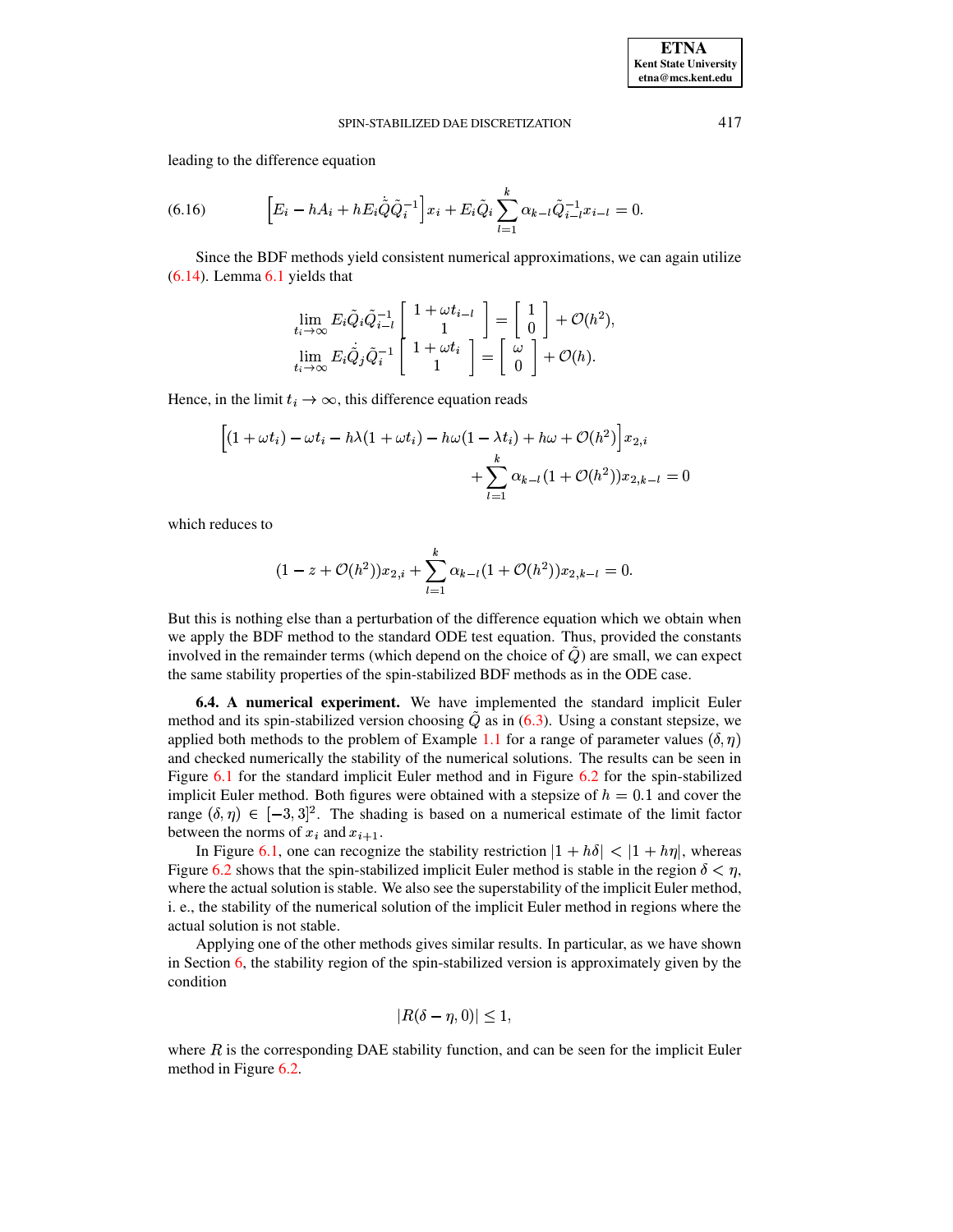

FIG. 6.1. *Numerical stability region for the standard implicit Euler method for*  $(\delta, \eta) \in [-3, 3]^2$ 

<span id="page-33-1"></span>**7. Conclusion.** We have analyzed the stability properties of general differentialalgebraic equations of arbitrary index and related them to those of the corresponding inherent ordinary differential equation.

We have presented a new test equation for differential-algebraic equations that takes into account that the kernel of  $F_{\dot{x}}$  in a strangeness-free formulation of a given DAE may spin along the solution. We have analyzed the stability of classical numerical integration methods for differential-algebraic equations on the basis of this new test equation and introduced the concept of DAE stability functions.

In order to deal with rapidly spinning kernels we have derived a new stabilization method that can be used together with all classical integrators. We have shown that this approach which in every integration step first transforms the equation, then carries out the integration step by the given method, and finally transforms back, leads to the same convergence results for stiffly accurate Runge-Kutta and BDF methods as for the unstabilized methods, while getting more appropriate regions of numerical stability. Moreover, we have demonstrated our new approach with a numerical example.

**Acknowledgment.** We thank two anonymous referees for several comments and suggestions that improved the readability of the paper.

#### REFERENCES

<span id="page-33-0"></span>[1] U. M. ASCHER AND L. R. PETZOLD, *Stability of computation for constrained dynamical systems*, SIAM J. Sci. Statist. Comput., 14 (1993), pp. 95–120.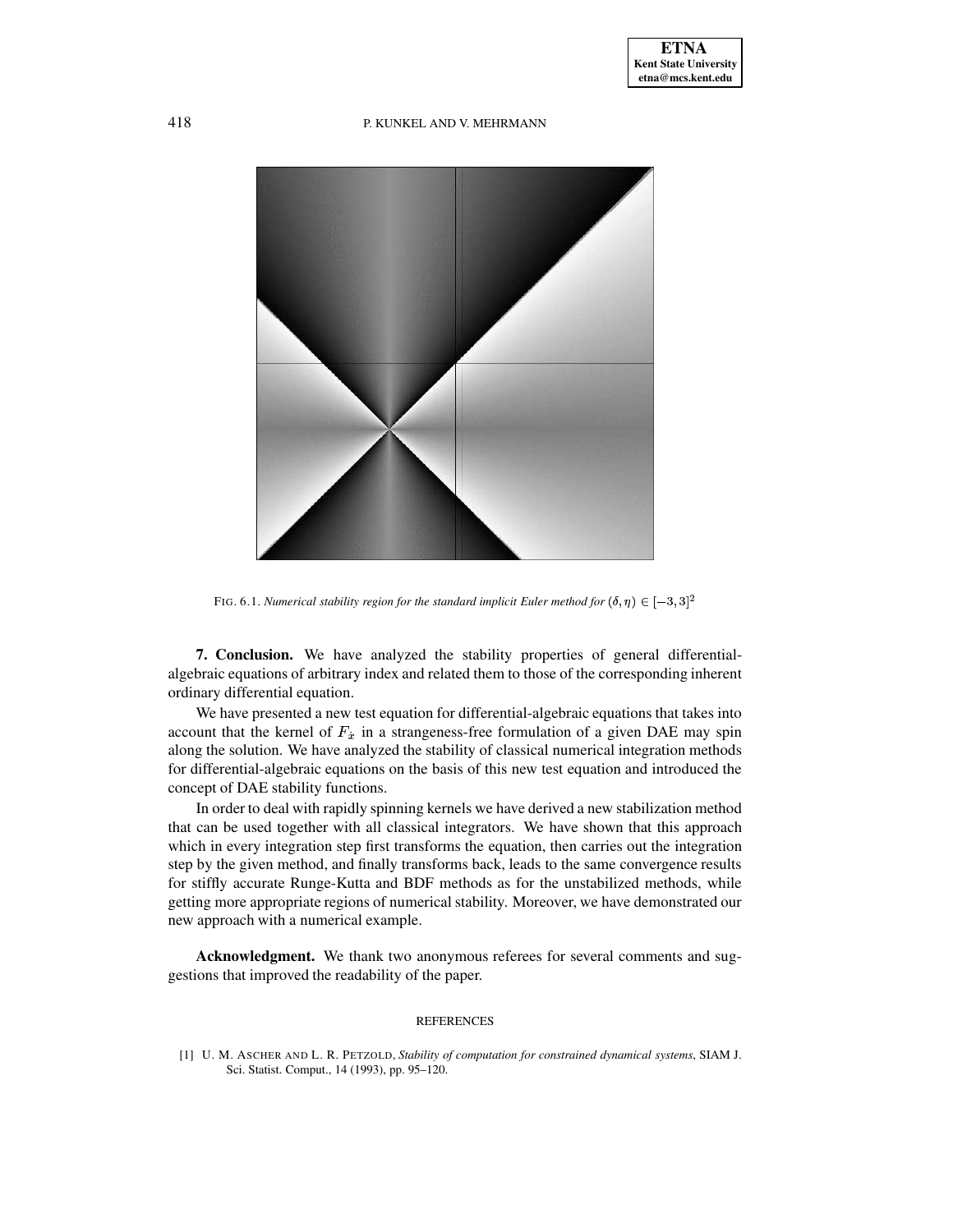### **ETNA Kent State University etna@mcs.kent.edu**

### SPIN-STABILIZED DAE DISCRETIZATION 419



FIG. 6.2. *Numerical stability region for the spin-stabilized implicit Euler method for*  $(\delta, \eta) \in [-3, 3]^2$ 

- <span id="page-34-13"></span><span id="page-34-5"></span>[2] K. E. BRENAN, S. L. CAMPBELL, AND L. R. PETZOLD, *Numerical Solution of Initial-Value Problems in Differential Algebraic Equations*, Second ed., SIAM Publications, Philadelphia, PA, 1996.
- <span id="page-34-11"></span>[3] A. BUNSE-GERSTNER, R. BYERS, V. MEHRMANN, AND N. K. NICHOLS, *Numerical computation of an analytic singular value decomposition of a matrix valued function*, Numer. Math., 60 (1991), pp. 1–40.
- <span id="page-34-8"></span>[4] S. L. CAMPBELL, *Comment on controlling generalized state-space (descriptor) systems*, Internat. J. Control, 46 (1987), pp. 2229–2230.
- <span id="page-34-9"></span>[5] S. L. CAMPBELL AND C. W. GEAR, *The index of general nonlinear DAEs*, Numer. Math., 72 (1995), pp. 173–196.
- <span id="page-34-12"></span>[6] L. DIECI, R. D. RUSSELL, AND E. S. VAN VLECK, *Unitary integrators and applications to continuous orthonormalization techniques*, SIAM J. Numer. Anal., 31 (1994), pp. 261–281.
- <span id="page-34-3"></span>[7] M. DIEHL, D. B. LEINEWEBER, A. SCHÄFER, H. G. BOCK, AND J. P. SCHLÖDER, *Optimization of multiple-fraction batch distillation with recycled waste cuts*, AIChE Journal, 48 (2002), pp. 2869–2874.
- <span id="page-34-4"></span>[8] M. DIEHL, I. USLU, R. FINDEISEN, S. SCHWARZKOPF, F. ALLGÖWER, H. G. BOCK, T. BÜRNER, E. D. GILLES, A. KIENLE, J. P. SCHLÖDER, AND E. STEIN, *Real-time optimization for large scale processes: Nonlinear model predictive control of a high purity distillation column*, in Online Optimization of Large Scale Systems: State of the Art, M. Grötschel, S. O. Krumke, and J. Rambau, eds., Springer, 2001, pp. 363–384.
- <span id="page-34-0"></span>[9] E. EICH-SOELLNER AND C. FU¨ HRER, *Numerical Methods in Multibody Systems*, Teubner Verlag, Stuttgart, Germany, 1998.
- <span id="page-34-6"></span>[10] E. GRIEPENTROG AND R. MA¨ RZ, *Differential-Algebraic Equations and their Numerical Treatment*, Teubner Verlag, Leipzig, Germany, 1986.
- <span id="page-34-1"></span>[11] M. GU¨ NTHER AND U. FELDMANN, *CAD-based electric-circuit modeling in industry I. Mathematical structure and index of network equations*, Surv. Math. Ind., 8 (1999), pp. 97–129.
- <span id="page-34-2"></span>[12] , *CAD-based electric-circuit modeling in industry II. Impact of circuit configurations and parameters*, Surv. Math. Ind., 8 (1999), pp. 131–157.
- <span id="page-34-7"></span>[13] E. HAIRER AND G. WANNER, *Solving Ordinary Differential Equations II: Stiff and Differential-Algebraic Problems*, Second ed., Springer, Berlin, Germany,1996.
- <span id="page-34-10"></span>[14] M. HANKE, E. I. MACANA, AND R. MA¨ RZ, *On asymptotics in case of linear index-2 differential-algebraic equations*, SIAM J. Numer. Anal., 35 (1998), pp. 1326–1346.